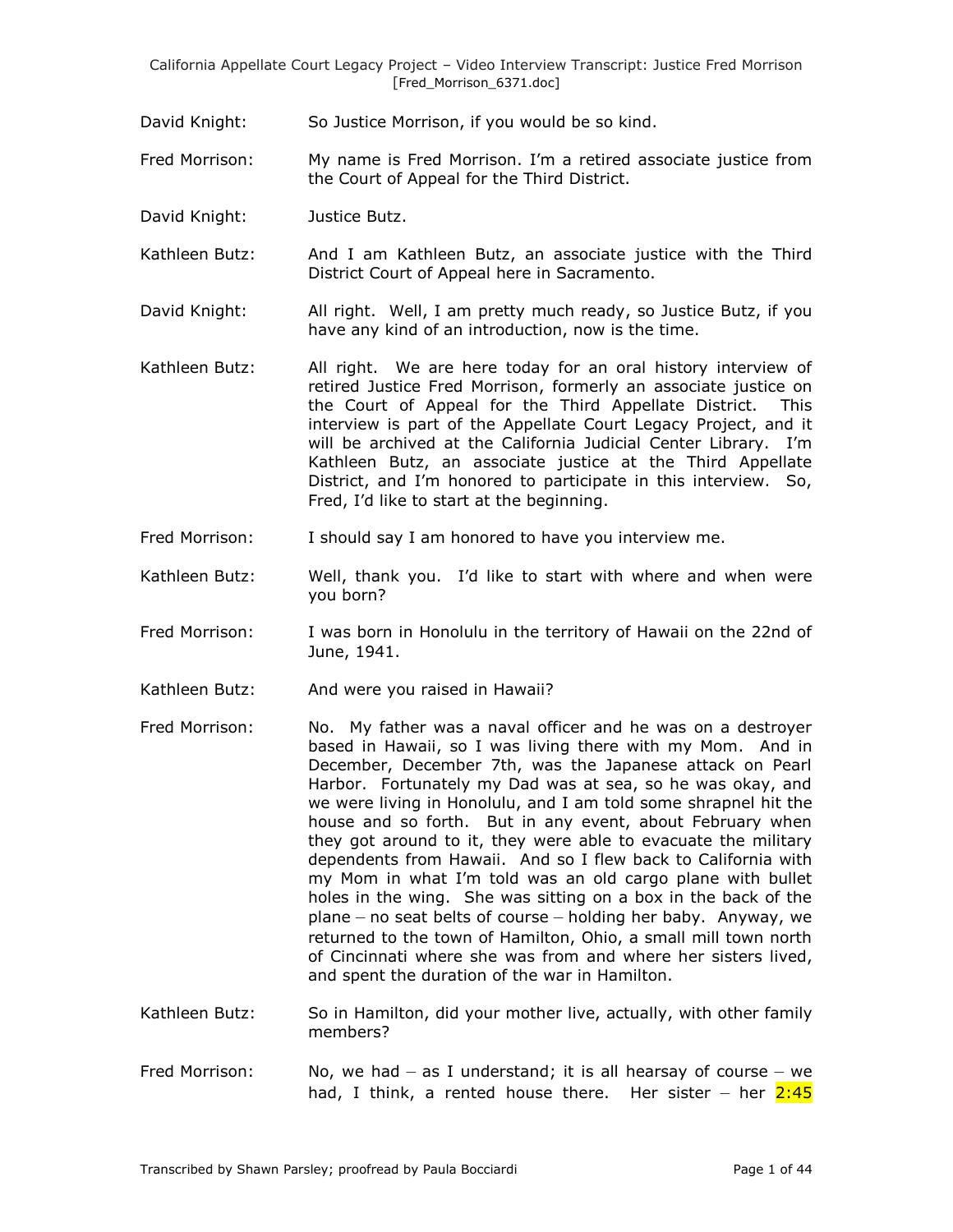younger sister – had a son virtually my own age and they were inseparable, as were . . . as was I from my cousin Mark during those years. His father was also in the war; he was in the Army Air Corps and flying supplies from India over to China over the Himalayas. So they had a lot . . . they had a common situation.

- Kathleen Butz: So did you have any siblings?
- Fred Morrison: I did not have any siblings until I was 20 years old, at which time . . . . My mother had passed away when I was 16, and my Dad remarried, and they adopted a 10-year-old girl and a 6 month-old baby. So at the age of 20 I all of a sudden had a sister and a brother, and it . . . the relationship was more of an uncle kind of a relationship.
- Kathleen Butz: Can you tell me a little bit about your family about your father and your mother, their backgrounds.
- Fred Morrison: My Dad was from Chicago. His father had come to Chicago from Canada, and his father in turn had immigrated from [Kirkintilloch,](http://en.wikipedia.org/wiki/Kirkintilloch) Scotland, to Hamilton, Ontario. My Dad was . . . had two brothers and a sister, grew up in Chicago. It was Depression time and so he got into the Naval Academy and graduated from there in 1935. My mother was one of four sisters and a brother from this small town of Hamilton, Ohio, and my Dad's sister lived near Hamilton with her husband, and after his mother had died, he lived with them. Well, anyway, he returned from a leave in the navy, in . . . it would have been about 1938; that's when he met my mother, and then they got married.
- Kathleen Butz: And then at some point ended up in Honolulu.
- Fred Morrison: In Honolulu. My mother, by the way, had graduated from the University of Miami, in Ohio, at Oxford, Ohio.
- Kathleen Butz: Okay. Did you know your grandparents?
- Fred Morrison: I did not, except for my Dad's father, my paternal grandfather; I knew him. The others had all passed away. I was named after my maternal grandmother, whose name was Freda, and she had died just shortly before I was born. And of course there was great disappointment at that, and so they named me Fred, for Freda; that's why it is Fred, and not Frederick. The grandfather that I did know, I didn't know very well. He was kind of a distant, always-dressed-up figure, and we were not close, but he did live with us for a while when he was very old and he had broken his arm or something like that. And he died when I was about 13.
- Kathleen Butz: Speaking of the origin, then, of your name, what about your middle name? Where  $\dots$  from whence does that come?  $5:43$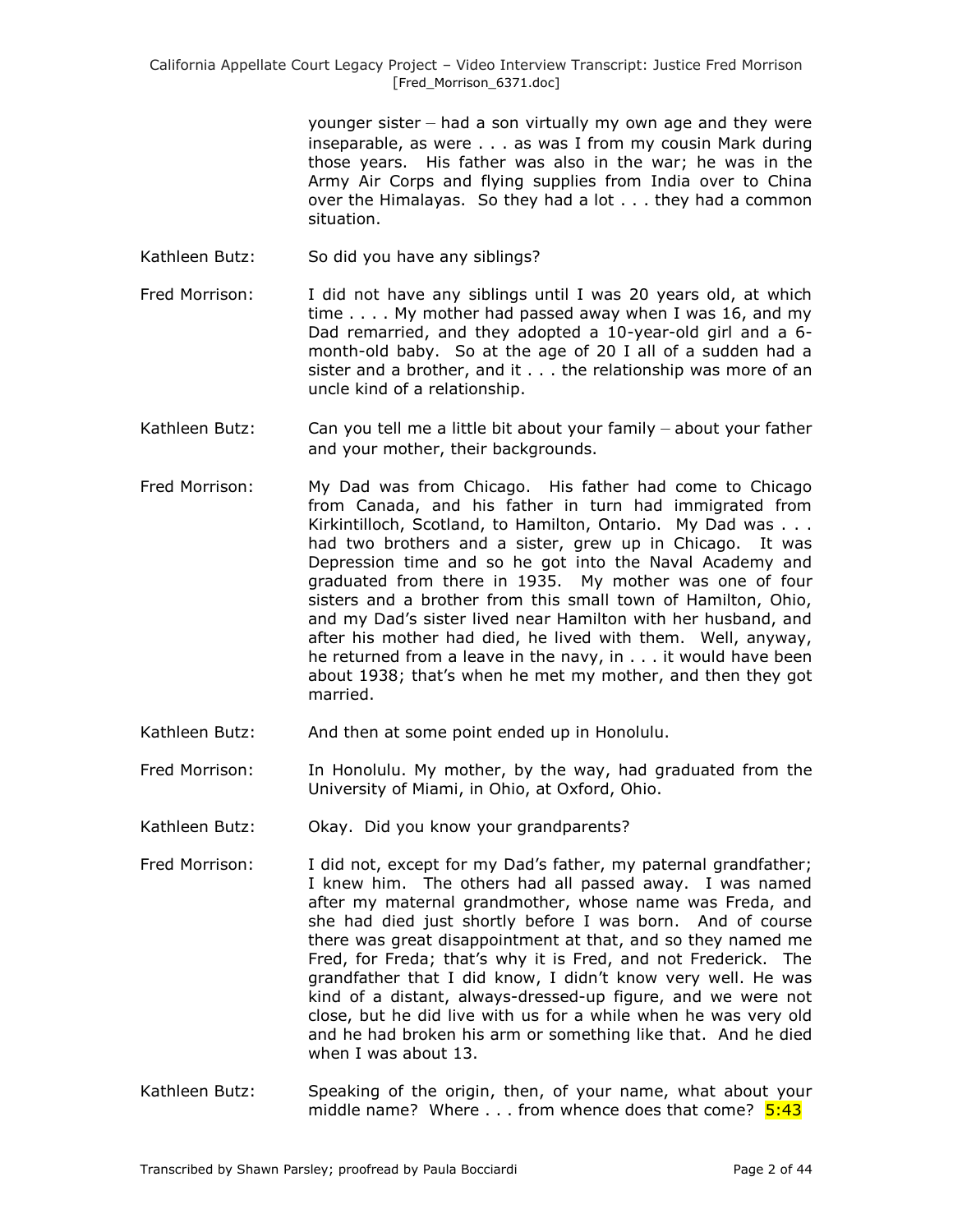- Fred Morrison: It was Freda Kennedy and she married a Barton Carr Stevenson. So, Freda Kennedy Stevenson. And my mother was Sara Stevenson. And so that's the source of the Kennedy name.
- Kathleen Butz: Okay. All right. Do you have any early childhood memories that you believe influenced your educational or your personal choices and decisions?
- Fred Morrison: We moved around a lot. I would say that the early childhood memories that were most influential were probably the closeness of my mother's family. They were a very close group, particularly the sisters, and the kind of the unconditional love that they generated and I was an object of that. That, and then of course we moved around with great frequency and I have those memories, but those would be the primary ones, I think.
- Kathleen Butz: When you say you moved around with great frequency, can you give me an example, or describe that?
- Fred Morrison: Well, we . . . . Like I said, by the time I got out of high school, I had . . . . In the 12th grade, I had gone to 12 different schools. When my Dad returned from the war, we moved to Annapolis, Maryland, where he taught at the Naval Academy. Well, while there we lived in three different homes. However, I was just starting school, so there were two schools there. And then we moved to Boston for a year, and then outside of Chicago for a year, and Norfolk, Virginia – two more schools – and then back to Great Lakes Naval Base. So one thing led to another and then the last move was out here to California, to Concord, where my Dad commanded a ship out of Port Chicago, the naval weapons station. And that was where my mom passed away. And so I then moved back to Ohio to live with my cousin and aunt – the same ones that we had been so close to during the war – and graduated from high school there.
- Kathleen Butz: Now, your mother passed away suddenly?
- Fred Morrison: Yes, she had a cerebral hemorrhage. One day I was in high school, and fortunately my Dad's ship was in port, and fortunately he came home before I did. I was in track or something then. And so he was the one who discovered it and I did not get confronted with that, but of course I was 16.
- Kathleen Butz: It must have been devastating.
- Fred Morrison: Well, of course, yeah. 8:21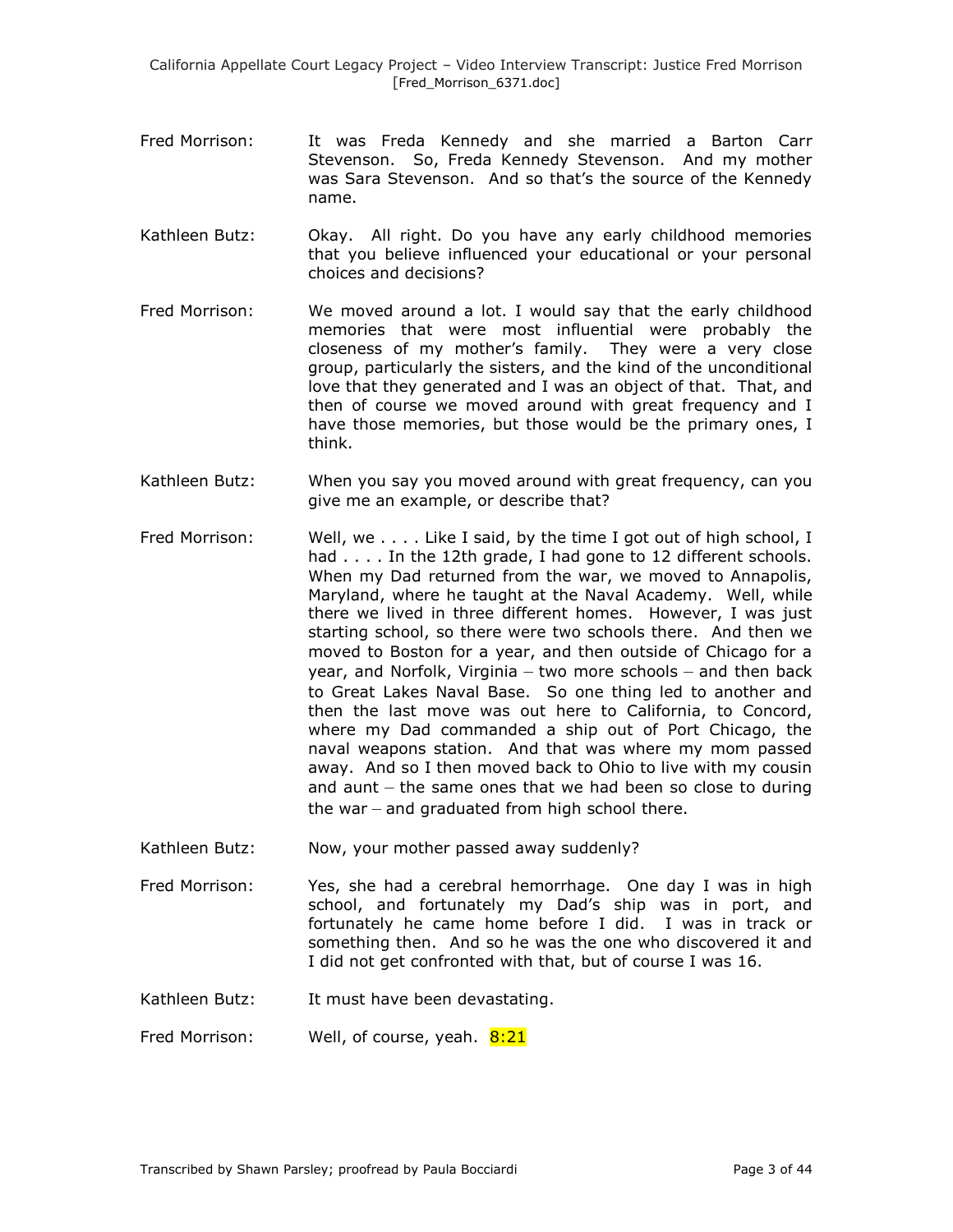- Kathleen Butz: Did you have an approach that you used when you made all these different moves in terms of how to get to know new children, new neighbors, new teachers?
- Fred Morrison: Yeah, I would get a book and I would read books. As my Mom would say, I would bury my face in a book and I would just ignore everything else.
- Kathleen Butz: That was your way of adjusting.
- Fred Morrison: That was my method of adjustment, yeah. Very effective. Kind of like working on the Court of Appeal.
- Kathleen Butz: Did you have any mentors or role models growing up?
- Fred Morrison: Well, my Dad was an obvious role model and I'm sure led to my later interest and acceptance of the military. I had one interesting role model that was a great influence, although very . . . . Well, I'll explain. We had a . . . . About 6th grade, we were moving to Norfolk, Virginia, but my Dad had to go to antisubmarine warfare school in Key West, Florida. So we lived there for a month. We lived in a motel with a swimming pool  $$ a big swimming pool – and there was a lifeguard there who was obviously a weightlifter of some kind and, you know, very well built and in great shape, and a nice fellow. And he kind of took me under his wing and helped me swim. Took me fishing one time on . . . with great patience untied the knots in my fishing line. But that got me interested in the whole idea of exercising, which became a . . . almost a defining influence for the rest of my life. I never saw him again after that. And I can't remember his full name, except his first name was Bill, which happened to be my Dad's first name also.
- Kathleen Butz: So he was another role model, although he . . . .
- Fred Morrison: He was a role model, although I doubt if he even knew it.
- Kathleen Butz: That's great. When you were growing up, at any time in your adolescent years did you envision a particular career?
- Fred Morrison: I wanted to be an Indian like an American Indian who lived in the woods and hunted animals and all that. That was an early desire of mine. Then I realized that was not going to be possible because you had to start out that way and I hadn't done that. Other than that, there were probably the usual things. I wanted to be, of course, a major league baseball player or a national league football player, and those things did not come to pass either. I did not, as a young child, have any interest in being a lawyer. That came later.  $10:59$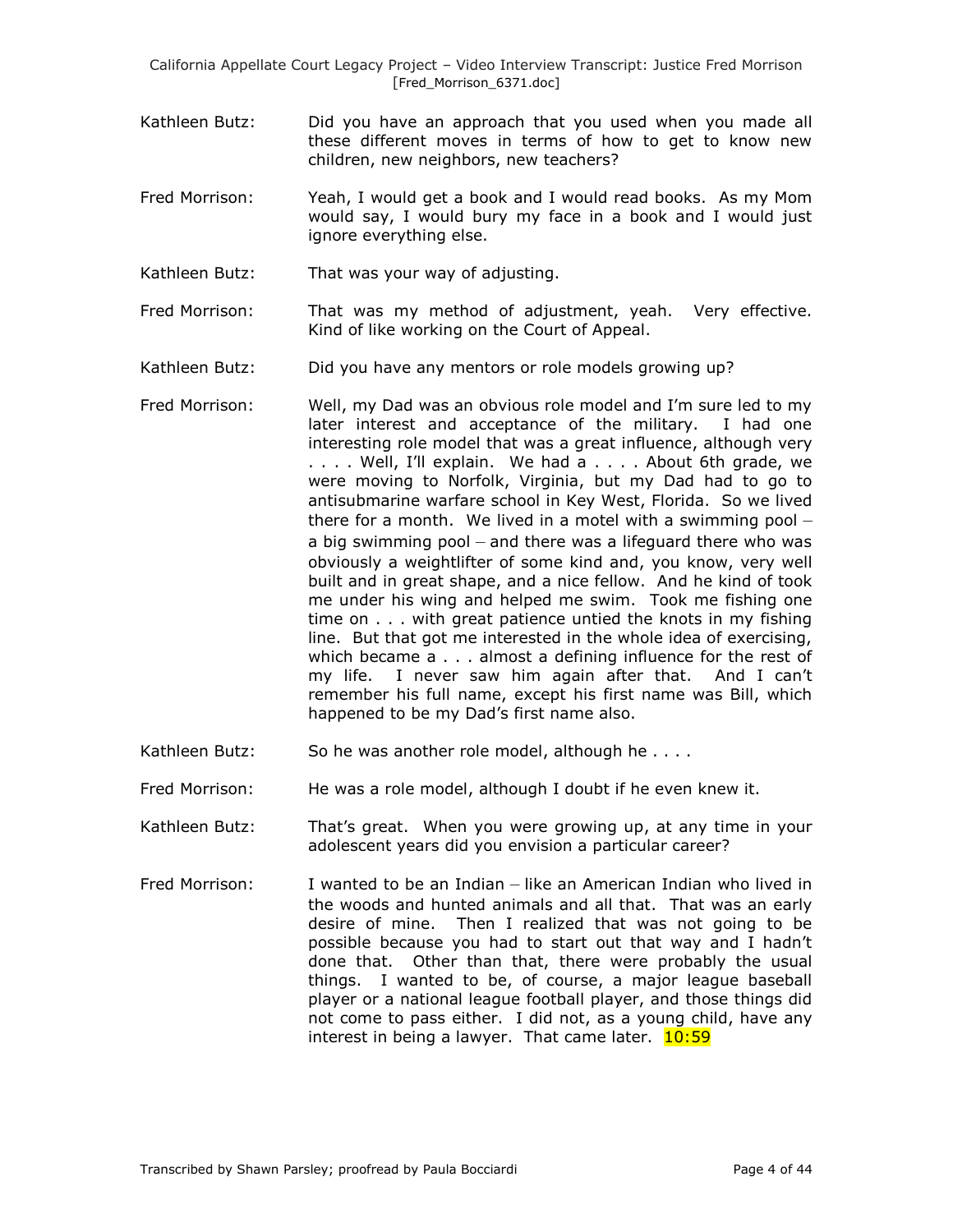Kathleen Butz: Okay. What about in high school? What interests did you have in high school and what activities actually occupied your time?

- Fred Morrison: For the first three years of high school I was pretty much just a jock. I did football, wrestling, and track. I was a mediocre student and that was the way it was. Now, after my wife  $$ excuse me, my mother – passed away, I moved back to Ohio where my cousin was, and my cousin was kind of the opposite of that. He was a very social guy, had all kinds . . . had a great circle of friends. Well, I moved back there and I just fell into that, and except for a couple of mercy dates I had never had a date. You know, mercy date being take your parents' friends' daughter to her junior prom, that kind of thing. So . . . . But all of a sudden I was in a, you know, a social group. I was accepted. I started dating girls and having a great time. I abandoned all sports aspirations for the moment and adjusted quite well. It was actually a very fortunate year. It was tragically caused, but I don't know, I would have been ill prepared for college, probably, without that senior year of high school.
- Kathleen Butz: So where did you actually graduate from high school?
- Fred Morrison: I graduated from Hamilton High School in Hamilton, Ohio, in 1959.
- Kathleen Butz: And at the time you graduated . . . .
- Fred Morrison: Oh, and I should add one other thing. I had a girlfriend there who was a very smart girl, and she got me motivated to be a better student, and it worked, and I was.
- Kathleen Butz: So by the time you graduated, did you know you were going on to college? I mean, did you . . . .
- Fred Morrison: Yes. In the group of friends that I had and in our family, going to college was not something you chose to do, it was what you did and so there was never any question about that.
- Kathleen Butz: So, before you started college had you ever had a job? Had you worked as a high school . . . .
- Fred Morrison: Yes, I had. I did not work in high school because we tended to move every . . . almost every summer. But after high school I worked in a paper mill where . . . . Hamilton, Ohio, is on the Miami River, the great Miami River, and it is a paper mill town; there were several paper mills there. Well, I got a job in a paper mill where I had an uncle who was a . . . like the treasurer of the company or something and I was a maintenance guy. And so I would make cement by throwing sand and cement into a cement maker and then I would put it in my wheelbarrow and wheel it around the paper mill to  $13:50$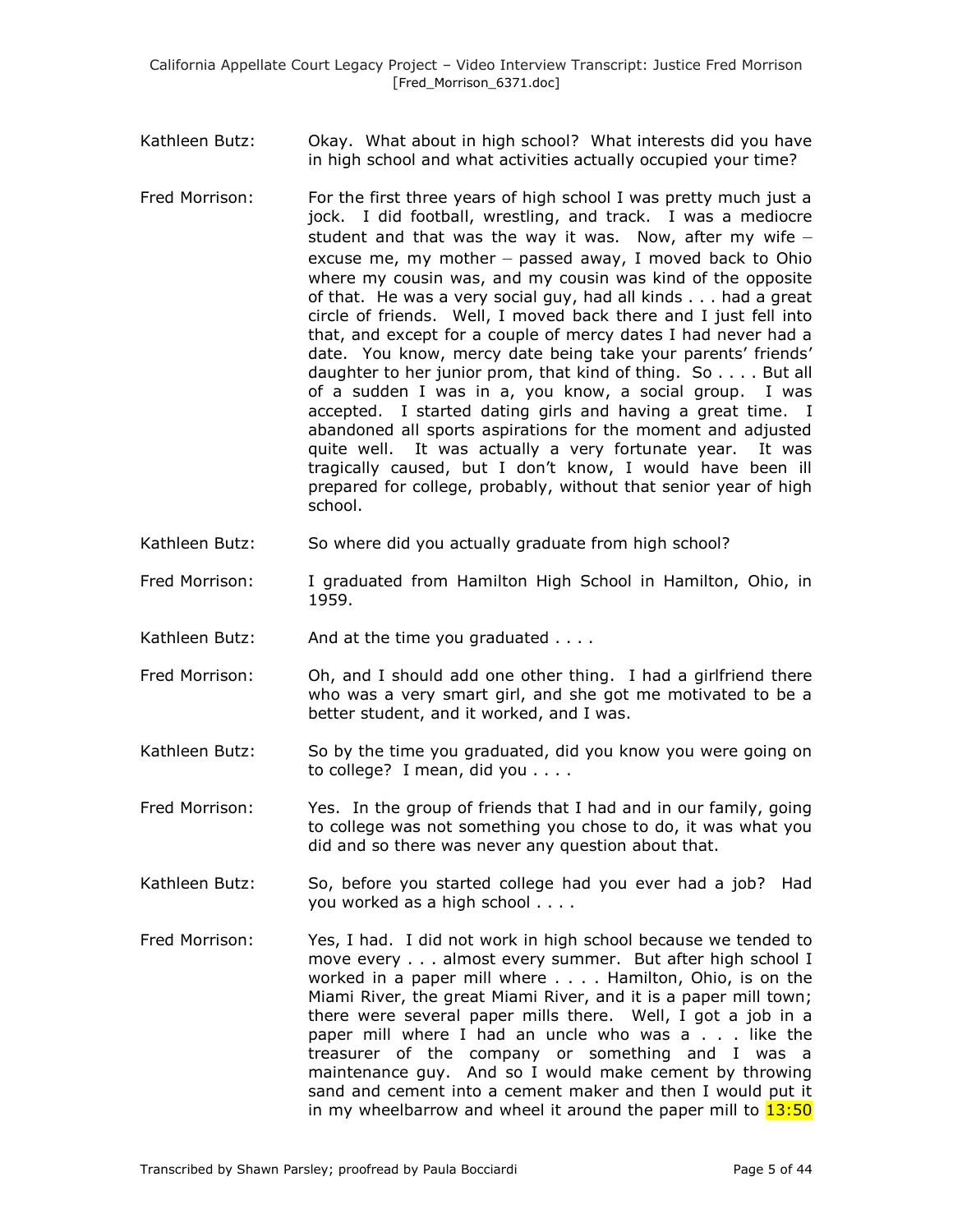> take it to the right places. And the union guys after a while got after me because they thought I was moving too rapidly and I should slow down. I was doing it half for exercise.

- Kathleen Butz: So after your paper mill job that summer, where and when did you go to college?
- Fred Morrison: So, I went to Purdue. Now, the reason I went to Purdue is that I wanted to work outside so I thought I should be a civil engineer. That seemed like a very good career plan. I went to Purdue because my Dad had come back from being at sea in March of my senior year and retired from the navy and bought a farm in Indiana, just over the border from Ohio. And so because of that we could get in-state tuition at Purdue, so he encouraged that. Purdue is a very good . . . still is a very good engineering school, so that's where I went.
- Kathleen Butz: And you would have started at Purdue, then, in what  $-1959$ ?
- Fred Morrison: 1959, in the fall of '59.
- Kathleen Butz: And did you have a major when you started?
- Fred Morrison: Engineering. And I was an engineering student for one semester.
- Kathleen Butz: What happened, pray tell?
- Fred Morrison: Well, the slide rule is what happened. I was never able to master the fine adjustments of the slide rule, and drafting was not my forte either, so I quickly realized that I didn't have the aptitude for engineering. And I then switched to a business major with a psychology "option," it was called. And I forget when it happened, but somewhere along the line I decided that psychology was more interesting that the business part and I ended up graduating with a degree in psychology.
- Kathleen Butz: And with a degree in psychology, what did you envision yourself doing?
- Fred Morrison: I envisioned myself wearing a tweed jacket and smoking a pipe and teaching at some kind of a prep school in the east. That was my . . . . And my immediate plan was that after I left the army I would get a Ph.D. in psychology.
- Kathleen Butz: So, you've brought up the army. You were doing something beside studying psychology and envisioning yourself in a tweed suit – tweed jacket.
- Fred Morrison: I had . . . . Well, one thing I did when I got to Purdue, there was a guy who had graduated from my high school the year before me who was a member of the Delta Upsilon Fraternity. I didn't even know him, but he knew that I was coming  $16:18$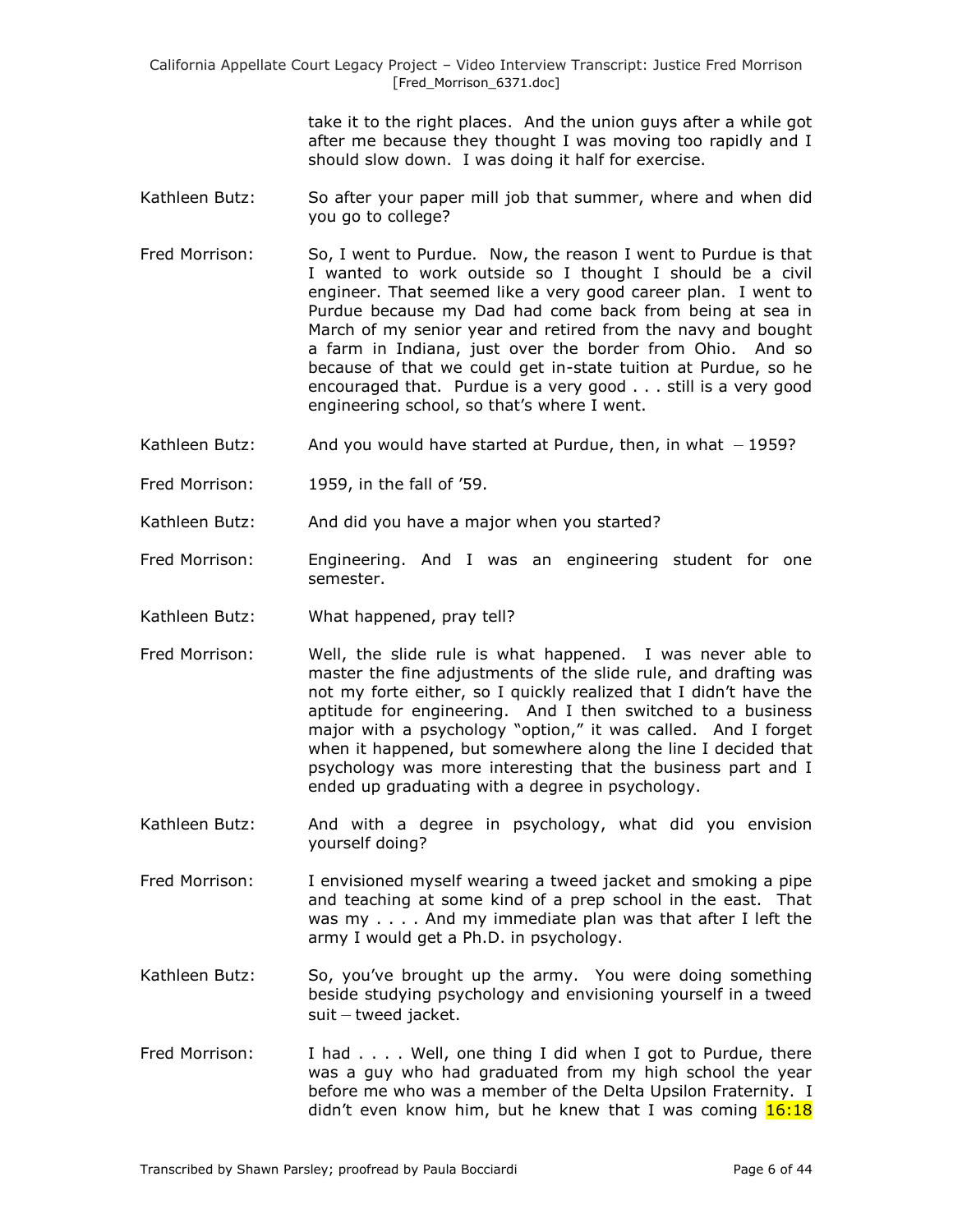there, so I got invited to go there for rush, before I even made arrangements for a place to live. And I liked it and we got along, so I joined the fraternity that fall and moved right in. So I never lived, for the four years, anywhere else other than the Delta Upsilon Fraternity house. But I also rode on the crew at Purdue and was in the ROTC and was the president of the Purdue Psychological Society, which was a very small group that did almost nothing.

- Kathleen Butz: Now, when you rode on crew, is that something you did all four years as well?
- Fred Morrison: I did it for three years, and I should have done it for four. Every spring we would go to Florida to row, on spring break, and we'd work very hard but still had a good time. By the time I reached my senior year I was now more into psychology, and I told myself that I really didn't have time to row; I should work. And I got a job at a mental institution not far away and that was mildly interesting. But I think my real motivation was I wanted more time for my social life. And we did go to Florida the senior year as college kids typically do to go down there and drink beer, chase girls, and everything. And in retrospect, I really had a better time with crew than I did on my traditional spring break.
- Kathleen Butz: Tell me a little bit about this job that you had at the mental facility.
- Fred Morrison: Oh, that was . . . . Actually, what I would do would be show movies to alcoholics. These are serious alcoholics, and these were movies made to make people see the error of their way about the evils of drink and so forth. And even after that, after I graduated, before I went into the army I did work in a psychology ward of a general hospital where I did deal with some serious alcoholics. I was mostly doing menial labor, but it was . . . it was quite eye-opening. And I had had some experience with people I knew who were alcoholics and I learned a lot about that.
- Kathleen Butz: Now, you finished Purdue what year?
- Fred Morrison: 1963.
- Kathleen Butz: And that point, you got a degree, a bachelor's of science.
- Fred Morrison: I had a bachelor's of science in psychology.
- Kathleen Butz: And what about the ROTC?
- Fred Morrison: And I had a . . . . At Purdue when I went there, because it was a land grant school, ROTC was mandatory for all the boys, all the males. And so after two . . . . That was for two years, and then after the two years then you could elect to stay in  $19:10$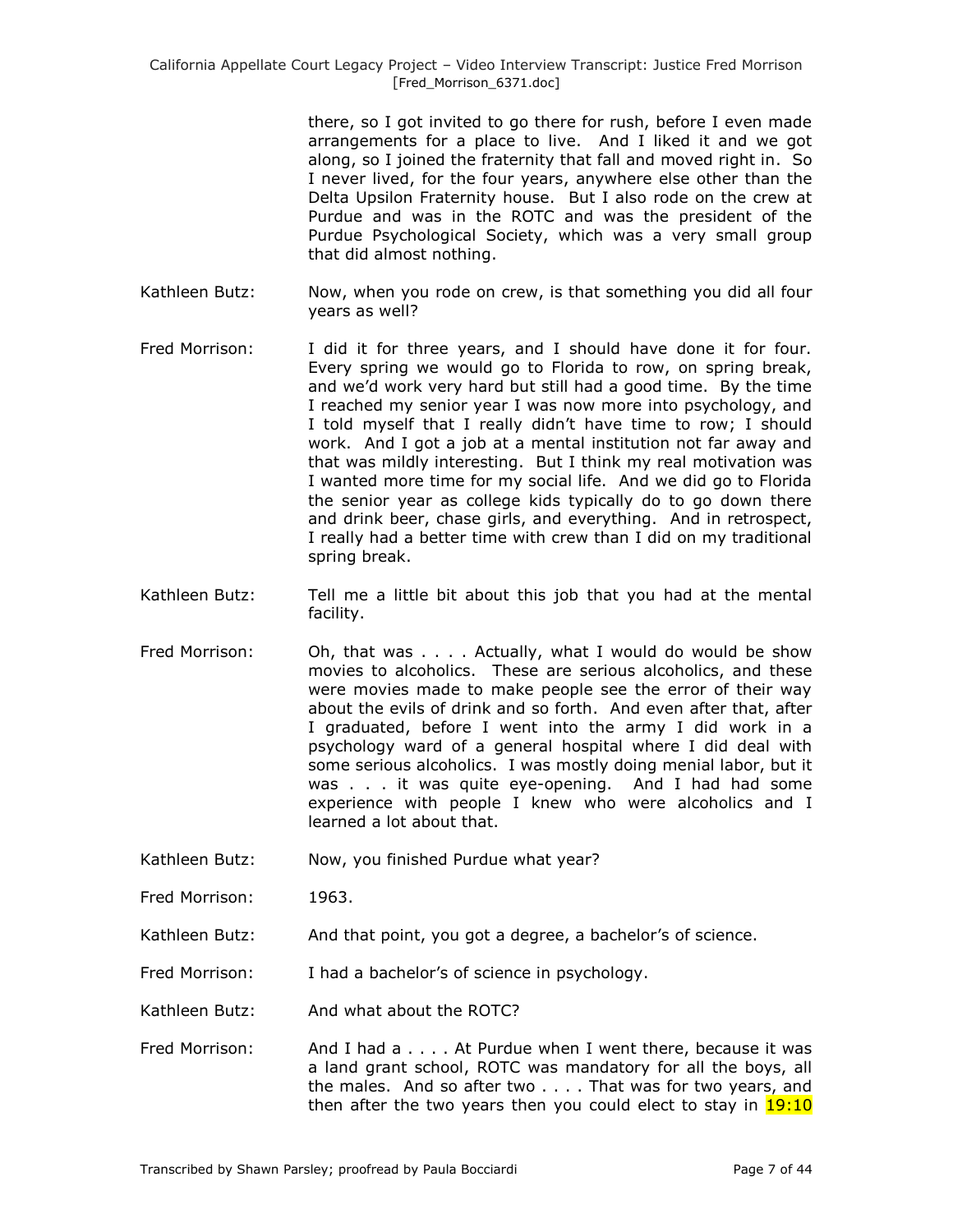advanced ROTC, and I did. I was very familiar and comfortable around the navy. I always imagined that I would join some branch of the military and do my obligated service. I was well aware of the advantages of being an officer, and so that was a "no brainer" for me. I went into advanced ROTC and then graduated in '63 and was commissioned. And I had elected to be in the transportation corps because of 1) my vision wasn't good enough for the combat branches or for the navy, and it looked like it would be . . . have more application to civilian life, so that's why I chose the transportation corps.

- Kathleen Butz: So what did you do then upon graduation?
- Fred Morrison: I finished at Purdue in the spring of '63 but I needed a couple of more credits. And so I first went to Miami of Ohio that summer and studied German and lifesaving, got my credits, got my degree in September, was commissioned in September, and then in November I came into the army. I went to Fort Eustis, Virginia, which is near Newport News and near Williamsburg. And, after the initial training – Officer Basic School – I went to Korea.
- Kathleen Butz: And what . . . .
- Fred Morrison: Korea was a wonderful experience. The reason I went to Korea was my hope had been that, in my two years in the army, I would go to Germany. I had studied German at Purdue – in fact that summer I had studied some more; I was taking a conversational German course; I was all set on two years in the army in Germany. Well, they assigned me to Fort Leonard Wood, in Missouri. And I asked somebody about that, and they said that's known as "Little Korea" 'cause it's all hilly and cold and bleak. And so I called up the people at the army, and I said, "Well, rather than go to Little Korea, why don't you send me to Big Korea?" And they said, "If you want to go to Korea, you can go to Korea," and that's how I got assigned there.
- Kathleen Butz: So, when did you actually leave the U.S. for Korea?
- Fred Morrison: I believe it was February of 1964. It was really exciting to get on a plane in San Francisco – fly to San Francisco, get on a plane there and take off, and land in Japan. I mean, it was a whole different world for a 22-year-old kid. And after a night in Japan, we flew to Korea, and there were people hauling ox carts along the roads and it was totally bleak and snowy and cold, and it was really exotic  $-$  it was great. And they put me in a little small plane at the Seoul Kimpo Airport and we flew north and east up near the DMZ to a place called Camp Page in Chunchon, Korea, and that's where I spent the year. It was the 4th Missile Command and I was in the . . . what they called the transportation company that serviced the artillery unit that was there.....the Honest John missile. 22:31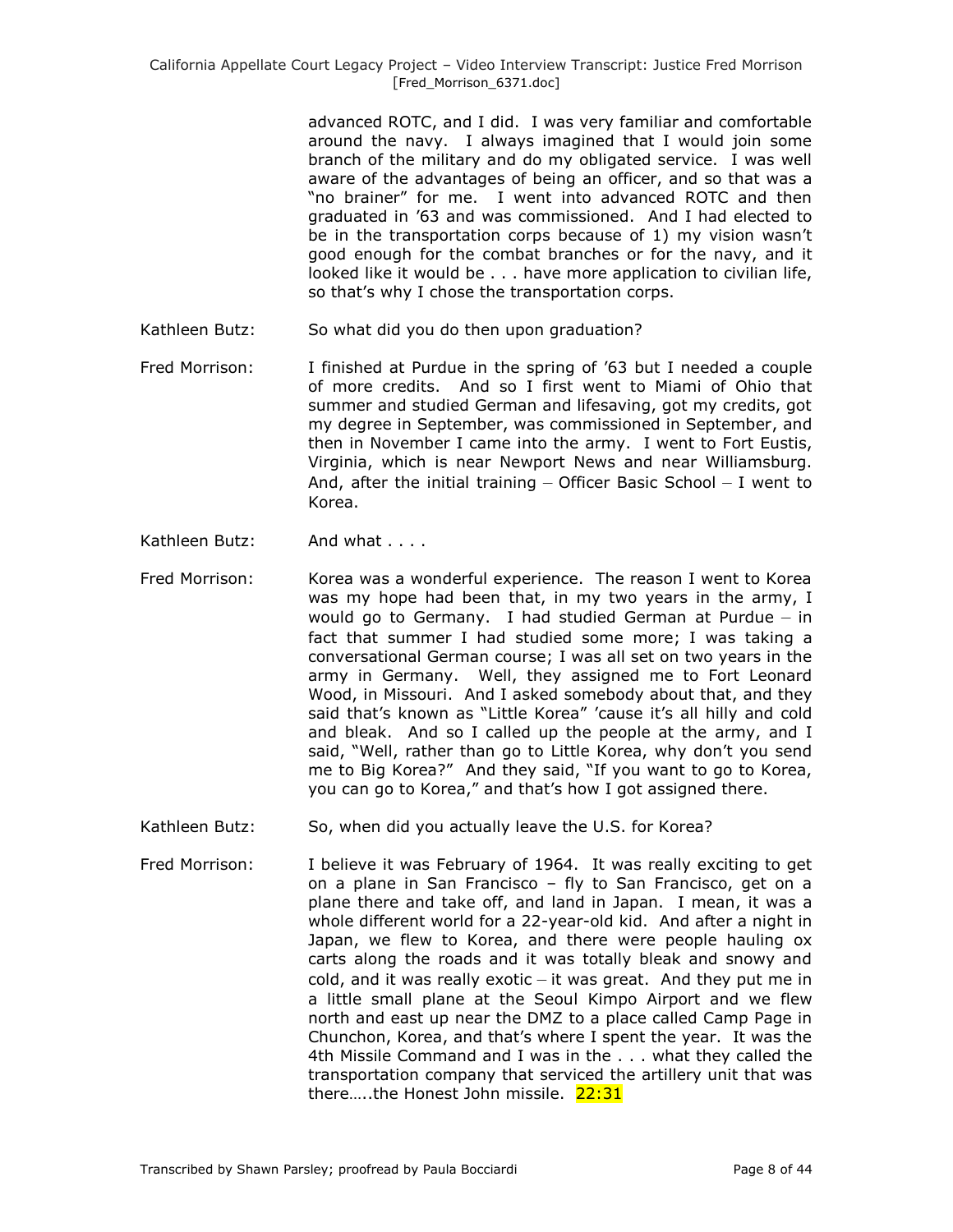- Kathleen Butz: So, what were your daily activities in this camp?
- Fred Morrison: Well, I was . . . started out as a platoon leader, where my job was to make sure that my soldiers did their job, and then I became the company executive officer. It was a lot of administration, a lot of army routine, but I did develop a program on my own for taking the soldiers on forced road marches, 'cause that just was a lot of fun. And so they would go out in two units and I would take them out both times, and we would climb this mountain that was right in the middle of Chunchon – where, by the way, I returned in 1994 with Bob Puglia and we took a train up to Chunchon, and I was going to take Bob up my mountain, but it's all fenced off, some big radio company has got it now and you can't walk up the . . . . It's more of a big hill than a mountain.
- Kathleen Butz: It must have been a wonderful experience to go back.
- Fred Morrison: It was, it was great, because I mean, I taught English to the Koreans and so I got to know a lot of Korean people and go to their homes to have dinner and so forth. And you know, there was no war going on – this was a peacetime army. We had a lot of free time, and when we had a chance, some of the lieutenants and I would go into Seoul, the big city, and, you know, sample the pleasures of the big city. And we got . . . . I got to travel to Hong Kong and several times to Japan, sometimes on leave, sometimes on business. And then when I left Korea, I managed to get orders that would let me fly around the world. So, I left and flew to Japan, the Philippines, Vietnam  $-$  I was in Da Nang when they launched the first air strikes in '65 – and then on to Saudi . . . India, Saudi Arabia. And in Spain I got off the military flights and took a train up to Paris and over to Germany, and came home on a troop ship. And, the reason I came back on a troop ship instead of flying home  $-$  it cost me eight days of my leave  $-$  was that I wanted to sail into New York City and see the Statue of Liberty. I thought that would be a great experience. And when we sailed into New York City, it was so foggy you couldn't see anything, except the bridge overhead.
- Kathleen Butz: This would have been, then, sometime in . . . .
- Fred Morrison: This was '65. This would have been in March '65. It was a 13 month tour, and then I had a couple weeks on my trip around the world.
- Kathleen Butz: And at this point are you still thinking that you will stay in the army just two years?
- Fred Morrison: Yeah. Two years was the .... When I went in I had a choice of six months or two years, and I thought, well, I want to  $25:20$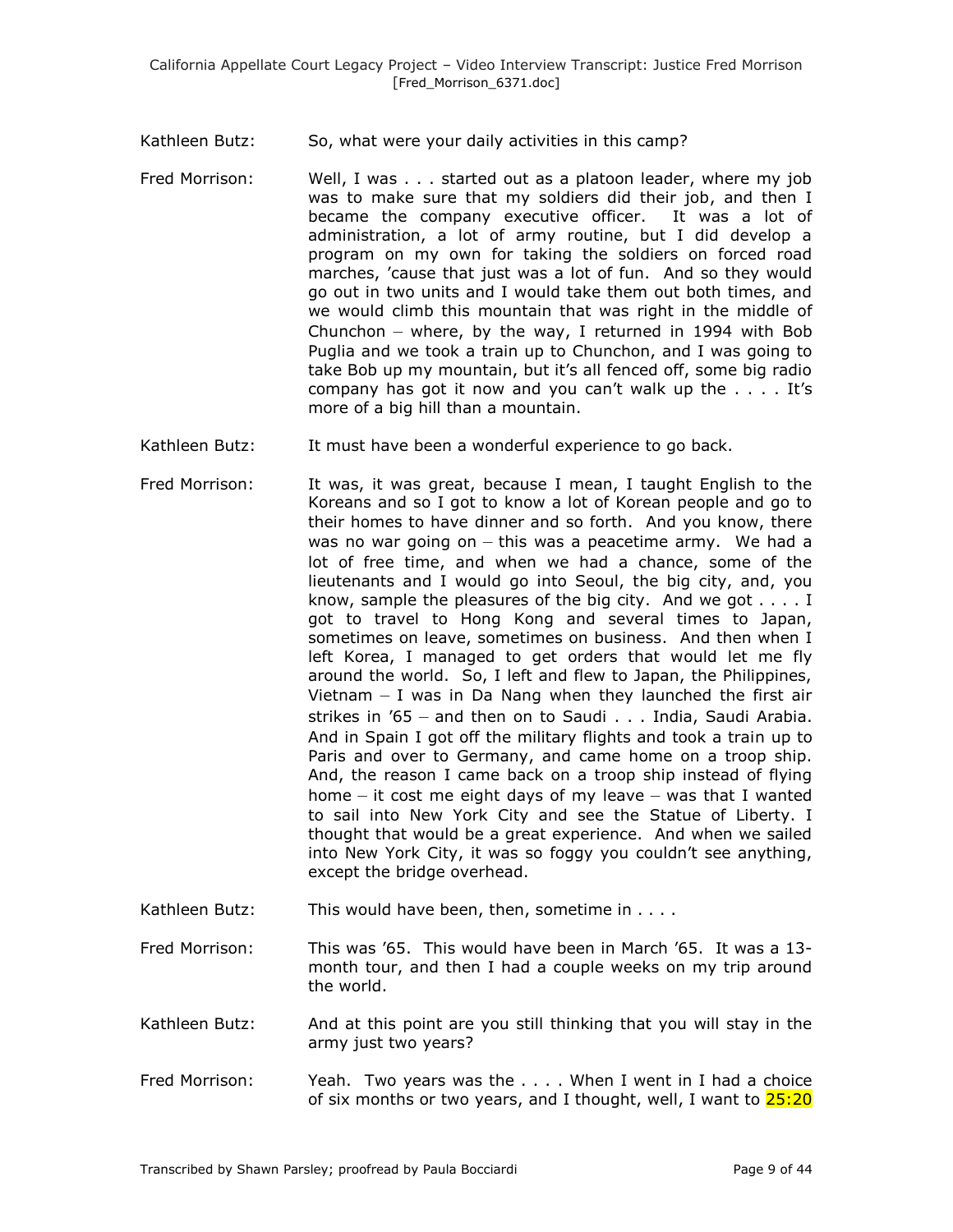have the real experience here. I don't want to do just six months, which would be just training and that's it, and of course I had planned to go to Germany. So my two years was going to be up the next fall, and that was my plan when I got to Ford Ord. Oh, and I had been accepted for an assistantship at the University of Iowa to study psychology and, you know, be a teacher, a professor's assistant, and so forth. So that would have provided me with some financial support.

- Kathleen Butz: So, you come back and you are stationed at Fort Ord.
- Fred Morrison: At Fort Ord. Right. And that was my . . . . When you were in Korea then, you could pretty much choose where you wanted to go 'cause they considered that a hardship. I had asked for Fort Lewis, Washington, and then Fort Ord and they gave me Fort Ord.
- Kathleen Butz: So, what were . . . What was your task at Fort Ord? What were you doing there?
- Fred Morrison: At Fort Ord I started out . . . . I was the Chief of WVMC, which was a wheeled vehicle mechanic's course. Now, if you know my mechanical aptitude, you'd realize how funny that is, that I would be in charge of teaching wheeled vehicle mechanics. But, I had the sergeants to do that; my job was basically like the principal of a very small trade school. And I did that, and then I took over the light vehicle driver's school, and then finally I was a commander of a company of training people in advanced basic training. The linemen would have to learn to climb up these telephone poles, and our biggest issue would be that some of the guys were afraid to do that and they would have to be examined by a psychologist. And if the fear was based on acrophobia  $-1$  think that's the right word  $-$  then they would be excused, but if they were just cowardly, then they would get court marshaled for it. So those were the issues we had to deal with.
- Kathleen Butz: I see. Now, it's my understanding that you found the assignment at Fort Ord to your liking.
- Fred Morrison: I liked the army. I enjoyed almost everything about the army. I had a lot of military tradition in me, I found it very comfortable, I found I was . . . . I thought I was good at it, I liked working with my soldiers. So I was enjoying myself in the army and I was learning a great deal every day.
- Kathleen Butz: Now, something happened to change your mind about your assistantship in Iowa and your two years in the army.
- Fred Morrison: Well, I met Betsy. Now, Betsy is my wife, and we've been married almost 44 years, and when I met her she had two little boys, age 5 and 7. And we met sometime in early August and we got married in late September. And at that point, 28:05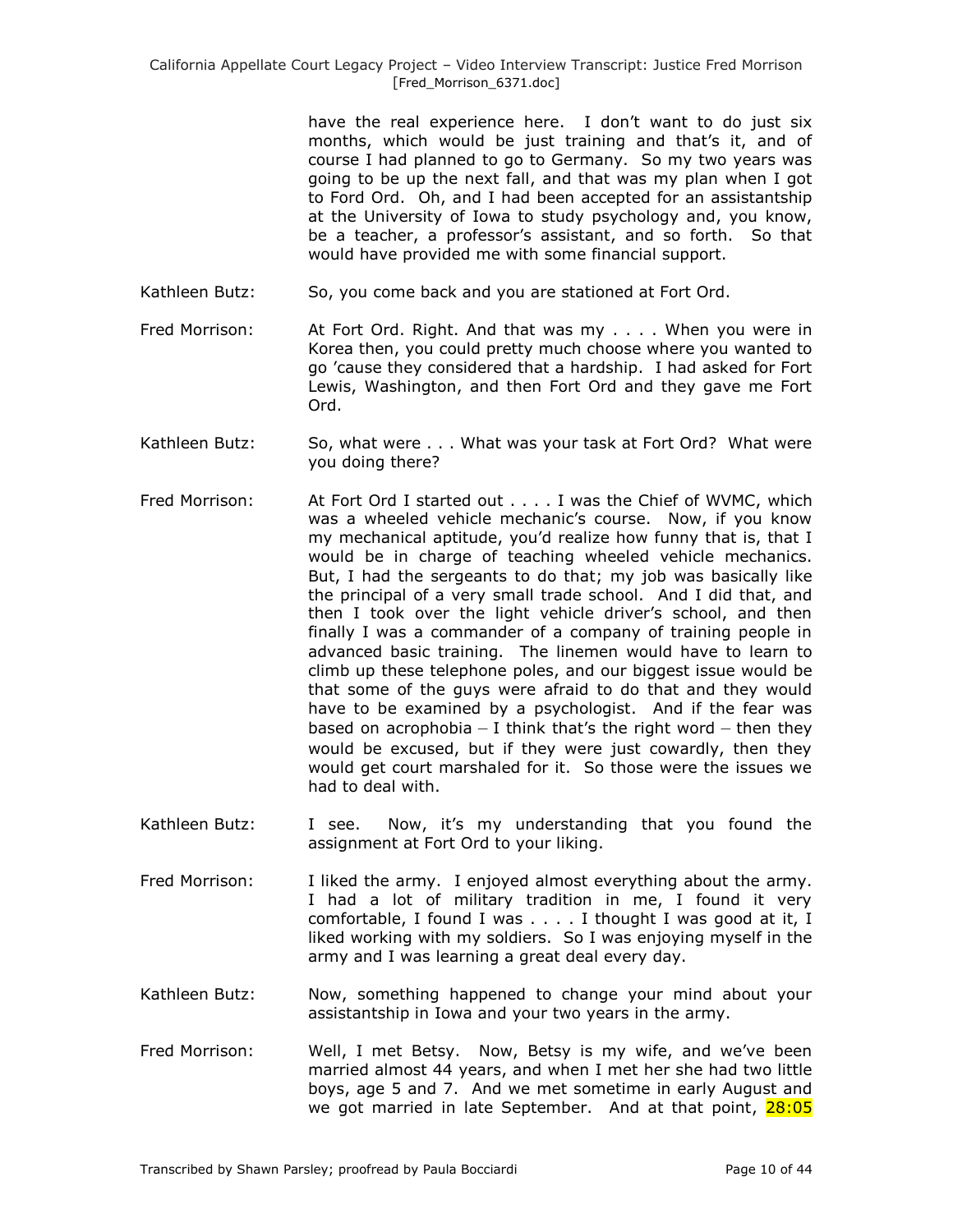when I was about two days from getting out of the army, I decided that 1) there was no way I could afford to go to graduate school with a wife and two children, and 2) I was enjoying the army. And so I signed up for an indefinite stay. And I was a reserve officer, as you are out of ROTC. But at that point I decided that, well, there was a very good chance I would make the army my career. And so I applied to what they call integrate, which is to join the regular army, and I was accepted for that. And then I became a regular army officer, and I was a 1st lieutenant by this time.

- Kathleen Butz: Okay. Tell me a little bit about your family at this point. You married Betsy, she had her two boys, and then what occurred?
- Fred Morrison: She had two boys: Bill who was 7 and John who was 5. By the following year we had our first son, Dan, and so at that point we had a brand-new baby and two little boys. And we were living by then in quarters at Fort Ord. And it was a very enjoyable place to be.
- Kathleen Butz: Now, when you . . . .
- Fred Morrison: But there was a war on.
- Kathleen Butz: There was a war on, yes, yes.
- Fred Morrison: There was a war on.
- Kathleen Butz: Because we are now at 1966?
- Fred Morrison: This is '66 now.
- Kathleen Butz: Yes. Now you've received your commission.
- Fred Morrison: Mm hmm.

Kathleen Butz: And where were you next assigned after Fort Ord?

Fred Morrison: Well, I mean, the war was on and it was obviously a big deal. And if you were in the army and you were a regular army officer, you needed to get into action. And so, while it was inevitable, I volunteered to go to Vietnam, and  $-$  surprise  $-$  my request was immediately granted. Had I not volunteered, I would have gone probably two months later. But anyway, so we were at Fort Ord and I got my orders to Vietnam, and it did really quite a remarkable thing. I told my wife that it would be good if she would move back to Ohio and live around my family with her two children, and amazingly she agreed and she did it, which is really a lot to ask. I mean, she did have family in California. But she thought it was a good idea, too, and that's what she did. And I took her back to Ohio. And she had met some of my relatives. She knew my Dad and my stepmother by then, and met all these aunts that I mentioned  $30:50 -$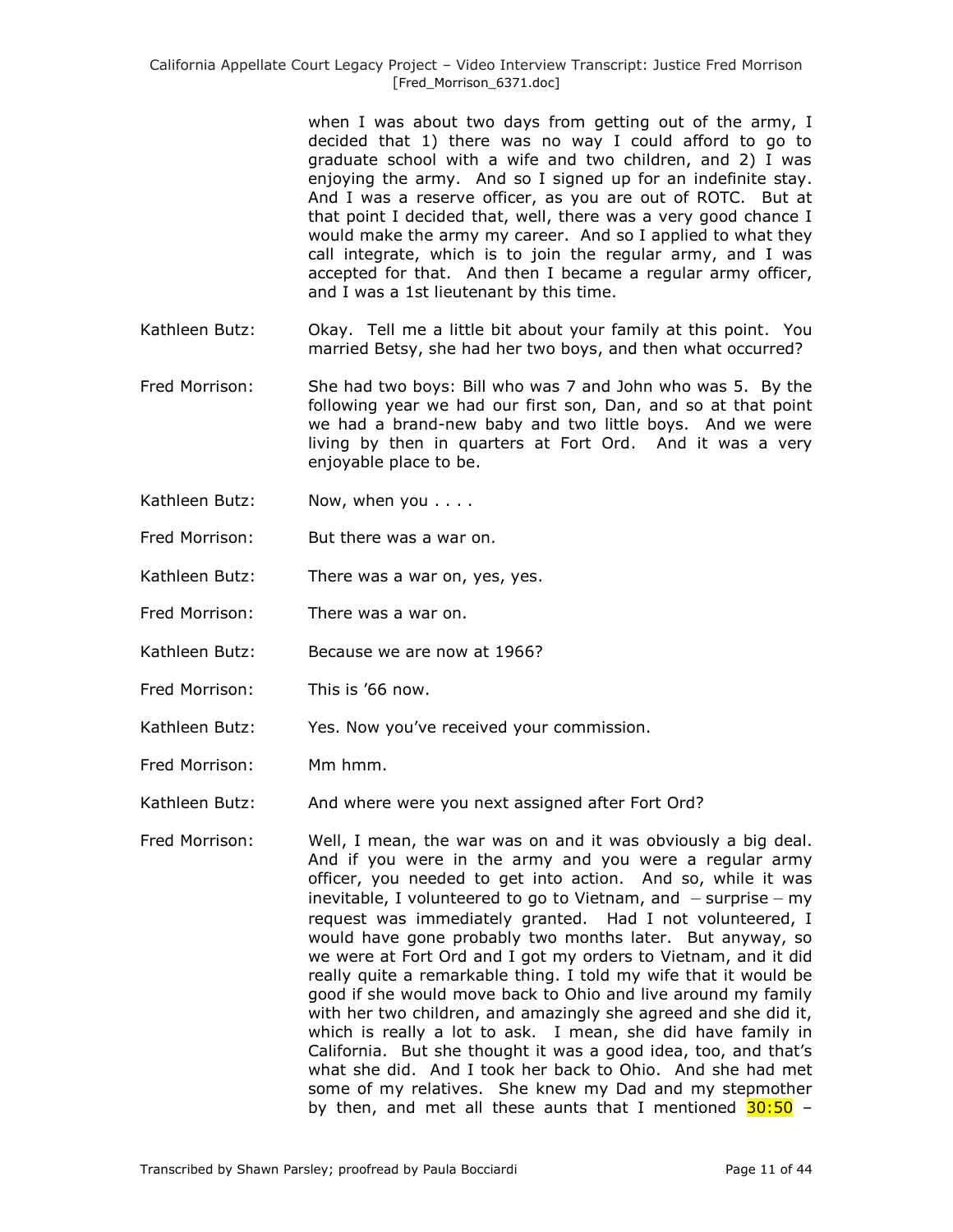these sisters that were so close – and they took her under their wing. But, there she was, a wife of somebody in Vietnam in a small town in the Midwest, and there was nobody else there who had a clue what she was going through. Finally, she met one other woman whose husband was a sergeant in Vietnam, and they did have a friendship through their work at a hospital, and they had that in common. But she was in a, really, kind of an awkward place with her three kids living in the Midwest. She was a complete California girl, not used to the idea that it would rain in the summer or snow in the winter and all the many other cultural differences that exist.

Meanwhile, I went to Vietnam, and by this time I was almost ready to be a Captain. In fact, after a month there I was promoted to Captain and I was a company commander of an amphibious transportation company. And, what we did, we had a vehicle called a BARC – Barge Amphibious Resupply Cargo – which was a huge thing, where the wheels were 10 feet tall, had four General Motors engines over . . . one over each wheel, and it was big enough to hold a tank. And our job was to offload the many ships in the Qui Nhon Harbor, which is about halfway up the coast of Vietnam, and take the food supplies directly into the depots where you could transfer it to the refrigerated vans and take ammunition ashore. And so we were not all over the country, we basically were in Qui Nhon. We lived in tents there and we worked very hard, but we were basically very secure also.

- Kathleen Butz: How many men did you have under you at that point?
- Fred Morrison: About 120 men under me at that point.
- Kathleen Butz: And a number of these amphibious vehicles.
- Fred Morrison: And we had originally 12 amphibious . . . 12 BARCs, and by the end we had 16. We had 4 platoons of 4 each.
- Kathleen Butz: Any memorable times in Vietnam, or was it . . . .
- Fred Morrison: Well there was one . . . . Like I say, we were living in Qui Nhon. We had the Korean army protecting our perimeter, so we were not attacked or anything. But one time I did have some of my BARCs go on a special mission, two of them, up the Quang Ngai River to deliver the components to a sugar mill, and they were the only kind of vehicle that could carry something that big  $- a$ civic action project. And they got bottomed out in the muddy river, and I got a radio call that they were stuck and they couldn't get out of there and it was unsecure or hostile territory. So I flew up on a helicopter and joined them and we started working on getting out of there. And we had, we were told, a Vietnamese army unit out in our perimeter keep protecting us and we started working on this. We had also Vietnamese army personnel carriers, which are like  $\ldots$ .  $34:04$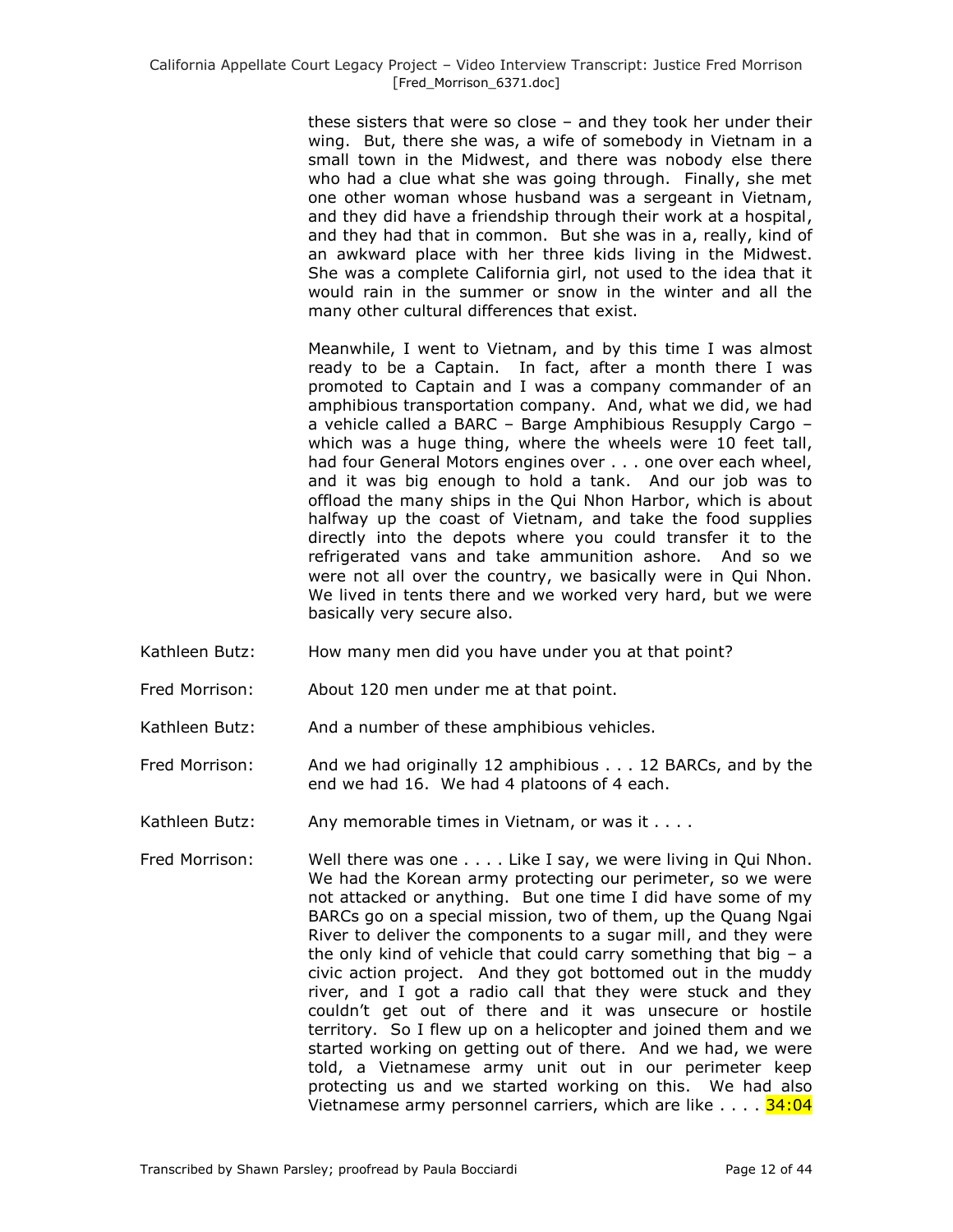It's not a tank, but they are reinforced armored vehicles for carrying troops. And they were trying to hook up ropes and chains and pull our BARCs off the bottom of the river, all to no avail. Well, that night, night came, and then they sent up a C-47 called Puff the Magic Dragon, is what we called them, and they had Gatling guns on board and they would circle around us and fire into the perimeter, to keep a . . . whoever was out there – supposedly the Viet Cong – at bay. And so we had one flying overhead all night. We were very . . . we became very fond of this airplane, but then he ran out of ammunition and so we had a couple of hours of when he wasn't there and those were tense, but nothing happened. He returned and continued to spray the surrounding area with machine gun fire, and then the next day we worked feverishly at it and were able to free the BARCs from the mud. And by this time, then, we realized we weren't going to be able to get up the river, so we went back out to sea and I rode with the BARCs. I had not rode up there with them, of course, and once we were at sea we felt secure and we returned to Qui Nhon. That was the end of our adventure.

- Kathleen Butz: That's one of your mechanical success stories?
- Fred Morrison: That's one of my mechanical success stories. Now, there was a marine captain who came by to see how we were doing; he was with a small outpost of advisors. We chatted for a while. I subsequently learned that he and his advisors were all killed by the Viet Cong.
- Kathleen Butz: Well, we're happy that you did not encounter that . . . .
- Fred Morrison: I'm happy about that.
- Kathleen Butz: Yes. Now, once you completed your tour of duty I assume you were there for one year?
- Fred Morrison: For one year, right.
- Kathleen Butz: And, upon your return, then, are you back at Fort Ord, or where do you go next?
- Fred Morrison: Well, now I am a captain, a regular army officer, and it's time to go to what they then called the Advanced Course. This would be training for people at my level – captains and majors – for the next assignments that you'll get in the military. The military has a wonderful program of training through the various stages of a career. And this is the first serious training you get after your . . . in my case, your officer basic training. And this was at Fort Eustis, Virginia, where I had started out near Williamsburg. And it was a course that lasted for nine months, basically the academic year of '67–'68. Actually, no, it was a little bit shorter than that because we didn't start until late in the year. But anyway, I completed that program  $36:47$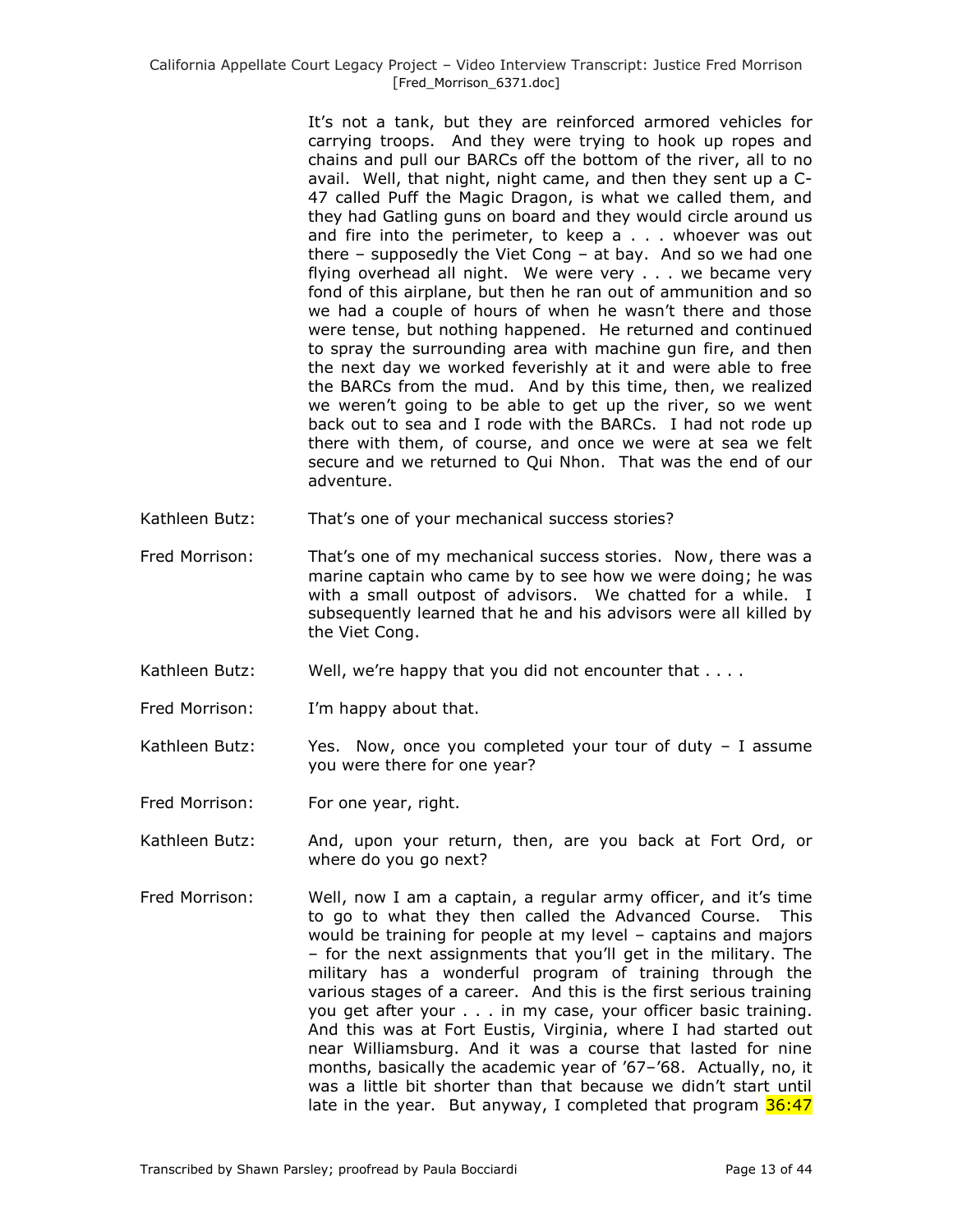and we learned all about convoy techniques, and loading airplanes and shipping things, and containerized shipping.

But I wasn't real sure that this was the most fascinating field of endeavor for me, and I was looking around for what my options would be, assuming that I would stay in the army. And one was, they had an attractive program to study computer science, which was in its infancy then, and of course remain in the Transportation Corps but become a computer expert. And they would pay you when you did that; you'd be on active duty. The other choice was to go to law school. They had a program called excess leave where if you were accepted to a law school and accepted into this program by the Judge Advocate General's Corps, then you could go to law school but you would not get your army pay and you would not get any help going to school – no tuition help. But by this time I had had several experiences that convinced me I wanted to be a lawyer and that was the option that I chose. And I went to William and Mary.

- Kathleen Butz: What were the experiences that affected your decision or your recognition that you wanted to be a lawyer? Did you have mentors in your family? Were there other lawyers in the family?
- Fred Morrison: No, my family was completely devoid of lawyers. When I ultimately told my dad that I wanted to go to law school, he was like shocked. He didn't know what to make of that. And here I was – by this time we had the three kids and there was another one on the way. But in the course of being in the army, I had been assigned duties, as you were back then, to defend soldiers at courts martial and to prosecute soldiers. I was not a lawyer, I didn't really know what I was doing, and I actually sat on courts martial. But, on . . . in the course of doing that, I became intrigued by it, and I felt I was actually pretty good at it and it was a lot of fun. I enjoyed it.

And then I had another experience that kind of solidified my interest in becoming a lawyer. I had been coming home on a train, after my first training in the army, for Christmastime and I struck up a conversation on the train with a young professor from William and Mary – not a law school professor. We went into the bar car to have a beer on the train, and it was very crowded and we sat next to an elderly couple and the man stated he was a retired colonel. He was a very large, fat man and his wife was there and we were drinking beers with them and having a good time. I was in uniform and the conductor came back and said we had to leave the bar car; they were going to close it down. And so, not wanting to disgrace the uniform, I got up and said fine and went back to my seat. I never saw the professor or the colonel or his wife again. When I was in Korea, and actually I was on a firing range on a very cold day, and I got  $a \ldots$  somebody came out and gave  $\frac{39:59}{2}$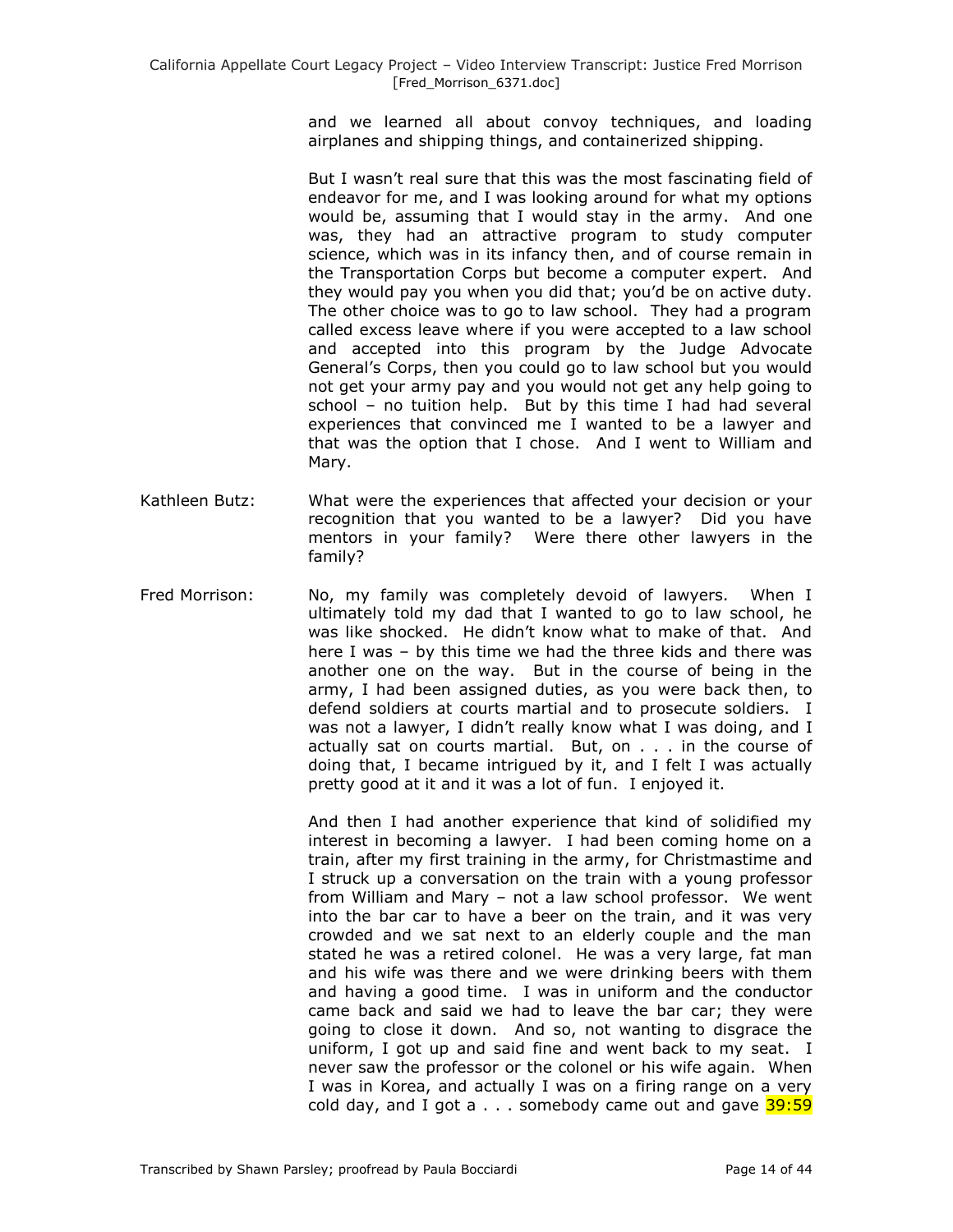me some mail. It was a summons to appear at a deposition. Well, I couldn't do it from Korea.

Well, when I returned home, I had corresponded with a lawyer, and he said when you come home we will do your deposition. Well, it turned out that the colonel and his wife and the professor refused to leave the bar car and got rowdy, and the train stopped in the mountains of West Virginia – Charleston, I think it was – and they threw the colonel and his wife and the professor in jail, and the colonel died. And this was the lawsuit. And so when I returned, I was back on leave in Ohio and I went down to the small town courthouse – it sits at the square in the middle of town – and I went down to the basement there where they had a room where I was deposed. And I stated what I just said, and the lawyers asked me questions, and I thought this whole procedure was just fascinating. By the way, that's one of only two depositions I've ever participated in; the other one was as a lawyer. And, of course, I wanted to know what happened and ultimately I learned from the lawyer that they settled the case. Well, that was fascinating, but probably more importantly was the court martial work.

And, one other thing, in Vietnam I had a sergeant punch out one of my lieutenants and so I brought him up on charges. They had a preliminary hearing and this JAG officer from Texas came over and made it very clear through his questioning that it was really the lieutenant's fault and the charges were dismissed. I was very impressed with that and with his skill and his ability to accomplish that. And all those influences made me convinced that I wanted to be a lawyer.

- Kathleen Butz: So you start law school, even though the army is not going to pay for this?
- Fred Morrison: Correct.

Kathleen Butz: How are you going to take care of your family of now four children?

- Fred Morrison: No, not yet, still 3-1/2.
- Kathleen Butz: Still 3-1/2.
- Fred Morrison: Well, I had several . . . . 1) I was eligible and received the GI bill. 2) I was still in the army even though not getting paid, so we qualified for medical care, commissary privileges, PX privileges, which is a big help. Most importantly, every time I had a break of more than a weekend I could return to Fort Eustis, work in the JAG office, and I did, and get paid. So, every summer I would make three, three and a half months' worth of pay. And the job I had was tremendous. I would be a prosecutor at special courts martial, which were the lower level, prosecuting people who were represented by lawyers.  $42:36$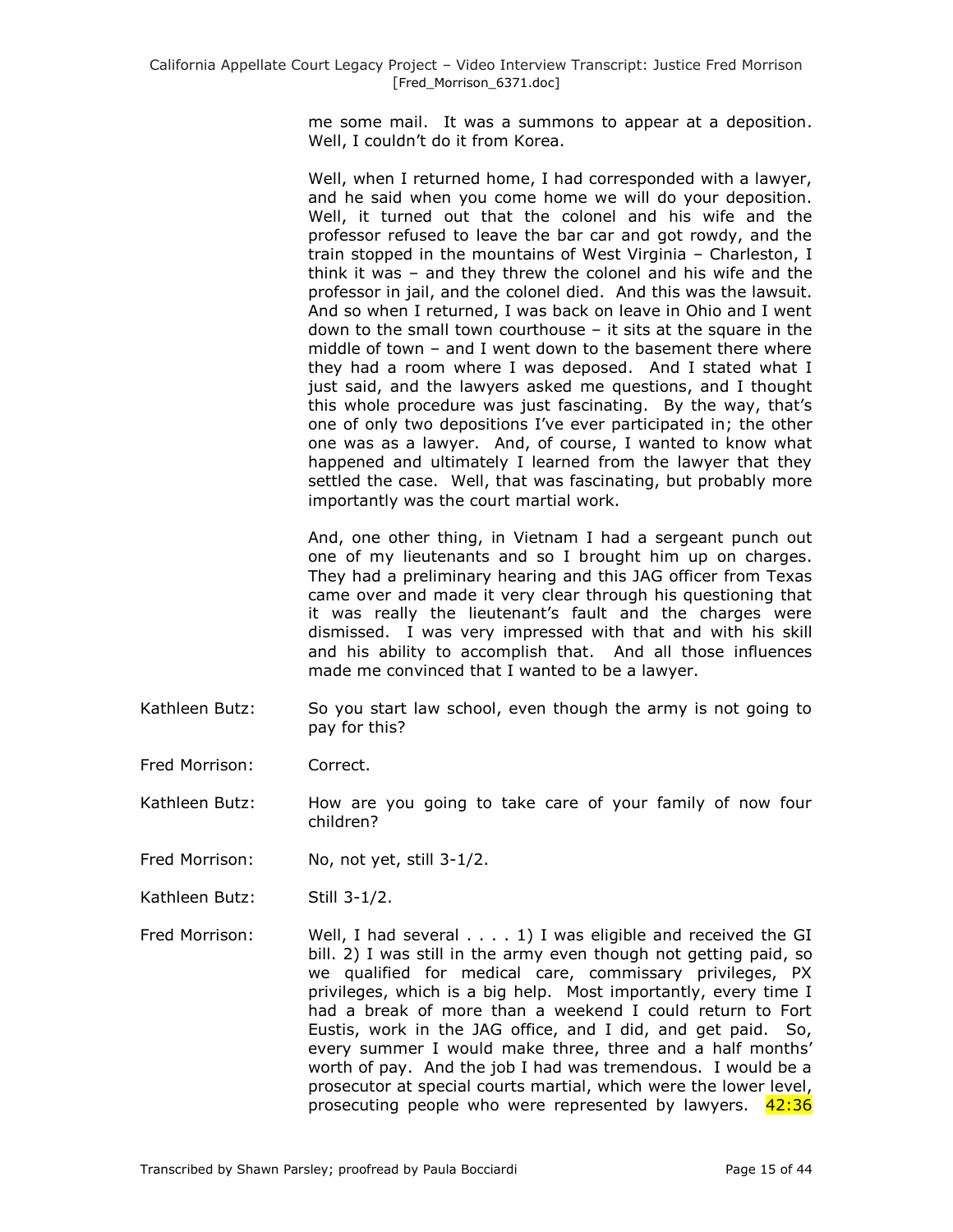And it was a fantastic experience for a law student to be actually trying cases in the summertime. And I also had a job in the law school library working for \$1 an hour sitting on the desk, and believe it or not, sitting on the library desk at night smoking a cigar, and nobody thought a thing of that.

- Kathleen Butz: A different time. Tell me about your admittance to the College of William and Mary Law School.
- Fred Morrison: This was very important. I had applied to William and Mary because it was close by, and it was a school that I was familiar with. In fact, my stepmother had actually gone there, and it was a very ancient school. And I was in the process of applying to other schools, and I had taken the LSAT score, and I had done well on that. So they called me up to William and Mary for an interview with the Dean. And I hadn't sent in my college transcripts yet, which were not all that good. But in my conversation with the Dean, he said, "Fine, you're admitted." And I said, "But don't you want my college transcripts and all that?" And he said, "No," he says, "You know, you are just back from Vietnam and there's a war going on and if we don't let guys like you into law school, we're going to have nothing but women in this class." And as it turned out, we had five women in the class of '70, and I think the Dean at the time thought that we were really pushing it.
- Kathleen Butz: Well, thank goodness that you got into law school. I can't imagine what would have happened had you not – what track your life would have taken. But tell us about memorable professors or mentors in law school. Was it a good experience?
- Fred Morrison: It was a great experience. I loved law school. It was like a whole new world opened up. First thing I learned was this cool system they had of having numbered books where you'd have a case, then you'd know the volume it was in, then you'd know the page it was in. I was fascinated by that. But no, law school was like, is like, wow, I found what I want to do in life, and want I'm made to do in life. And a lot of people don't like law school. I loved it. It was an intellectual adventure. It was just great. It was a lot of work, but I was . . . . You know, by this time I was, when I started law school, I was 28 years old, I had been in the army, so I was . . . . I was pretty disciplined. And we had kids at home, but we were able to work that out just fine.

One of my professors was Robert Scott, who was younger than we were, had gone to William and Mary, and then had gone to Michigan and had got an advanced degree. He was just . . . . Well, like after the end of one class, I had a classmate who happened to be a retired navy commander and he looked at me after this guy's class and says, "Teaching is an art form," and it really was. And he was so good. He went on to become the Dean for Virginia, and really one of the great deans in 45:40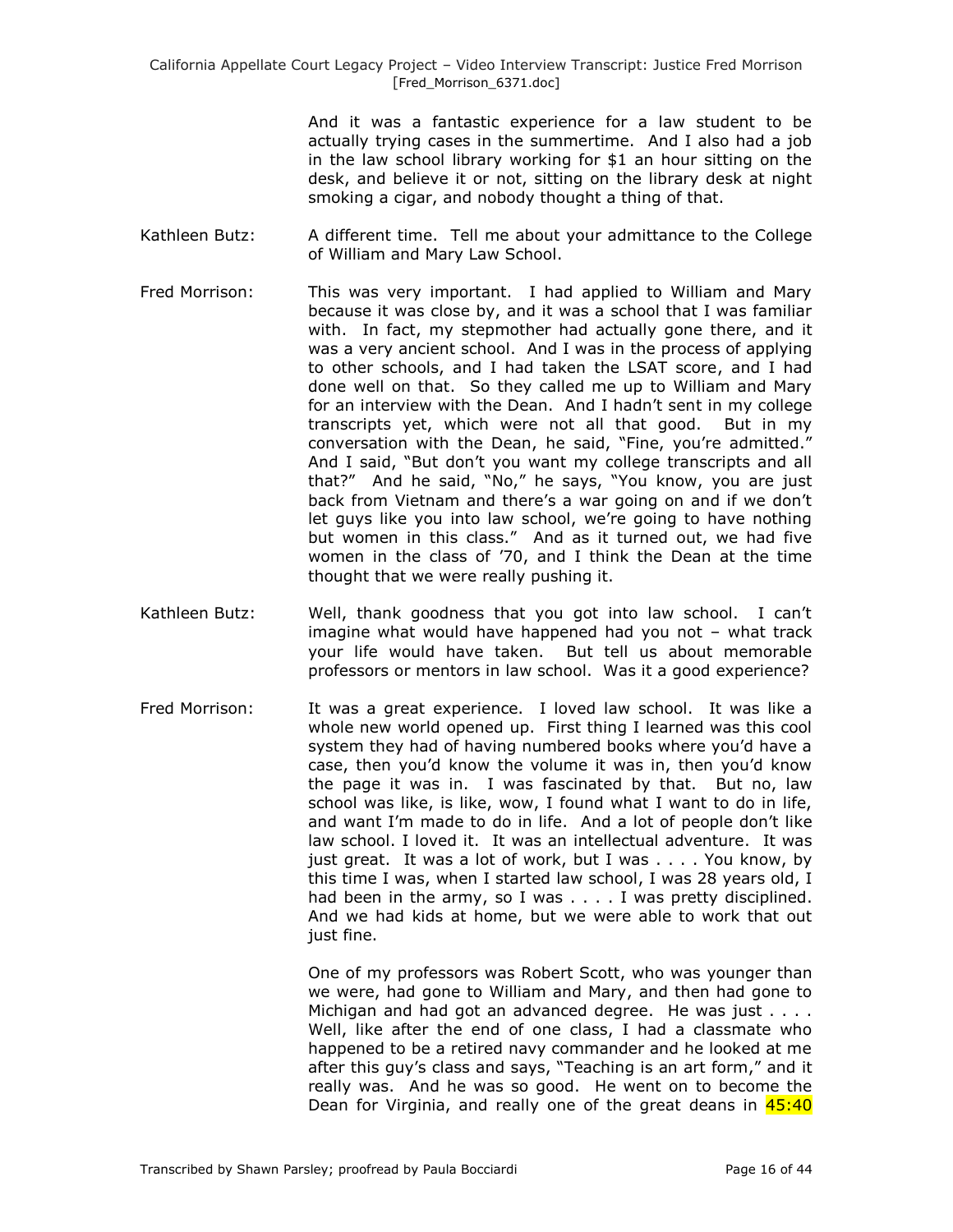the country and has continued. A professor now at Columbia, I believe.

I had another professor who taught actually three of the firstyear courses: Charles Torcia. He, after he had left William and Mary, took over becoming the editor of *Wharton on Criminal Law.* And it's now *Wharton and Torcia,* or his name is featured prominently. And he was also a magnificent professor in the common law tradition, in the case method. And I was on the *Law Review* there. And interesting enough, in law school there were two other army officers in my position, both West Point graduates, class of '63, and so we were a study group together, along with a couple of other students. But one of them became the president of the *Law Review* and the number one student, and I was right behind him, and the third guy was really . . . would have been happier if he had stayed in the artillery, but his wife wanted him to go to law school, and now he's a very successful private practitioner in North Carolina.

- Kathleen Butz: Excellent. Were there . . . . Besides *Law Review*, did you have an opportunity to do any kind of what we would now call an internship or externships where you work for a firm, or was that an option?
- Fred Morrison: Well, when I worked, there was no way I could get the kind of money I got for being in the army, so I did that every summer. But I did have kind of an externship with a local judge. The Dean had set it up for me and he thought it would be good for me and he thought the judge would be happy with that. And so we . . . I kind of followed him around for several months, and he rode circuit. And in Virginia at that time he was like the superior court judge. He lived in a very nice house right on DoG Street – Duke of Gloucester – the one that goes into old Williamsburg. And he would wear a dark suit but no robe, and we would go to the outlying communities and he would sit on cases and I would sit there and observe and then we'd go in and talk to the lawyers and I would watch. I don't know that I helped him all that much, but he liked having me around. Then we would go out to a restaurant for lunch, and the proprietor of the restaurant would give him free bread and hot bread, and things like that, and I thought, this is . . . . He would let me take some home. It was quite interesting the way it worked.
- Kathleen Butz: Now, you graduated magna cum laude from William and Mary. And did you have specific plans upon graduation, or were those plans basically dictated by the army?
- Fred Morrison: My plans were already made for me by the army. The deal was that if I was able to participate in the program, I would have a four-year obligation in the army Judge Advocate General's Corps. Which . . . . At the time I was kind of irritated by that because some of my friends were going off to these big law firms in New York City and that just seemed like the 48:42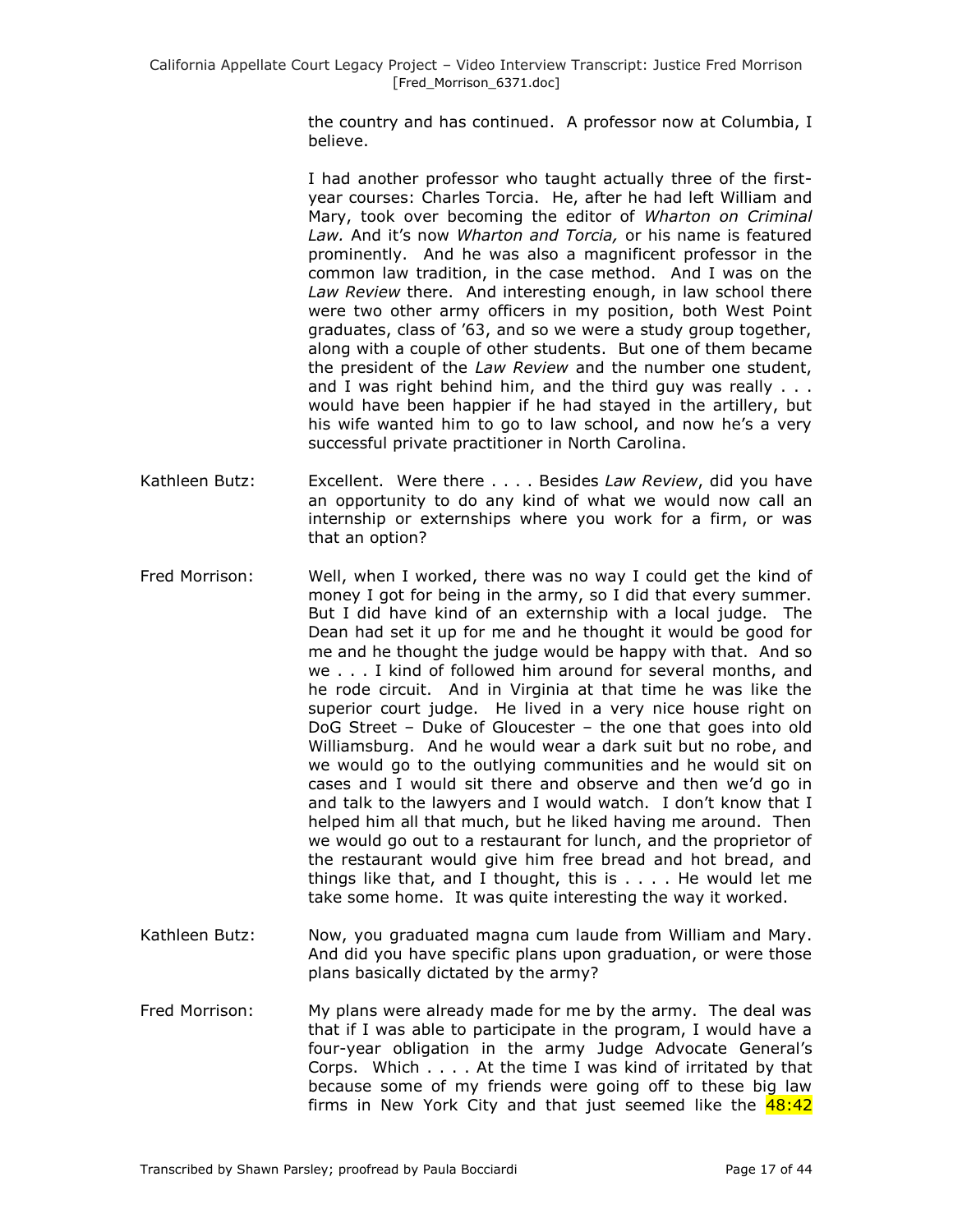thing to do for a legal career, but I didn't have that option, and I'm now quite thankful about that. And so I went into the army for four years as a . . . . That was my obligation, anyway, with the idea that I would probably be staying for much longer than that as a judge advocate.

- Kathleen Butz: Tell me a little bit about the judge advocate work. What precisely did they have you doing?
- Fred Morrison: Well, the first year I went to . . . . Remember I had gone to the Advanced Course in the Transportation Corps? Well, the JAG Corps has a similar one. And it is at the . . . . The JAG School is at the University of Virginia in Charlottesville, so it wasn't that far away, and it is an excellent school. It is co-located with the law school; they have a fine faculty there. So I spent the first year as a student again, and I was getting tired of being a student by now, but I had to do this. And so I did it and graduated and I learned a great deal. And then we were assigned to Fort Lewis, Washington, which is up by Seattle, right . . . with a view of Mount Rainier right there. And there I started out defending soldiers charged with crimes and then ultimately became . . . . I did legal assistance, I became a prosecutor, I did administrative law. Finally they made me, after the first year, what they called the Chief of Military Justice, 'cause by now I was a major and I was then the supervisor of both the prosecutors and the defense counsel. And we had a huge caseload. This was during the Vietnam war and there were a lot of people charged with being absent without leave, deserting, so on and so forth. So it was a challenging job and it was very interesting.
- Kathleen Butz: At some point, did you get some training as a military judge?
- Fred Morrison: Yeah, I had . . . . Going back to my time at Fort Eustis as a law student, I decided that being a military judge, being a judge, was a desirable thing. It looked like the place I would really enjoy working. But I also enjoyed being . . . prosecuting and defending. But . . . . So I applied and was sent back to Charlottesville for three weeks while we were in Fort Lewis, Washington, to attend the military judges school. And when I returned to Fort Lewis, I anticipated perhaps spending another year there as a military judge. They had two judges there: the senior judge, a colonel, did the general courts martial, which are like felony trials, and the junior judge did the special courts, which are more like misdemeanor cases. But rather than . . . . That is what I wanted to do and what we wanted to do. Our kids were doing well in school in Tacoma, in the area. But the army told me that I should go back to Washington, D.C., in the Pentagon and become . . . work in the Office of Legislative Liaison for the General Counsel. But we thought about that and we have four kids now. Our fourth son was born during law school; in fact, he was actually born on the weekend that you had to write your paper for the *Law Review*. **51:48**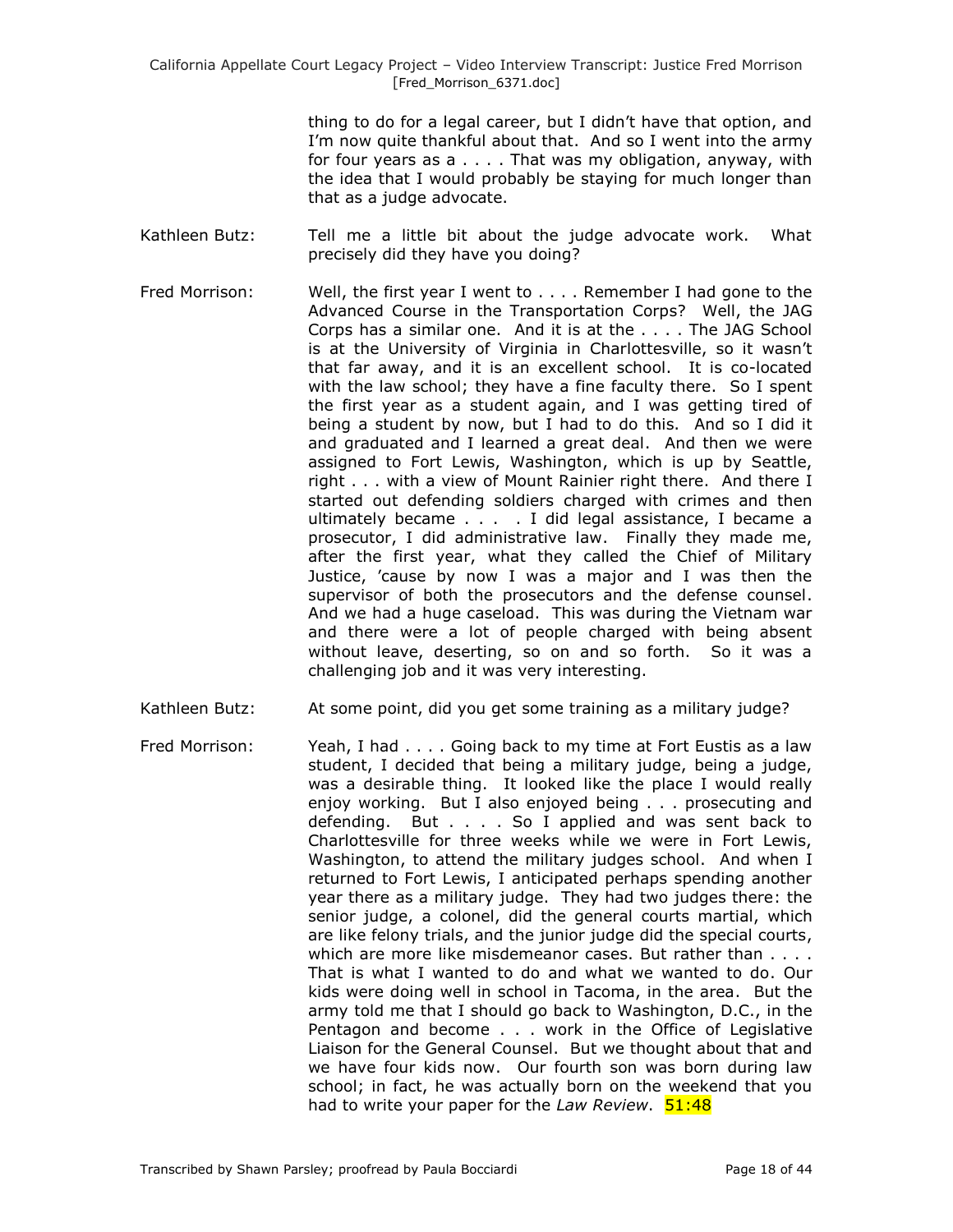Kathleen Butz: Great timing.

- Fred Morrison: Good timing. He's the one of the four who became a lawyer; there must have been something about that. But, anyway, we did not think we could thrive in Washington, D.C., with the expense of housing and so forth, and I had been teaching at Fort Lewis. They had a program for teaching soldiers who were going to transition from the army and wanted to be police officers. So I had developed a course, a day-long course in criminal procedure and criminal law, and I really enjoyed that. So I asked to go to West Point and they said, "If you want to go to West Point, you can go there," and I was assigned to be on the faculty in the law department at the military academy.
- Kathleen Butz: Now, as a faculty member, did they train you in teaching methodology?
- Fred Morrison: Not really. There was some counseling, and you . . . . Of course, there were other people. The law department had about 20 JAG officers in it. It's a very ambitious program. It's a required course for the junior year in constitutional law, military criminal law, and international law, which is an excellent idea for these people who are going to go out and become army officers, and many of them leaders in the army. One of the cadets, I don't . . . . We were teaching the junior class, which was the class of 1976. General Odierno, who is now the four-star general in command in Iraq, graduated in 1976. Now, I don't remember any large bald-headed cadets, but he had to be in . . . . He was in that class. Whether he was in my class, I don't remember. But every class had 15 cadets, no more, and they were graduated by ability. So if you had section  $#1$ , you had the best students. If you had section  $#14$ , the word was, that was the section that was on ice skates. That was the hockey team, which apparently was considered not to be as intelligent as some of the others.
- Kathleen Butz: So you . . . . With really no methodology training, you go off and you are expected to teach these cadets.
- Fred Morrison: Right. Now, they did monitor these classes carefully. And the people who were there were quite an impressive group. And you, of course, had the . . . you got to observe classes and things like that, but it was . . . you were pretty much on your own. There . . . . We all . . . . The professors – the instructors is what we were – there would be like four of us in a room. That was our office, we'd have a desk in there, so there was a lot of interchange. But, as I mentioned earlier, the cadets were . . . they were very good and they knew the system well, and I had not gone to West Point, of course. One day the Colonel comes in to check on my class to see if I am doing a good job, and the conversation had been kind of slow. The teaching . . . . The cadets were  $\dots$  didn't seem all that interested that  $54:50$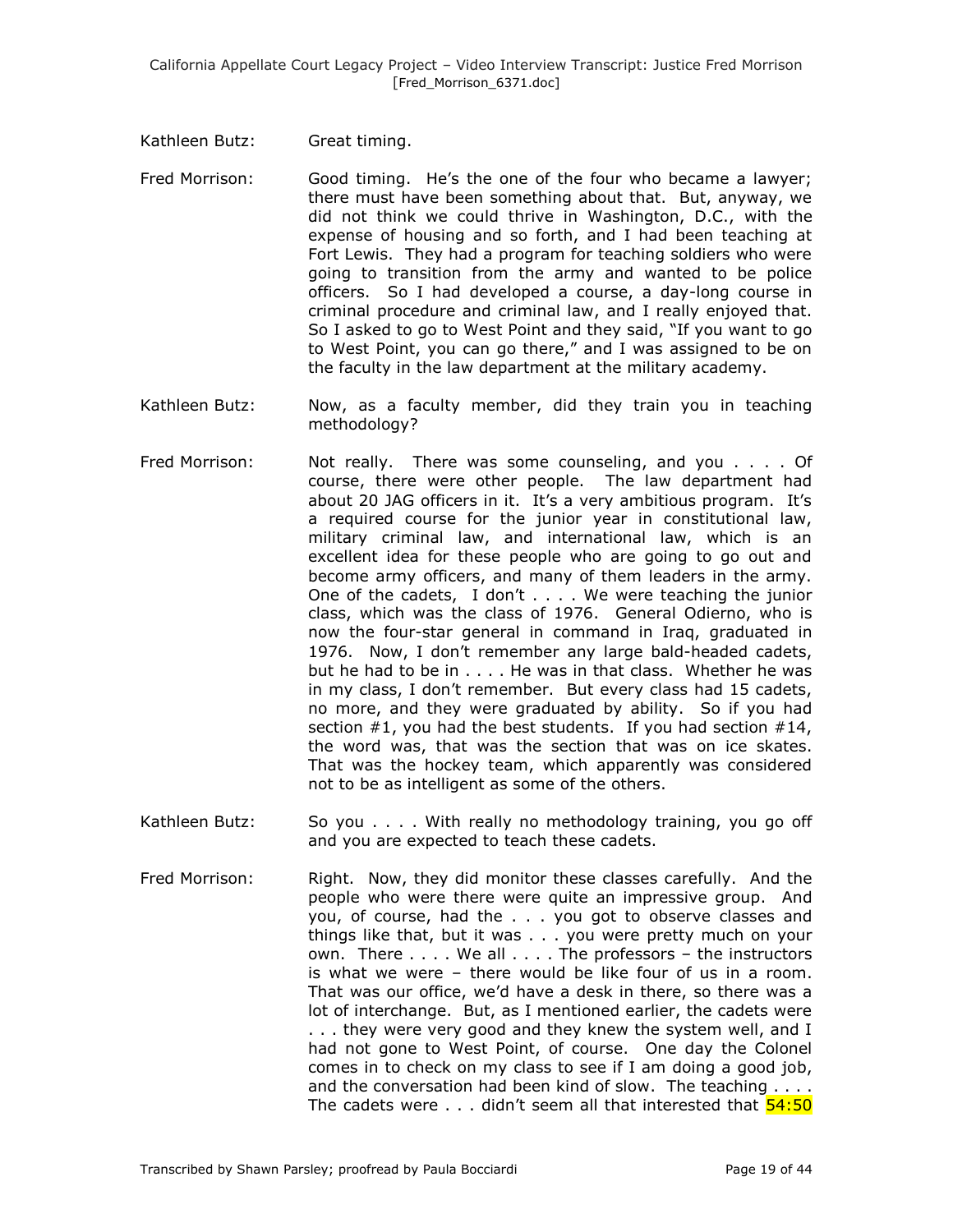> day, but as soon as the Colonel sat down they pepped up and started asking intelligent questions and we had a great backand-forth about the constitutional cases we were studying, and then he left. And then one of them turns to me and said, "How'd we do, Sir?" They knew the system very well; they knew it much better than I did. And I was appreciative of their efforts.

Kathleen Butz: What size class would you teach? How many cadets?

Fred Morrison:  $15.$  No more than  $15$  – that was the rule. And ....

Kathleen Butz: That's a nice class size.

Fred Morrison: It's a good size, and of course you could have participation by every cadet, and that's . . . . I believe that still to this day, that's the practice.

- Kathleen Butz: Now at this point, to back up a little bit, had you already taken a bar exam after law school?
- Fred Morrison: Yes, yes, when I got out of law school I took the Virginia bar exam. Stayed there that summer. And the bar course we had – since William and Mary was a fairly small school – was all audio tapes. We had a few professors come in. And then I . . . we traveled to Roanoke, Virginia, that summer and took the bar exam. In the meantime, after taking the bar exam, I went on active duty with the army and I was already in Charlottesville going to school, so it was no problem that I hadn't passed it yet. And, I learned in September that I had passed the bar and was sworn in in front of the Supreme Court of Virginia.
- Kathleen Butz: Now, when you finished your four-year JAG commitment, you completed that while you were at West Point, then.
- Fred Morrison: I was at West Point; I had been there one year. And it is a three-year . . . . Normally it is a three-year tour and they kind of count on that, but my obligation was over. Just on a lark . . . . Now, I really liked teaching, and the Association of American Law Schools has a meeting every year, usually in Chicago, where all the schools come and everybody that wants to be a law professor goes there, so it's very efficient. This year it happened to be in Washington, D.C. And I forget how I learned about that, but anyway I could take a train there very easily, and I did. And I interviewed numerous law schools and I had an offer from McGeorge in Sacramento, University of the Pacific, to be a law professor. And my wife and I gave that long and hard thought. Our two older boys were not thriving with all the moving around. I really liked teaching, it seemed like a good idea to accept it, and we did. And so I went in to see the Colonel and told him that I would be leaving now that my obligation was over, and he was not pleased about that. But that's the way it was. And so I resigned my regular  $\frac{57:40}{2}$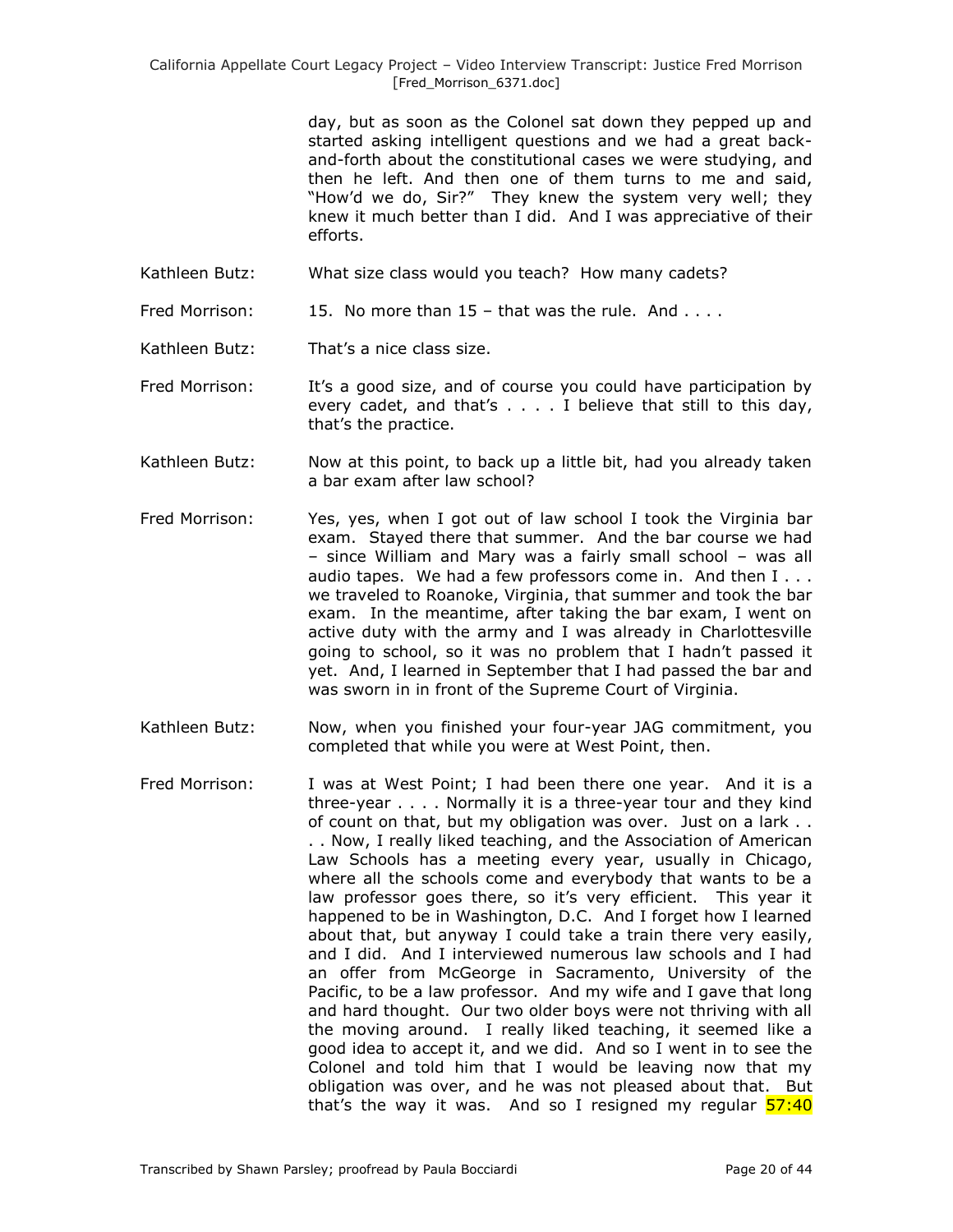commission (this would have been the summer of '75) and we came out to Sacramento, bought a home – actually, the home we bought belonged to Ed Meese, the future Attorney General, who was just leaving, having served Ronald Reagan in the Governor's Office – and became a professor at McGeorge. And, having spent 12 years in the army I was not about . . . and having enjoyed virtually all of it, I was not about to throw it away, so I looked for a position in either the Army Reserve or the National Guard and found a spot in the California Army National Guard.

- Kathleen Butz: So, 1975 you are back in California.
- Fred Morrison: Back in California.
- Kathleen Butz: And family in tow.
- Fred Morrison: Family in tow. Brand-new law professor.
- Kathleen Butz: Betsy's glad to be back in California.
- Fred Morrison: She's delighted to be in California; that was not an insignificant factor. And I remember driving over 80 with all the kids in our station wagon, and we crossed the state line and broke out into "California, Here I Come." And . . . . Now, we had never been to Sacramento before. Betsy, I'm sure, had only driven through on the way to Lake Tahoe like so many people do. And we came in, and I think it was the 13th of June, and it was 108 degrees.
- Kathleen Butz: Ohh. Welcome to California.
- Fred Morrison: Right.
- Kathleen Butz: The Central Valley.

David Knight: I'm going to stop you right here . . .

Kathleen Butz: Sure.

- David Knight: . . . . to change my tape.
- Kathleen Butz: Okay. Fred, when you were hired by McGeorge, did you know what classes you were expected to teach?
- Fred Morrison: Yes. My experience had been primarily doing criminal law work in the army, so I was hired to teach criminal law and criminal procedure. And that's what I did – basic first-year courses, which I really enjoyed; they were a great deal of fun. And that summer – the following summer – I was going to teach summer school because I needed the pay, basically, and so I assumed I'd be teaching criminal procedure. And then sometime in the spring I got my assignment, and I was  $\frac{59:52}{2}$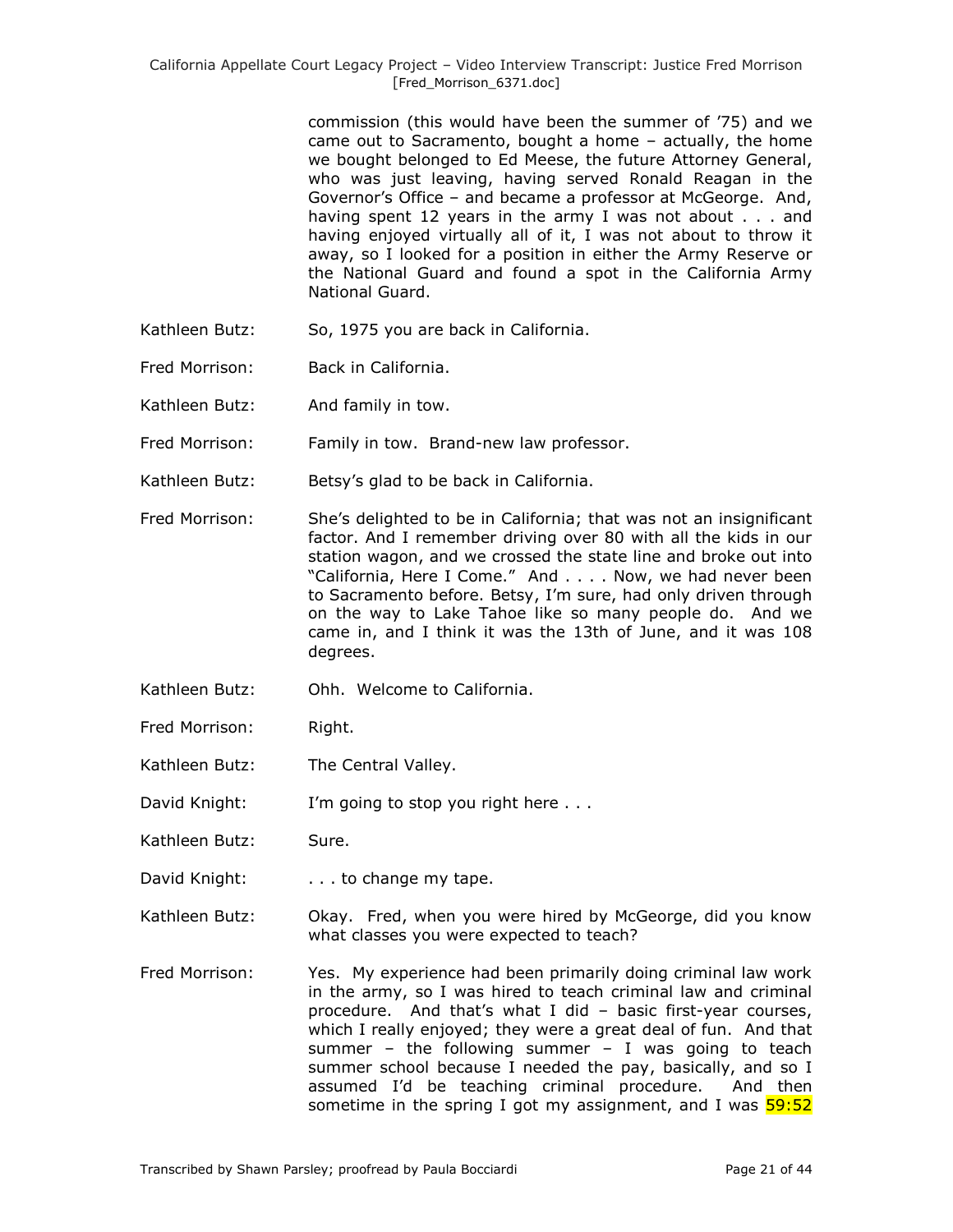> to teach community property. Fortunately I'd taken the bar exam in California that February, and I had at least read the bar materials on community property. That was all I knew. But I have found that sometimes the students appreciate a professor who is only slightly ahead of them because he doesn't go off on tangents and minuscule points that happen to be of intellectual interest and just lays out the material.

Kathleen Butz: And how did it go?

Fred Morrison: It went okay; I'm told that it was fine and the students learned community property. And so did  $I - a$  great deal.

- Kathleen Butz: And at some point you started teaching evidence.
- Fred Morrison: Yes, I did. It was a couple of years into it that I started teaching evidence, which I really came to enjoy immensely. And so then my basic subjects were crim law, crim procedure, evidence. And I did develop my own course and my own materials in white collar crime, just as a matter of interest.
- Kathleen Butz: Now, how many years did you teach at McGeorge?
- Fred Morrison: I taught full-time for six years, and I went from being an assistant professor to . . . by the time I left McGeorge I was a tenured full professor.
- Kathleen Butz: And during that time you taught most of the attorneys in northern California.
- Fred Morrison: It seems that way, doesn't it?
- Kathleen Butz: It certainly does.
- Fred Morrison: It frequently occurs that we run into students, some . . . many judges, and so forth now who were former students, and that's very satisfying and enjoyable.
- Kathleen Butz: Your class size was a little different at McGeorge from your years at West Point.
- Fred Morrison: After leaving West Point and my last class had 15 cadets I walked into my first class at McGeorge, I think it was criminal law, and there were 140 students in an auditorium classroom. It was much different.
- Kathleen Butz: But you enjoyed the teaching.
- Fred Morrison: I did; I liked it very much. I got . . . I studied and worked on the Socratic method and found it very effective and enjoyable and I had a great time teaching. I've often said it's probably the second best job there is.  $1:02:02$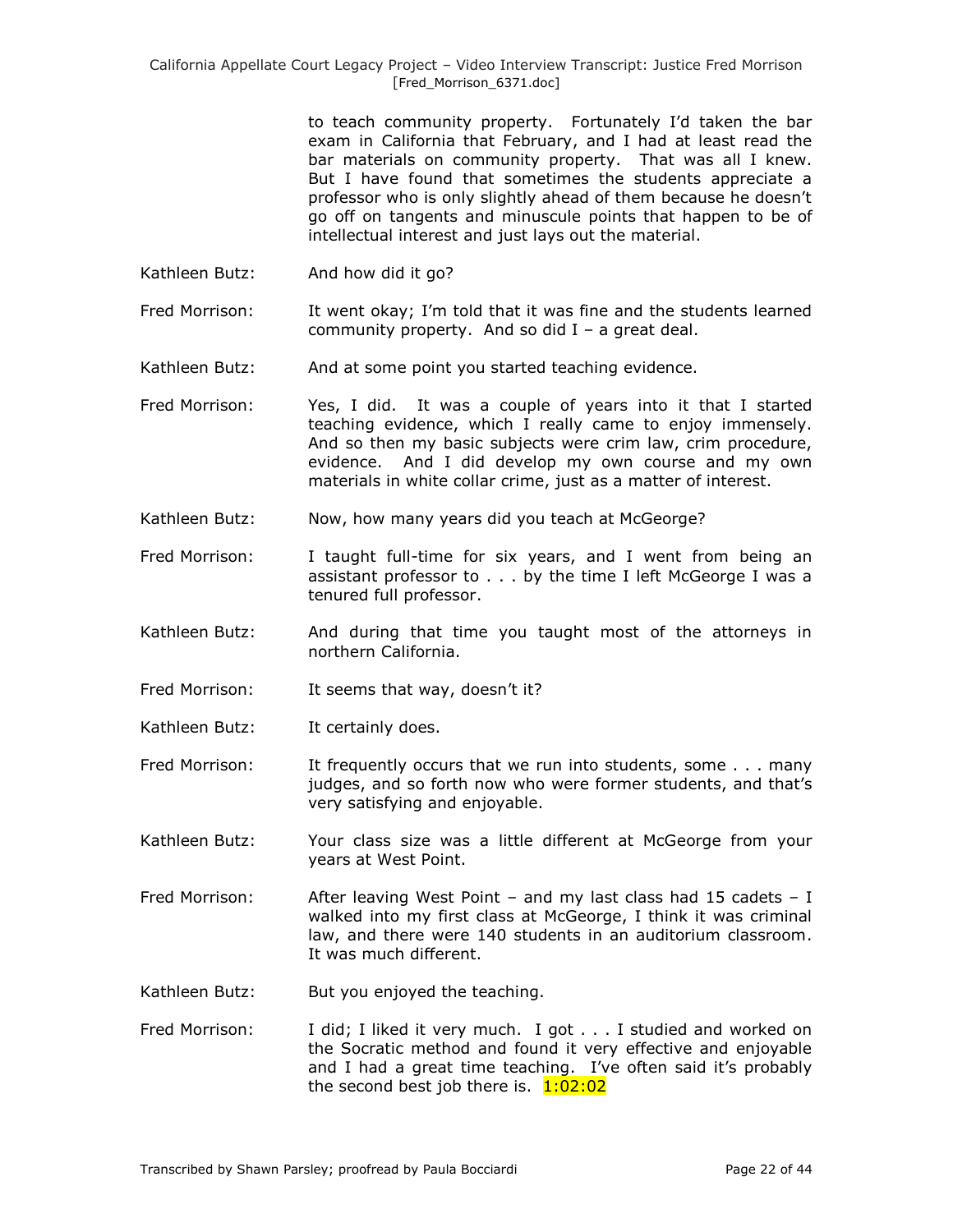- Kathleen Butz: Now, you had indicated earlier that you had in mind that you wanted to pursue a position on the bench. Was that still in mind during those years that you were teaching?
- Fred Morrison: Well, I had wanted to be . . . while in the military I wanted to be a military judge. Now I was a law professor. And I didn't know whether I wanted to be a law professor forever. I thought about maybe . . . at some point maybe I'd like to join a local law firm. Obviously money would be a factor. But I can't say that when I was a teacher that I was really . . . that being a judge was on the front burner or anything. It wasn't 'til later that I got interested in that, then – re-interested in it.
- Kathleen Butz: Now, what caused you to leave as a full-time teacher, then, at McGeorge?
- Fred Morrison: Okay. At one point after Reagan was elected, I had been asked to apply to be the United States Attorney for the Eastern District. A year had gone by and nobody had been appointed, and they were looking for some fresh candidates. And I did, and I did the normal things you do to compete for a position like that. And the job actually went to Donald Ayer, and I was told that I was like the second choice. Anyway, Don called me up and asked me to have lunch, and we got along well; I was very impressed with him. And he offered me a job to come to the U.S. Attorney's Office and prosecute all of their fraud cases, because after all I was supposedly an expert in white collar crime 'cause I was teaching it.

When I first left, I did not actually cut my strings with McGeorge. I went on a leave of absence, so I was still a professor. I had an 18-month leave of absence – the idea being that I would get this wonderful experience and when I returned I would be all that much better and more knowledgeable. 'Cause after all, I was teaching about the grand jury and I had never been in one. Then after I actually went to a grand jury and presented cases to them, I felt, well, I wasn't too far off the mark in my teaching.

So I went to the U.S. Attorney's Office and I started . . . everybody gave me all their fraud cases. There's a stack about four feet high, and some of them were good cases and some were lousy cases. But ultimately we started working through them – working with the FBI and the IRS and the Postal Service Inspectors and everything. And after my 18 months came up, I realized that . . . . Now, by this time, I realized I did want to be a judge. I saw that as my career goal and I knew that I would . . . could better accomplish that by staying where I was. And I was enjoying being an Assistant U.S. Attorney, which is also a great job. And so I . . . . In fact, before the year and a half was up, I made this decision, I think, about a year into it. I called up the  $\dots$ . I went to see the dean - Dean Schaber - $1:05:02$  and I told him that I was going to stay there, so that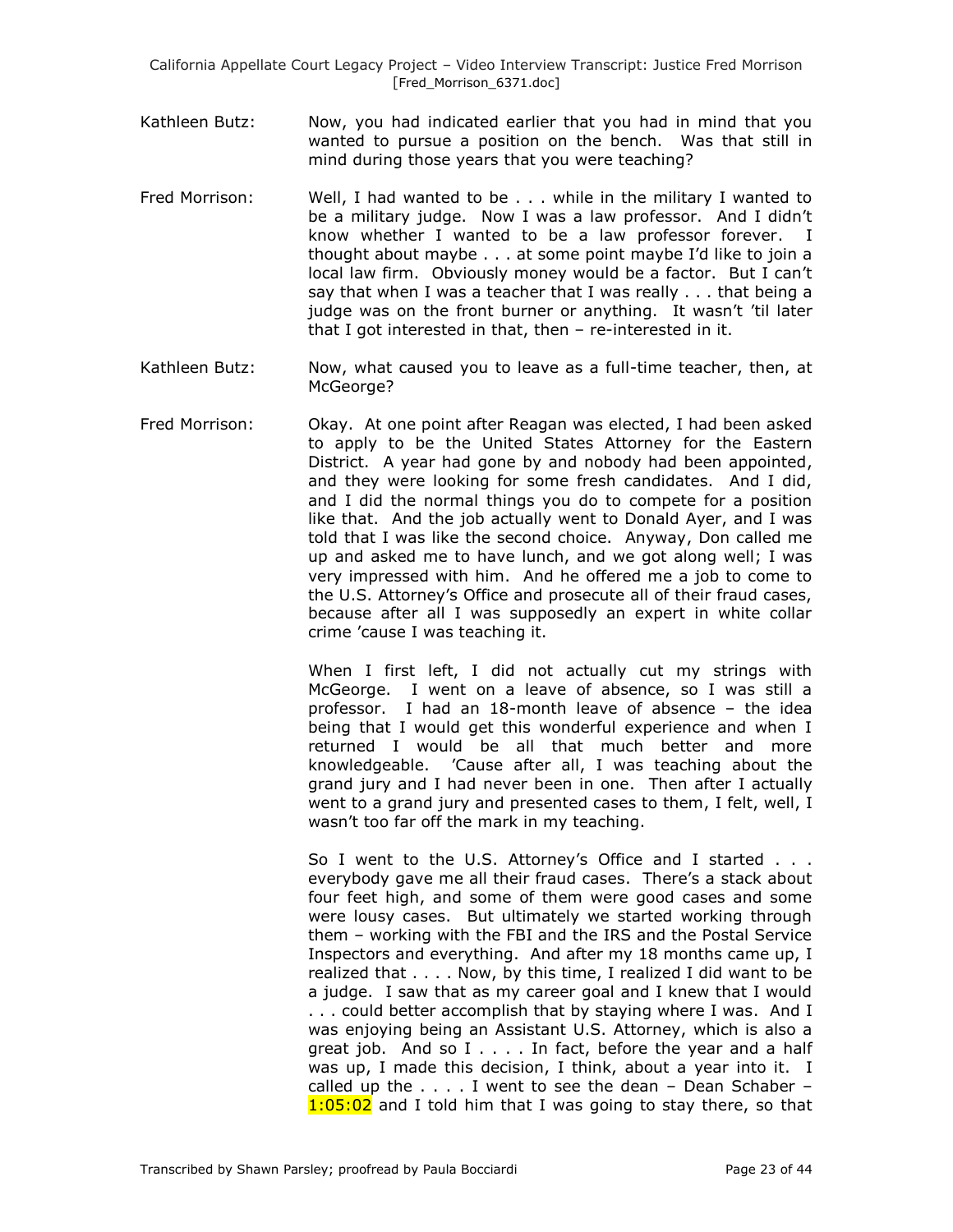he could then hire another full-time professor, and they did that.

- Kathleen Butz: Was there a particular judge or some judges that you were appearing in front of on the federal bench who were good role models, who were . . . who gave you the idea that this was definitely worth pursuing?
- Fred Morrison: Yeah. I think the judge that I most admired I *know* the judge I most admired – was Milton Schwartz, who was I thought a great judge. He had a bit of a temper, and one time I had . . . interestingly, I had dictated my jury instructions and they were transcribed by a woman in our office who I didn't realize at the time had a hearing problem. And to my discredit I did not proofread them before giving them to Judge Schwartz, and they were full of little errors. And as he read them, he crumpled them up into little balls and threw them at me in the well of the courtroom in front of the jury. He . . . . Judge Schwartz, who I say was a magnificent judge, he called this process "venting," and of course he would vent and then 20 minutes later he was fine: "How you doing? Good to see ya." Well, those of us who received the vents, it took us a little longer to recover from them, but we did. And I learned a valuable lesson.
- Kathleen Butz: Very valuable lesson. Getting back to those years that you served as an Assistant U.S. Attorney, did you have any particular cases that you remember or recall?
- Fred Morrison: I tried 10 cases while I was there and we had more, of course, but those were the 10 I tried. And one of them that actually didn't go to trial was called The Golden Plan, which was a big investment scheme. And I think the reason it got to our attention is that one of the victims was Kathryn Crosby – Bing Crosby's widow – who happened to be on friendly terms with William Prince Smith, who was the Attorney General, so we got a lot of attention on high for that case. But probably the most interesting case was the case against the Bonanno sons. They were the sons of Joe Bonanno, the mafia chieftan from New York who had retired to Arizona. And they had a little scam going involving the fraudulent sale of a poster that illustrated all the presidents of the United States – the kind of thing that would be in an 8th grade classroom. They could have sold it quite well legitimately but they had to use fraudulent methods. And it was a fascinating case because the two sons, Salvatore and Joe, were interesting in their own right, and the lawyers – Charles Garry and others – were these kind of legends out of San Francisco. And we had many hearings in front of Judge Ramirez, went back and forth. It went to the 9th Circuit Court of Appeals, and as we were nearing trial, I got a call from Marv Baxter, who was Governor Deukmejian's appointments secretary, telling me that I had been selected for appointment to the municipal court. And of course, this was my  $1:08:18$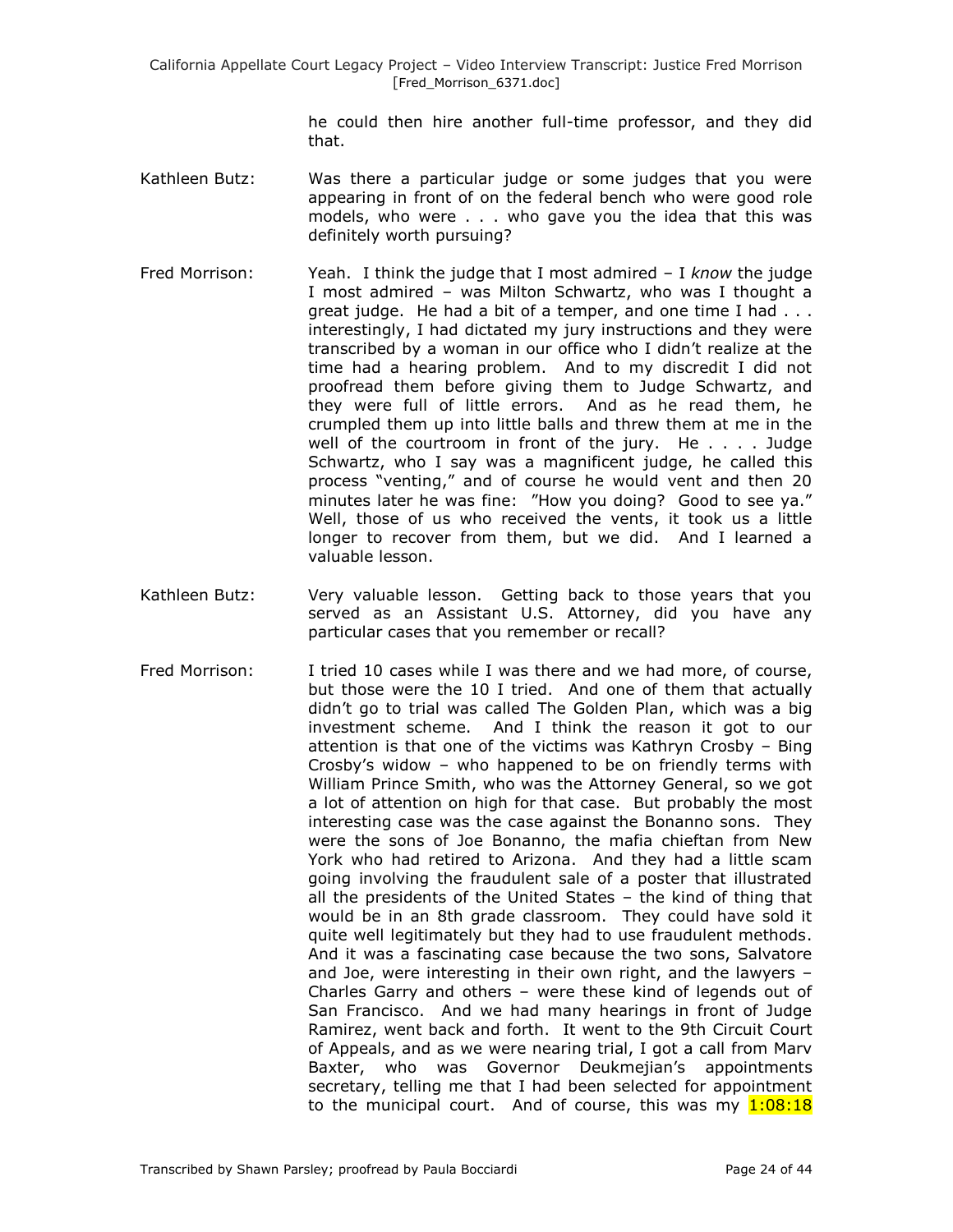> career goal, and I accepted. And I remember that day I had to go back into court for a matter on the Bonanno case and Bill Bonanno – Salvatore Bonanno – he was the first guy to congratulate me.

- Kathleen Butz: On your appointment?
- Fred Morrison: These guys knew what was going on. He said, "Congratulations!" And of course I had to leave the case then. Ultimately it was tried by Nancy Simpson, a very capable Assistant U.S. Attorney. Joe was convicted of some crimes and Bill was acquitted.
- Kathleen Butz: How . . . . So you had 10 . . . . You said 10 jury trials in that time.
- Fred Morrison: Ten jury trials, yeah, in four years, which is the way it works in the U.S. Attorney's Office, where you have enormous resources to call on in the form of the FBI, the IRS, and every case could be prepared extremely well and they take care of all the witnesses. It is so much different than the life of a deputy D.A.
- Kathleen Butz: What was your success rate with your 10 jury trials?
- Fred Morrison: I had 10 convictions.
- Kathleen Butz: Well, congratulations.
- Fred Morrison: That probably means that I should have tried 12 cases. One case that was also of interest was the assault on an IRS agent. It wasn't really white collar crime, but it arose in an IRS office and I had the hardest time convincing people that this was a crime. But the jury did convict.
- Kathleen Butz: Well, but you left abruptly to take this position . . . .

Fred Morrison: Then I got the call. I got the call on I think it was about the 5th of December or something. And because I was working in a government office, unlike in private practice I was able to quickly hand off my cases and I got sworn in on the 20th of December of 1985.

- Kathleen Butz: And had you had your application in for some time, or was this a relatively quick . . . .
- Fred Morrison: About, almost I'm sorry I stepped on your lines just about two years. I'd put it in I believe in the fall of '83 and nothing happened and then I remember that summer of '84 a friend of mine who was well connected told me he didn't think it was going anywhere and I said "fine." You know, continue with your work. And then in the . . . in December of '85 I got the call and I was very pleased. 1:10:35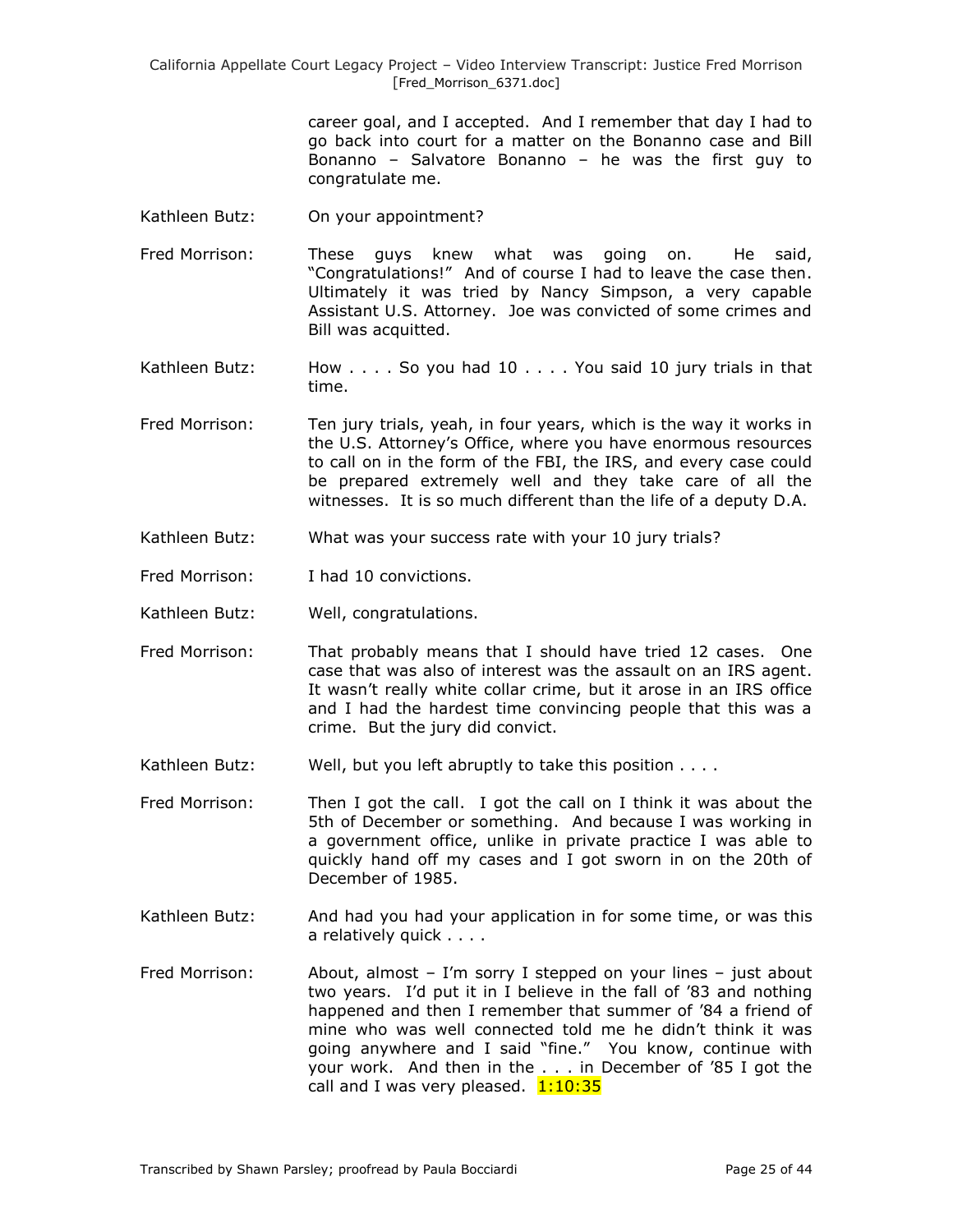- Kathleen Butz: How many positions were there on the municipal court here in Sacramento at that time?
- Fred Morrison: You know, I'm not sure; it seems to me probably around 15 to 20, I'm thinking. I replaced Rodney Davis, who had been elevated to the superior court, so I took his position.
- Kathleen Butz: It's a familiar name.
- Fred Morrison: Yes, a very familiar name.
- Kathleen Butz: So you transitioned relatively quickly to the municipal court.
- Fred Morrison: Relatively quickly. And my mentor on the muni court . . . . Actually there were two. Probably more than that, but there was Barry Loncke, who was the presiding judge, a wonderful judge, and John Lewis, who had also been a professor at McGeorge when I was there and he along with Charles Luther had been kind of my . . . They had taken me under their wing, they taught me about the politics of law school, and so on and so forth. And George . . . John Lewis was now a municipal court judge as well. So I adapted to that. I had to switch from .... In the federal system everything seems to go by a case name, and in the California system, at least on the municipal level, criminal cases all seem to go by a penal code number. And so I had to switch from case names to numbers of 1538.5 motions and so forth.
- Kathleen Butz: Were there any particular challenges in the municipal court? Did you find yourself stretched in any way?
- Fred Morrison: Well, being on the . . . . It was great. I mean, I enjoyed it and I felt comfortable with it from day one. The challenges on the muni court, which I think are great for any judge, are learning to deal with the people . . . the people who are charged with crimes, who are there for small claims. I mean, you really do . ... They .... we used to call it "The People's Court," and indeed it was. And of course this same function still goes on in superior court now. But you had to learn how to handle people in a dignified way, treat them with respect and yet still get the job done, and it was great training for that. In fact, I was assigned to one court which was considered the ultimate horrible assignment, which was in-custody misdemeanor arraignments all day long, and the only saving grace to that assignment, you did it until the next new guy came along and then you could move on. But the young deputy DA I had was Tani Cantil and she did a fine job, and so we worked these cases day after day and got through it. And she is now, of course, a justice on this court.
- Kathleen Butz: So you were on the municipal court for how long?  $1:13:16$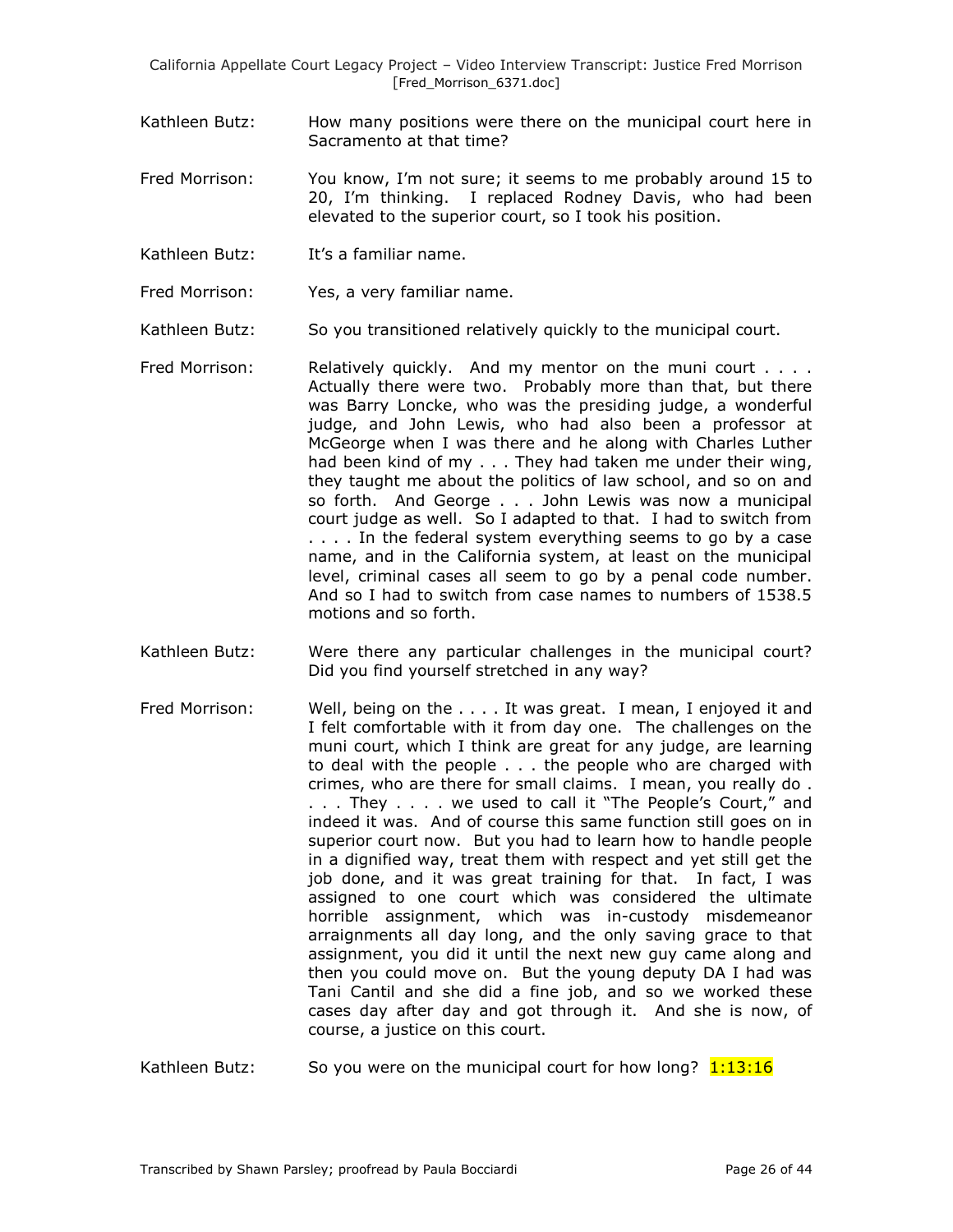- Fred Morrison: For just over three years. I got elevated to the superior court in March of '89, so about three years and four months.
- Kathleen Butz: And I'm assuming that not too long after you started on the municipal court, you realized that you wanted to move on to the superior court.
- Fred Morrison: Oh, I knew that before I got there. I mean, I knew that I wanted . . . . In fact, my career goal was to be a superior court judge. And I wanted to get there and I felt that I would. I thought the muni court was a great court to have . . . . It gets people an opportunity to be a judge, and you know, if a judge is not perhaps capable of handling bigger cases, then they can remain there. The problem with the muni court system was that some very able judges would get isolated because of the politics involved. And, you know, they would simply be out of favor because of the change of administrations. But I always wanted to be on the superior court, and when I was first appointed I was not even eligible; I had not been a California lawyer for 10 years yet. And I also thought that probably my opportunity to get on the muni court, even if that had not been the case, would have been a lot better than to go on the superior court because I was not a particularly well known lawyer in Sacramento.
- Kathleen Butz: So when you were appointed to the superior court, what was your first assignment on that court?
- Fred Morrison: I started out with felony criminal trials, and that was good. I had done a few of those before, because we had a program where muni court judges could sit on felony cases, and so I was very comfortable with that and that's what I started out doing. And then ultimately I went into the criminal law-and-motion court, which was busy all day, taking pleas, hearing motions and so forth, and then back to trials again. And my final assignment, which I'd started about eight months before I came to the Court of Appeal, was in the civil law-and-motion department. One of the good things I liked about the trial court was the ability to change assignments every few years and do something new and different, and I thought any judge should do that because the more assignments you have, the more you learn, the more valuable you are as a judge to the court, because you can serve in so many different capacities.
- Kathleen Butz: Did you continue any teaching while you were on the trial court bench?
- Fred Morrison: Yeah, I continued teaching at McGeorge at the law school all the way up 'til through 1989 . . . so . . . as an adjunct teaching at night, usually either evidence or advanced criminal procedure, which was another course I had put together. And I had done some teaching for CJER – some judicial teaching as well – 'cause I enjoyed teaching.  $1:16:16$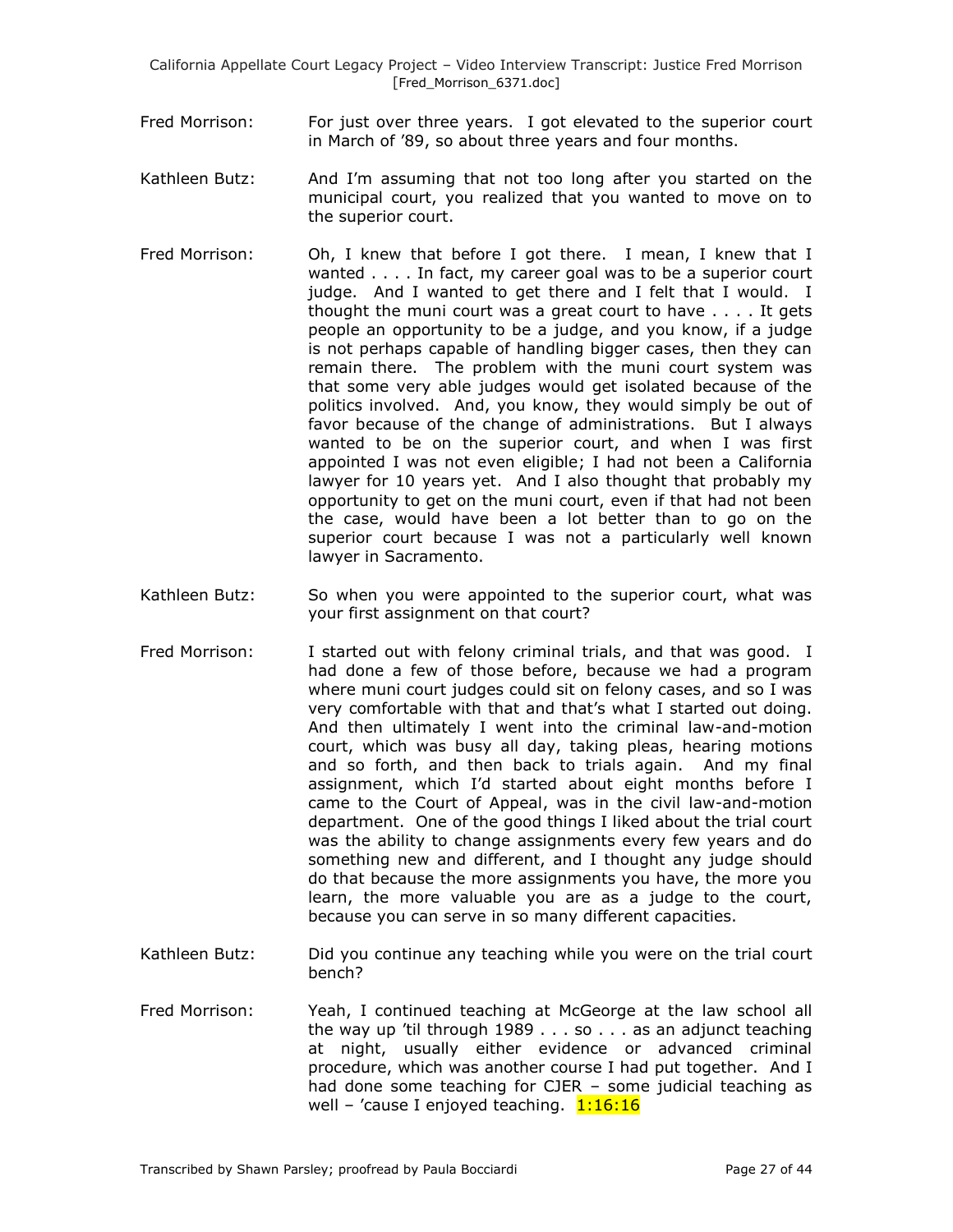- Kathleen Butz: What made you decide to apply for the appellate bench? I haven't heard anything so far to this point that indicates to me that you ever were contemplating an appellate position.
- Fred Morrison: Well, of course I knew it was there, and I knew the Supreme Court was there, and in the judicial hierarchy those are the higher courts. My time as a law professor had really . . . . You know, you're working with basically appellate decisions, and I had done appellate work in the U.S Attorney's Office; you handle your own appeal to the 9th Circuit. So I was familiar with appellate work, and when the vacancies came open, there were two, actually. Frances Carr had passed away suddenly and Fred Marler had retired, and those vacancies were open a long time. But I had had a call from Bob Puglia, and he said to me, "*Carpe diem,*" as he was wont to do. "What's that mean, Bob?" "Seize the day." And I know my thought was, well, you know, I would think I would ideally prefer to be a trial judge for 12 years and then become a Court of Appeal judge. And he says, "Fred, it doesn't work that way. If you have an opportunity, you've got to go for it." And he recommended I do it, and the prospect was exciting. I was enjoying the trial court, but . . . . And like I said, being a superior court judge was my career goal, and I thought, if I'm there, great. I've . . . . that's a great career and I'm very happy with that. But when the opportunity came up, the idea of being on the Court of Appeal, of course, had great appeal. I mean, it's important work and it just was . . . . And I felt that I would be suited for it. And so I applied, and that process took a long time, too, then. Those vacancies ultimately I think were open for about two and a half years.
- Kathleen Butz: So, two and a half years you're waiting to see whether or not .. . .

Fred Morrison: I wasn't . . . . I hadn't applied that early on. I think my application was probably pending about 18 months in there.

- Kathleen Butz: And you mentioned that Bob Puglia had encouraged you to do this.
- Fred Morrison: He had encouraged me to do it, yeah.
- Kathleen Butz: How did you know Bob at that point?
- Fred Morrison: I knew Bob . . . . Actually, Bob being one of the most remarkable men I have ever known, I met him first of all on the Jesuit running track years before when I was a law professor. And he lived near there and I would go down there and run and we'd strike up a conversation, kind of a casual acquaintance. And then in the . . . When the Inn of Court was formed . . . . I was one of the founding members of the Anthony M. Kennedy Inn of Court, and after the first year in realizing what it  $1:19:16$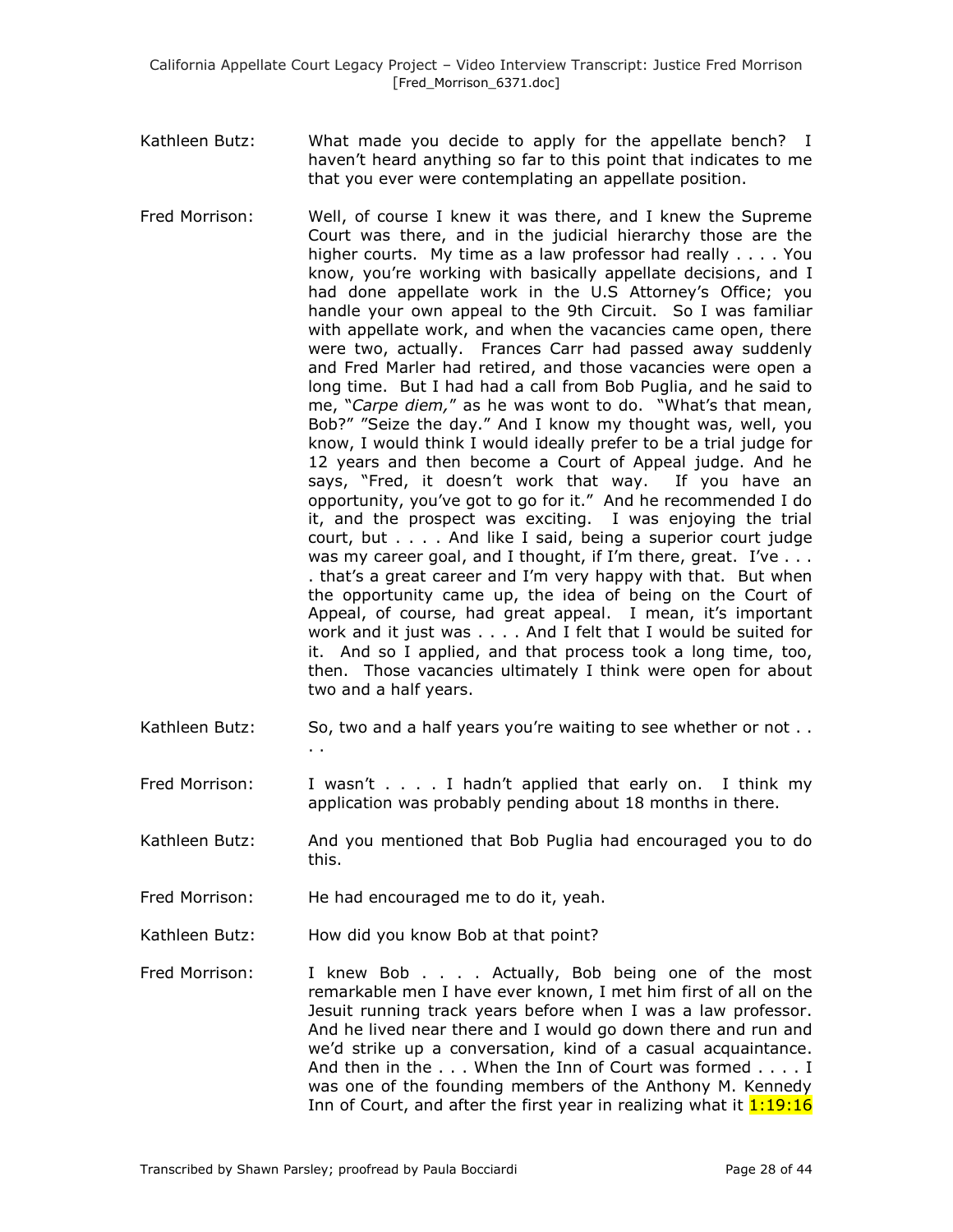was all about, I thought Bob would be a wonderful addition to the court. And so I called him up, asked him to go to lunch, and told him about the Inn. And he joined the Inn and the next year he became the president of the Inn. So I knew Bob a lot there, and we had things in common; we were both judges and so we knew each other that way as well. But at one point we were . . . we had been to an Inn of Court breakfast and we were talking about – and Bob could talk about anything in the world, with incredible knowledge – we were talking about Korea, where he had been as a soldier during the Korean War and I had been there 11 years after the war. But we both had an interest in and affection for Korea and we decided we were probably the only two people in northern California who had any interest in going to Korea.

So in the spring of 1994, which was the year I ultimately got appointed to the Court of Appeal, we took two weeks, the two of us, and went to Korea and then we really got to know each other very well. I mean, just the two of us, sightseeing. We had some contacts with the army there that I had, and they showed us around and we . . . . One day we went up to the DMZ. The army set this up with the Korean army and they had Bob brief them on . . . because this is where he had been during the Korean War when they were facing the Chinese Communist Army. And he briefed the Koreans on all this. It was a great adventure. And we spent a lot of time at the end of the day having a couple of beers, and having dinner, and just talking about our philosophies and so forth. And I think Bob went from becoming a supporter to becoming a zealous advocate after that. And it was that summer, then, that I got the call from Chuck Poochigian, then appointments secretary, asking me if I still wanted to be on the Court of Appeal. And I had just finished a long hard day in law and motion and I said, "You bet!" And . . . .

- Kathleen Butz: So you were sworn in to the Court of Appeal in August of 1994.
- Fred Morrison: Right. The 8th of August, 1994.
- Kathleen Butz: And started up . . . .
- Fred Morrison: Along with Carol Corrigan and Paul Haerle, same day, same judicial appointments commission.
- Kathleen Butz: Interesting. And the position that you filled was actually that of Frances Carr?

Fred Morrison: Frances Carr, right.

- Kathleen Butz: Okay. So tell me about your experience on the Court of Appeal.
- Fred Morrison: It's a great place to work. It's such a finely tuned operation and they take such good care of the justices and give them  $1:21:59$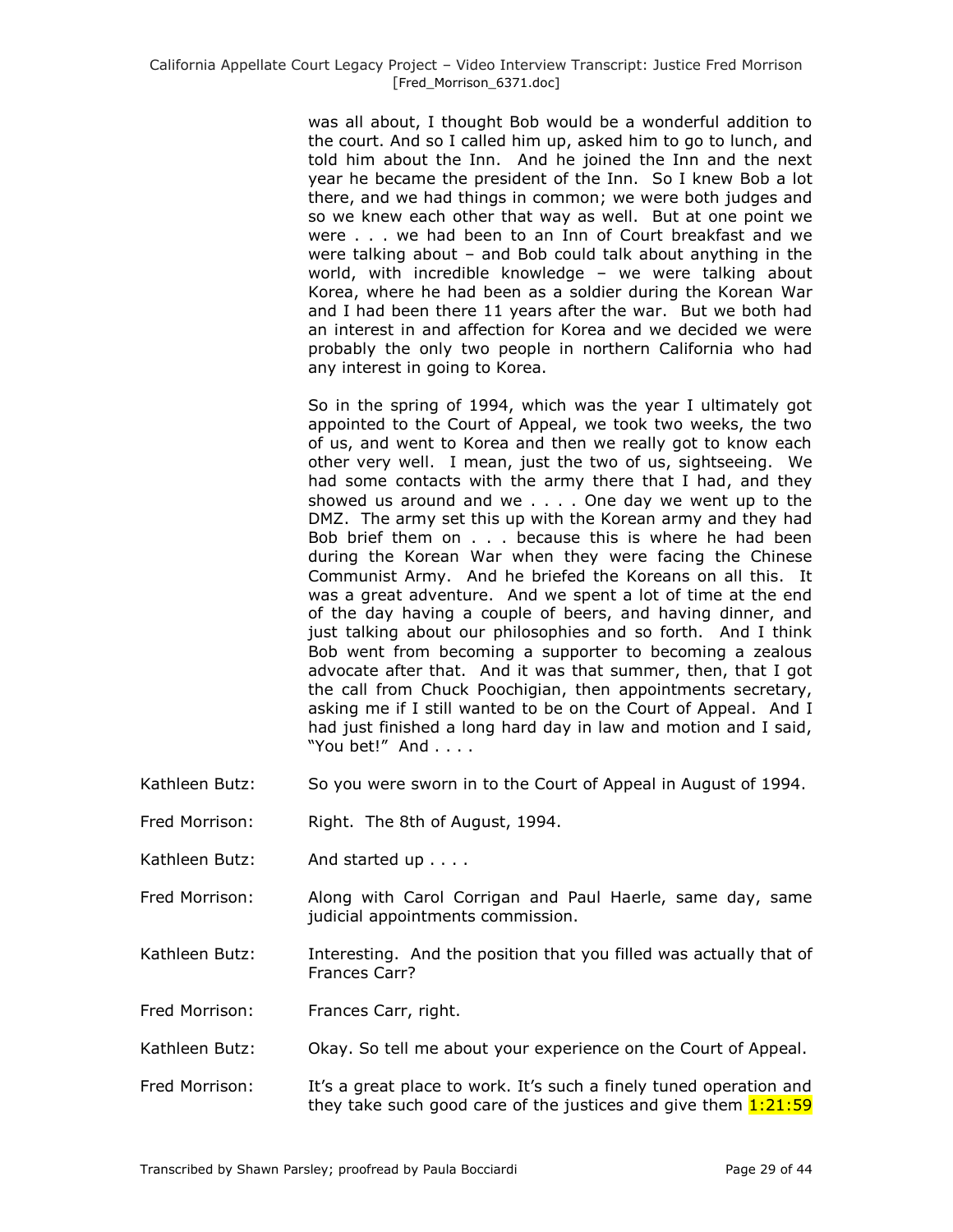such magnificent support. Now, when I got there, of course I had done some appellate work and been a law professor; I was well comfortable with the process. And the first thing I did, of course, was to interview for my chambers lawyers that I would work with. And ultimately I settled on Levin and Elizabeth Merrill, who served me extremely well for the entire time. But one of the people I had interviewed was Martha Schwartzmann, and interestingly enough she had written a case for me, did a fine job. That was my first published case that Martha wrote. And . . . . 'cause it was a publishable case on an issue that needed to be published. But I started out on the second floor in a very . . . well, a relatively small office for a Court of Appeal justice. And I was up there and joined very shortly by Janice Rogers Brown, now of the D.C. Circuit Court of Appeals. And we had a fine time up there.

It was not a hard job to adapt to. There was an awful lot to learn, but you had such good help in doing it – unlike a trial judge where if you are on the bench and you say something stupid, well, there it is for the world to see. I could do something stupid and my lawyers would say, "Well, judge, I think you ought to reconsider that." I'd think about it and I would reconsider it and then the world would never know that I even thought about going this way when I ultimately went that way. So it was not difficult, and the . . . and I really enjoyed the oral arguments and the whole process of working with the lawyers and coming to an opinion and your colleagues. And it's a very different lifestyle from a trial judge, as you well know. Trial judges are pretty much tied to their courtroom for the whole day, and in the Court of Appeal we have enormous personal flexibility. On balance, I think there's more work to do on the Court of Appeal, but you do it more on your own terms, kind of where and when it suits your life, and that's a great luxury to have that. And like I say, we have tremendous support in accomplishing the job.

- Kathleen Butz: Did you . . . . I mean, at this point, many years down the road, do you recall having any difficulties in the transition, or were there things that you missed initially when you came to the Court of Appeal?
- Fred Morrison: Missed? In the sense of missing the things that . . . . ? Yeah, well, what you miss, of course, are people, because you become totally insulated in the Court of Appeal. There are days when you only see maybe one of your lawyers and your judicial assistant, and so some people would go nuts in a job like that. I found that solitude got to be quite comfortable; it didn't bother me at all. And of course you have lunch with your colleagues and see them at the writ conferences and so forth, and you go to the occasional social event, but working in your chambers pretty much by yourself interspersed with conversations with your lawyers, which is fine. And it is a very appropriate way, I think, for a Court of Appeal Justice 1:25:28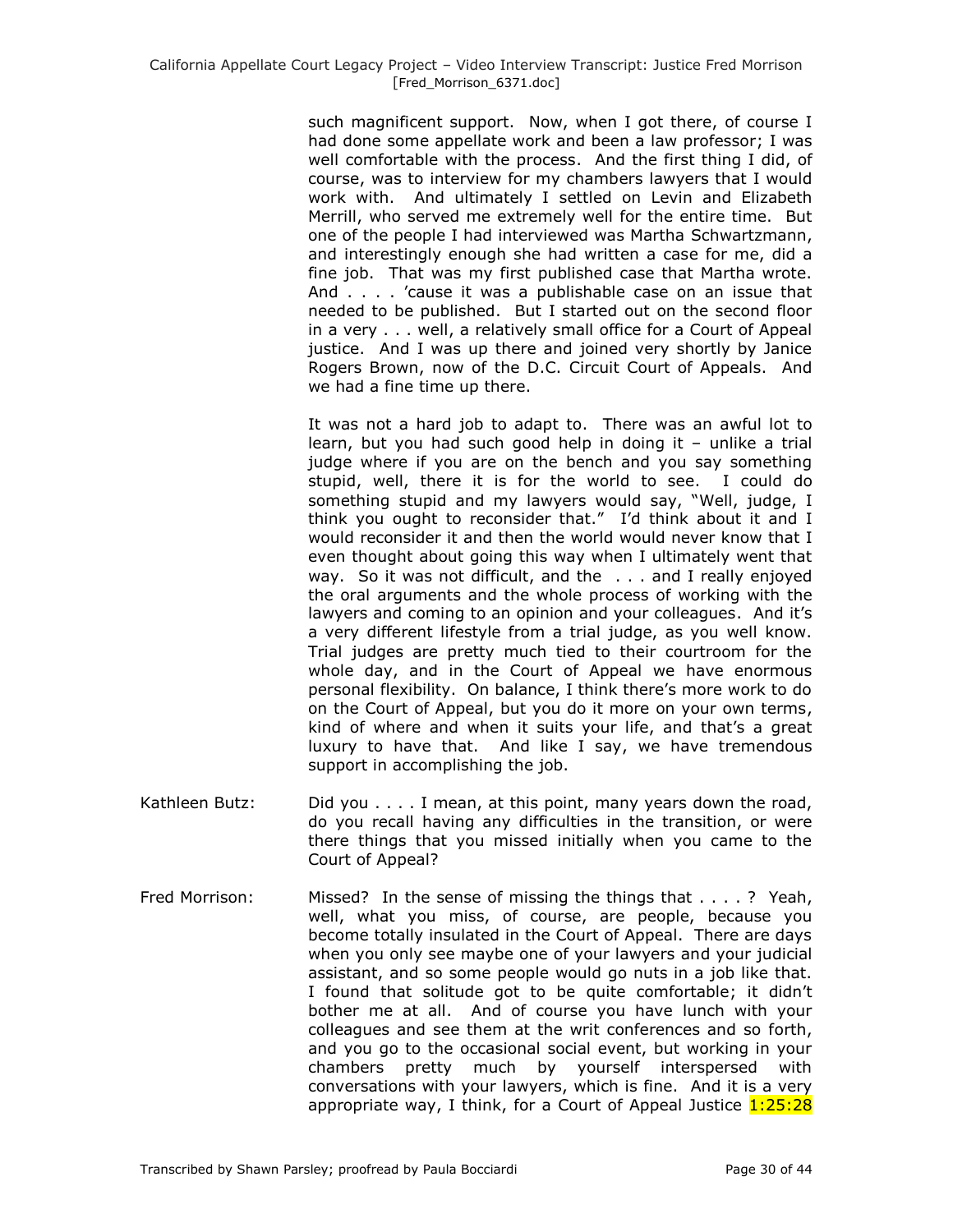to decide cases because you need that kind of time to read cases, read the materials as appropriate, read the briefs, read the statutes. It gives you the time to be contemplative.

- Kathleen Butz: Did you feel you had a good idea of what to expect before you arrived at the court?
- Fred Morrison: I did. I had had some conversations with Art Scotland, who was already here, and he'd . . . . When I was in the application process, he'd been very thorough in explaining what the Court of Appeal does about RDAs – routine disposition appeals – about chambers cases, about the writ process. So I knew what I was getting into. And so there really were not any surprises for me. It was pretty much what I expected.
- Kathleen Butz: When you arrived, did you already know your colleagues here at the court?
- Fred Morrison: Yes, in one form or another some better than others. I knew Bob very well, I knew Art well. I knew Rod Davis not quite as well; we were . . . I was on the muni court when he was on the superior court. Cole Blease I had known just from a few conversations here and there in a bookstore or something. So I had met them all in one form or another before I came on the court.
- Kathleen Butz: As a justice, how did you approach a case?
- Fred Morrison: You would get the briefs in on the cases that were assigned to your chambers. And I toyed with various ways of assigning my cases among the two lawyers that worked with me. But putting that aside for now, ultimately you've assigned it to one of your lawyers and you read the briefs and at some point, particularly early on, you have a conversation with a lawyer. And I like to have that conversation without committing myself in advance, and we talk about it and how they think it ought to come out, and there's a little questioning going back and forth, both ways. And almost inevitably we would reach the same conclusion. And then you might mention that, you know, this ought to be discussed, that ought to be discussed, and you need to answer this argument, and you know, I think I remember a case about this or that, and then the lawyer would draft the opinion – in my case, either Elizabeth or Levin. And then it comes back and you read it, basically at this point, unless – and it could happen, and this happened on a few occasions – a lawyer would come back in and say, "You know, I don't think that's right, what we talked about," and then you might have to start over again. And usually when they did that, they were correct. Then you get the draft in and you edit it, make a few changes perhaps, sometimes none at all, sometimes quite a few. And then you circulate it to your colleagues and in most cases they sign off on it, set it for oral argument or you don't, and you have your opinion. Now and then you find a disagreement and a  $1:28:51$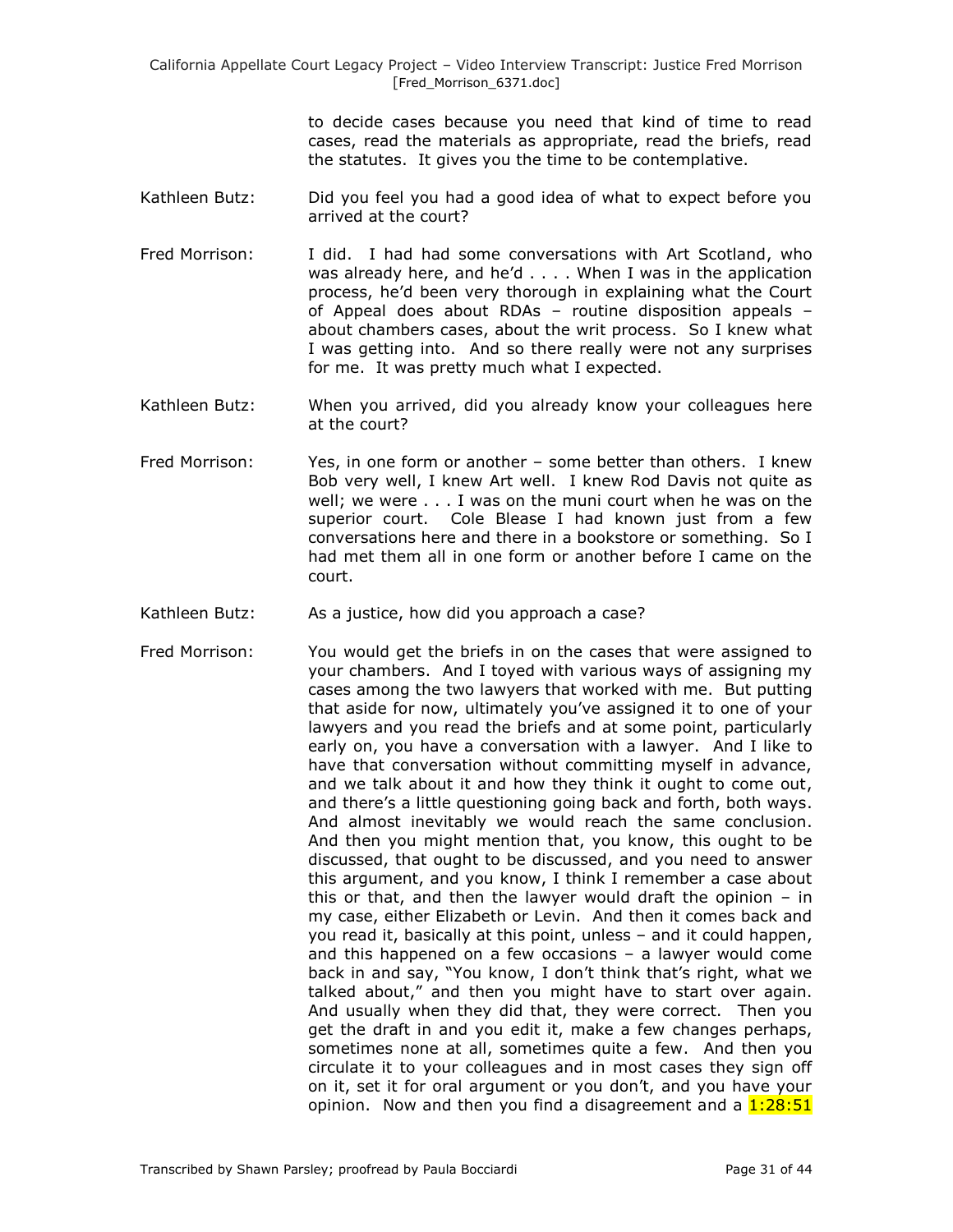flurry of memos will go back and forth. And I find most of the case communication would be by memo, and once in a while you might mention something in conversation at lunch, but when you do that you put the other judge at a disadvantage because they're not up on the facts, they're thinking about 12 other cases, and so it's . . . I think it would be poor form to ask one of your colleagues to commit themselves – and they wouldn't do it anyway – without giving them the chance to study it and think about it.

- Kathleen Butz: How . . . . What was your approach to making a determination of whether or not a case should be set for oral argument?
- Fred Morrison: Well, a lot of that is up to the parties. My default would be: get a waiver of oral argument. But if there was a case that you had questions about . . . . I mean, that's the ideal case when you say, "You know, I'd like to hear more about this issue; I am not certain; I think we'll do it this way," and we would go into court, of course, with a signed opinion. But there you have some serious questions about it and you want a chance to talk to the lawyers about it. And that's why I think it's so important for the lawyers to know at oral argument this is their chance; presumably it's been set for oral argument – assuming they didn't request it – because a judge wants to talk about the case and the opportunity to talk to the judge about the case and have a kind of conversation is a tremendous opportunity to be an advocate. And I think lawyers need to really think about that and recognize it. So there would be those cases we would set. Most of the cases would be set by the parties because they felt oral argument would be in their best interest.
- Kathleen Butz: How about the decision to publish a case? What was your analysis or your approach to that issue?
- Fred Morrison: In the beginning it was more like real men didn't publish cases. And that applied across the board. It was like, you know, you should try and publish less, not more. And there was a big brouhaha about that and a controversy which continues to this day. And of course, as a new judge, you are eager to publish 'cause you want to get those first few cases out there and be immortalized in the law books and so forth, and there's kind of a kick out of that. But ultimately I was appointed to the Supreme Court committee to study the issue of publishing cases. And we read all the materials presented by the people that thought we should publish every case and that we shouldn't, and so forth. And we basically kind of tried to change the default so that, unless there's a reason not to publish it, it should be published. And I think what we did do, at least from my observation, is we made it okay to publish a case. Now it still . . . . You shouldn't publish a case that adds nothing to the law – that is a routine, for example, guilty plea where the appeal is only being done because it doesn't cost the defendant anything. But I think we are publishing a  $1:31:58$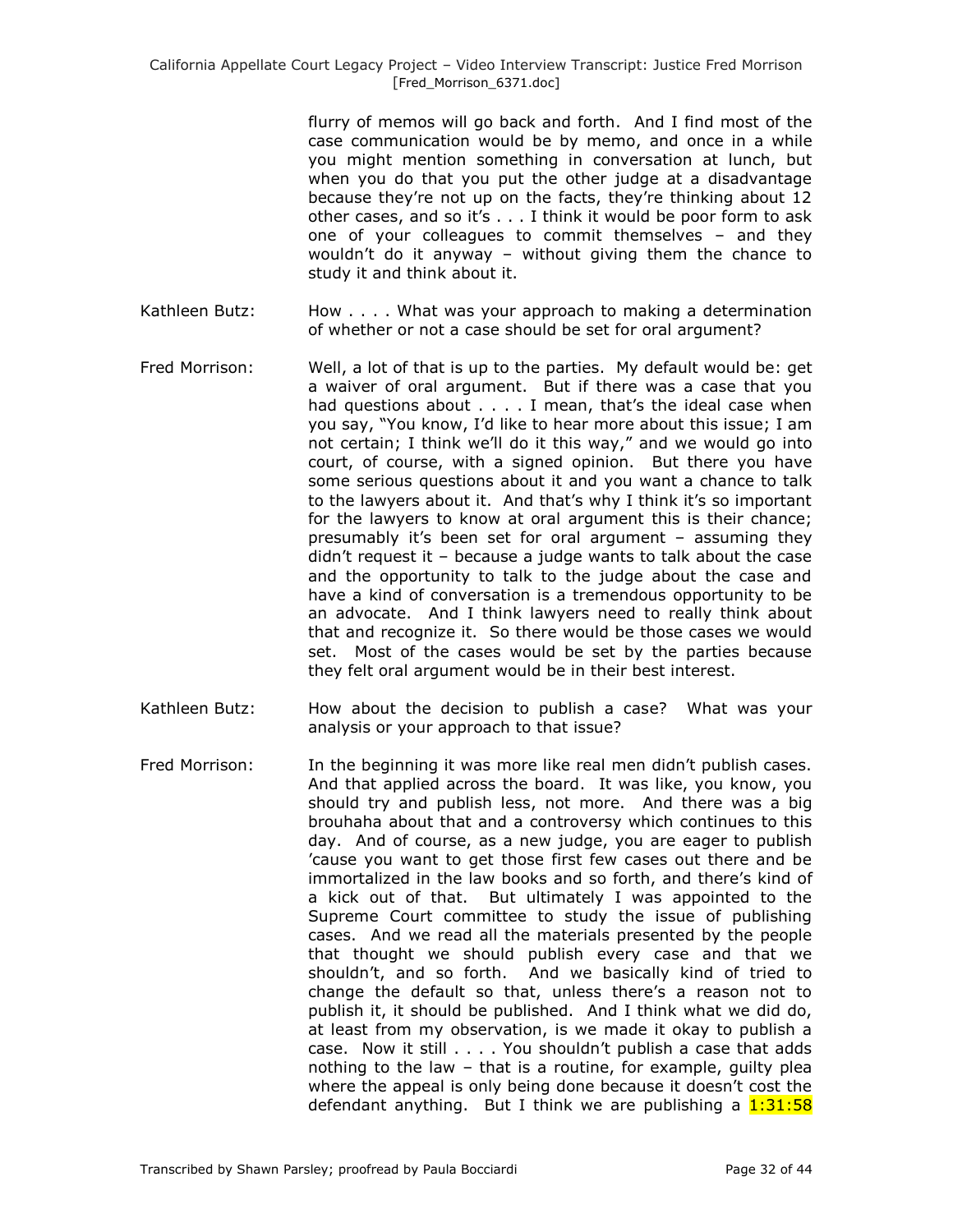> slightly increased percentage now, and I think that's good. I think that's a better place to have it than where it was, and there is nothing wrong with publishing a case.

- Kathleen Butz: When you became a justice, did you have a judicial plan, or a vision or a philosophy for yourself?
- Fred Morrison: The only philosophy I had and I would say it is still my philosophy – is that a judge needs to know his or her place in the government: that it's not a judge's job to remake the world in . . . according to his or her vision of how the world should be. That it's a judge's job to – particularly on an intermediate court of appeal – to take the facts of the case, apply the relevant law, and decide it regardless of the outcome, and certainly not in accordance to your own whims but to what the law requires. Now there's always room there, sometimes, for a particular viewpoint when there's, you know, a gap in the law of some kind. But those are fairly unusual, and usually you were simply applying the law – the statutory law, the Constitution, and the case law that's out there. And I think the important thing is that a judge should be skeptical of his power in restraining the exercise of it.
- Kathleen Butz: What do you consider . . . .
- Fred Morrison: Let me add this.
- Kathleen Butz: Sure.
- Fred Morrison Because we do live in a democracy.
- Kathleen Butz: What do you consider to be your strengths as a justice?
- Fred Morrison: I think my strength as a justice is that I am not tied to a particular outcome. Looking at the whole thing, of all the things a justice needs, I mean, it's good to be smart, to know the law, and so forth. For me, I think my greatest strength was the ability to treat people fairly and decide the case without regard to the outcome, based on the law. That's what I see my strength to be.
- Kathleen Butz: In your many years as a justice, have you identified any weaknesses?
- Fred Morrison: Sure. I'd like to know more law. I'd like to be a better writer. I'd like to be smarter. You know, we can never have enough of all of that. And all of my colleagues, we all have different degrees of all those qualities, and certainly I think some of them have more of some of those qualities than I do, and that's great, it makes a good mix. But, as far as a glaring weakness that handicapped me as a judge, I don't think I had any of those. Probably the other thing that related – and it's an individual thing – is the ability to prepare in great  $1:35:12$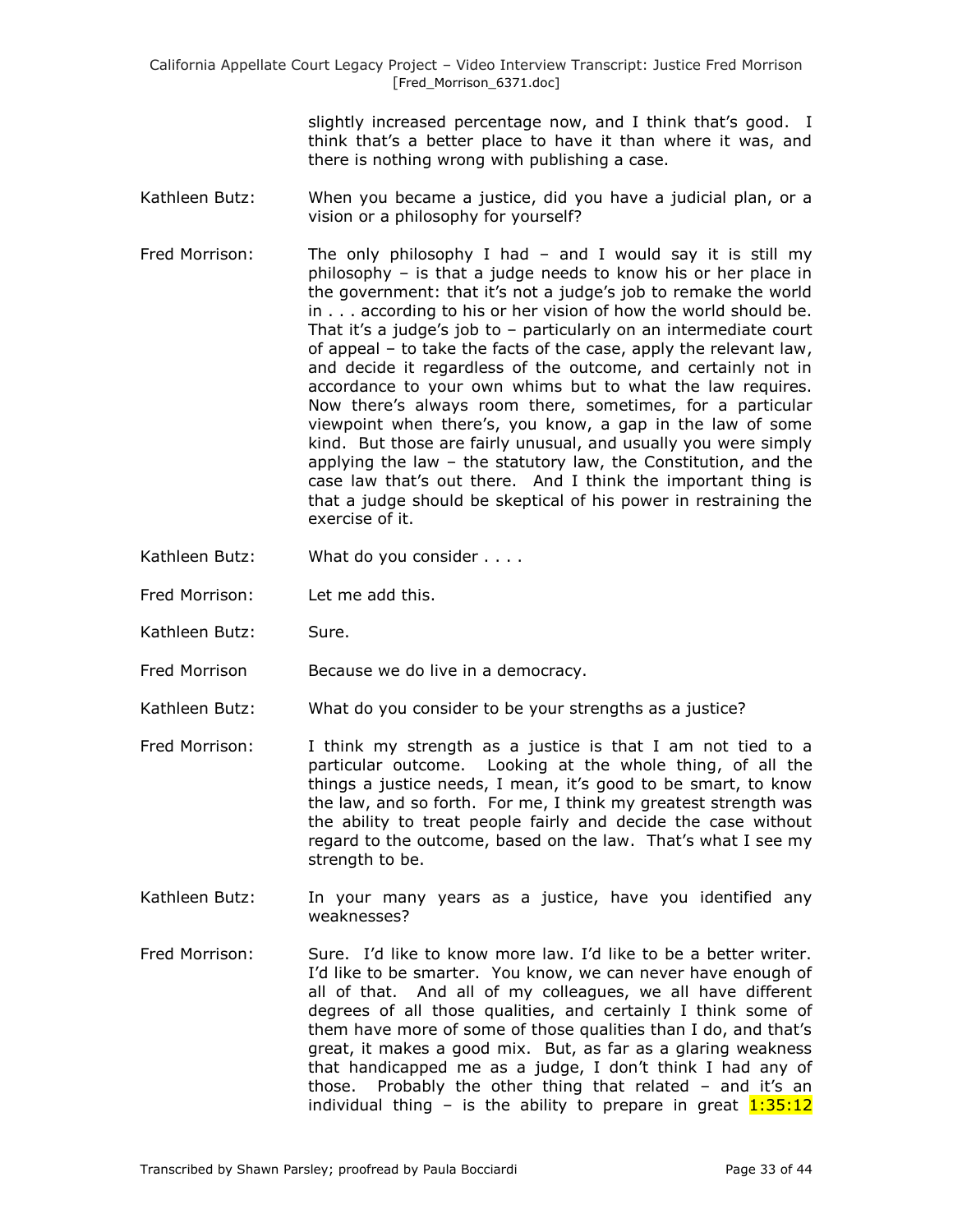detail. Now you have to . . . . It's like so many jobs. You could be a Court of Appeal justice 24 hours a day, 7 days a week, and not get your job done. But obviously that's not going to work. So we all have to draw the balance of how much time we can spend on our cases, and I think I drew it pretty well. I mean, you work hard, but there are times when you stop and you have to say okay, that is as prepared as I am going to be.

- Kathleen Butz: What was your greatest challenge as an associate justice?
- Fred Morrison: The greatest challenge is probably, simply the . . . . I didn't have a hard time, most . . . . I would say I didn't have a hard time putting aside my personal views about things. Like, for example, when I was at the Commission on Judicial Performance, they asked me how I could improve the judicial system. I said, "Get rid of the exclusionary rule." And I still feel that that may not be – although I've mellowed over the years – may not be the best solution to illegal police activity. On the other hand, I've never had any problem applying the exclusionary rule when the law required it. But . . . . So that's always been a . . . . That's a challenge for any judge, though, to, you know, keep your little predilections out of a case. I think the other great challenge I've had is writing a coherent opinion. Now we have so much help that . . . . But when I'm sitting down to write my own stuff in a dissent, it is hard work and it's a challenge, but I think it is true for almost everybody.
- Kathleen Butz: You . . . . You . . . .
- Fred Morrison: Except for Bob Puglia, who could seem to write a publishable opinion off the . . . .
- Kathleen Butz: The top of his head.

Fred Morrison: As he sat there on his yellow pad, yeah.

Kathleen Butz: A moment ago  $-$  I just want to see if this needs to be clarified  $$ you mentioned that your opinion about the . . . your personal opinion about the exclusionary rule, and you mentioned this before the Commission on Judicial Performance, were you talking about the JNE Commission?

Fred Morrison: Oh, yes, I'm sorry I misspoke. Now, I wasn't talking about the JNE Commission, either, I was talking about the Commission on Judicial Appointments.

Kathleen Butz: Okay. All right.

Fred Morrison: When you appear before the Chief Justice, the Attorney General, and the . . . .

Kathleen Butz: And the Presiding Justice.  $1:37:43$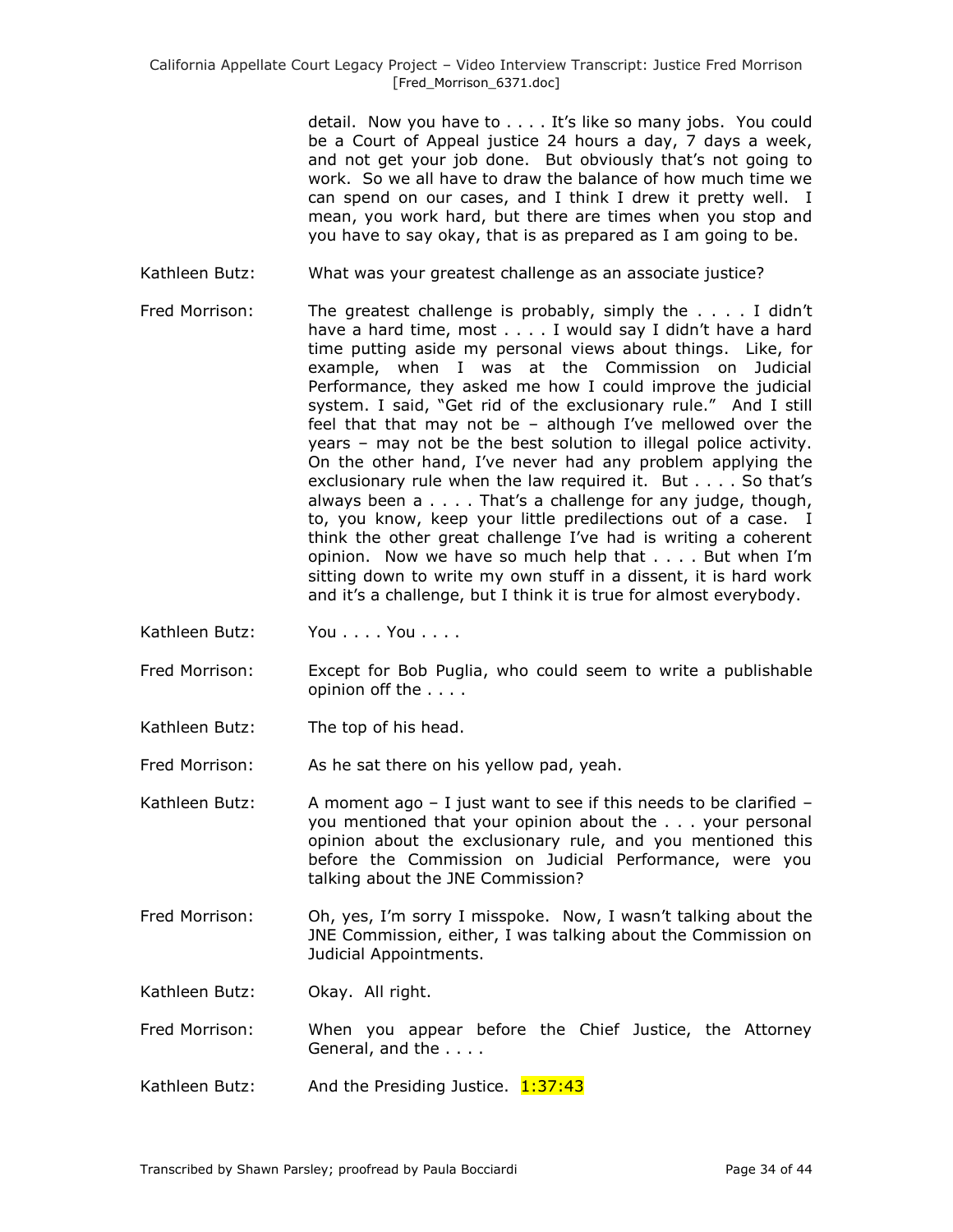- Fred Morrison: And the Presiding Judge of your court. The . . . . I think it was Attorney General Lungren threw that at me, and so I tossed that one out. And as a professor I had been frequently critical, which is an unusual position for a law professor to take.
- Kathleen Butz: Did you write many dissents in your 14 years at the court?
- Fred Morrison: I wouldn't say I wrote many, although as we sit here now I have four pending cases, two of which are dissents. But I did write dissents, but I wouldn't say that I was an active dissenter. But they do occur; I probably . . . a couple, three a year maybe.
- Kathleen Butz: What did you do, if anything, to persuade your colleagues to your way of thinking before you wrote a dissent?
- Fred Morrison: I'd try and buy them a nice lunch to see if they would . . . . No, what you do is you simply write a memo and try and write it in a way that would be persuasive. And it's not persuasive to say, "Well, how could you be so stupid as to think this?" But you know, to try and marshal the facts and the law and persuade them otherwise. And sometimes that's been successful and sometimes not.
- Kathleen Butz: As an associate justice, did you feel any sense of obligation or a civil commitment to being involved or present . . . active in the legal community?
- Fred Morrison: Yeah. I think a judge . . . . I think there is an obligation to be out there, not excessively, but it's good to be a part of the bar, to go to events. Not . . . . If you try to go to every event, you would eat up your life, and one of the joys of the job is some of the opportunities you have not to do things like that. But I think you need to . . . like with work, you need to draw a balance and participate, and then the lawyers appreciate it.
- Kathleen Butz: Was this position of associate justice one that you felt tapped the best of your legal talents?
- Fred Morrison: Yes, very definitely. The only thing I think that you . . . that it didn't tap into and stretch you was on my oral and people skills. Those are skills . . . . Well, you do have the people thing, but some of the skills that I thought perhaps I was particularly good at as a trial judge involved more speaking and things like that and as an advocate, and those are not used in the Court of Appeal. It's much more cerebral, so it involves thinking, research, and writing, and like I say you have great help in doing those things.
- Kathleen Butz: I'd like to give you the opportunity to talk about a couple of cases that might stand out, that you worked on, where you wrote the majority opinion. Do you . . . . You had shared with me, before this interview, a couple of them and the  $1:40:40$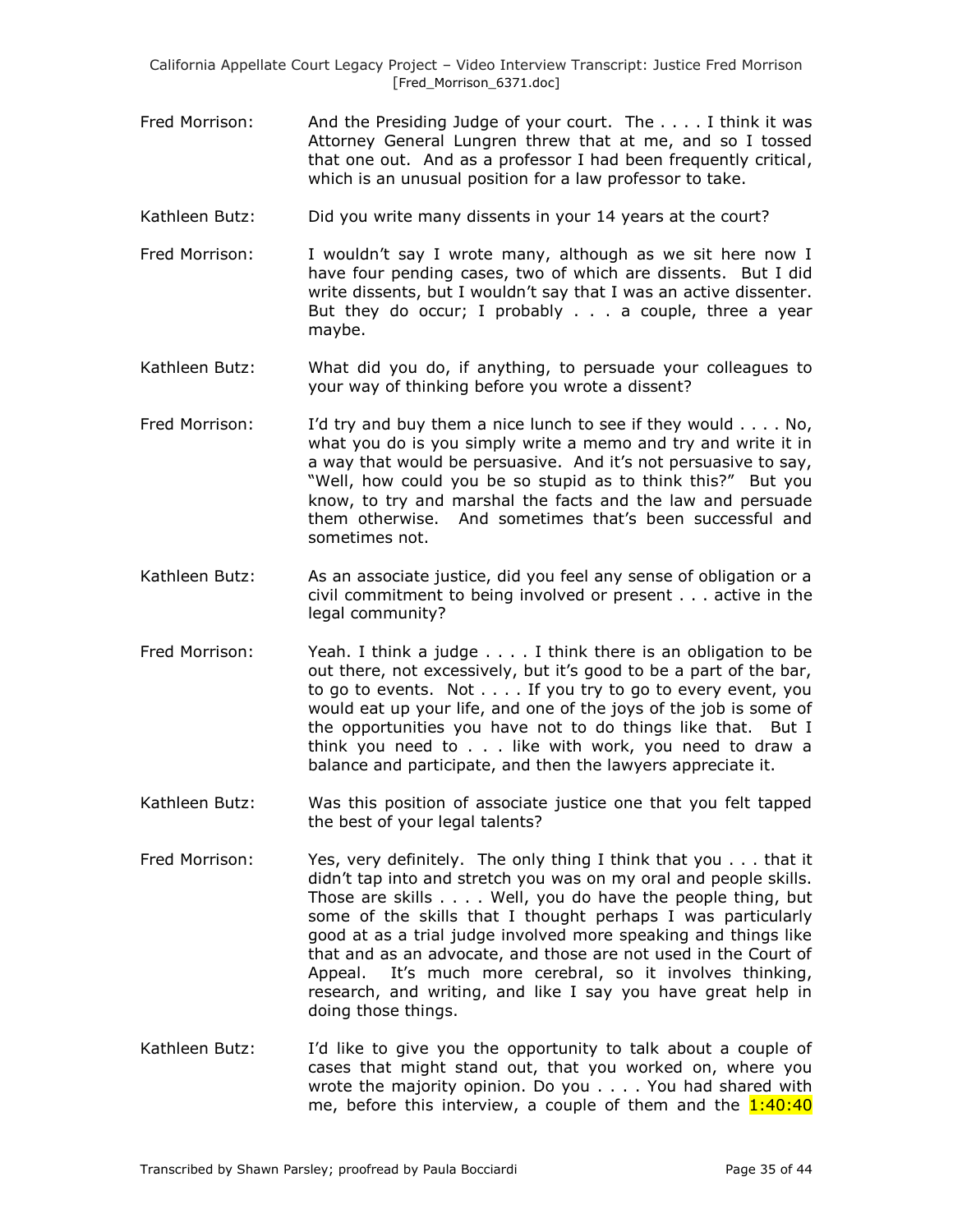> reasons why they were memorable, and one of them was *People v. Fitch,* which I think is a 1997 case dealing with Evidence Code section 1108.

- Fred Morrison: Yeah, 1108 had . . which is the one that allows evidence of prior sexual offenses to be admitted, to prove character, to prove that somebody would be predisposed to commit the crime they are charged with. And so that was a real break with the common law, using prior bad acts. And as an evidence professor, I was really tuned into that. But I liked it. I mean, that's what the Legislature passed. And then the real question was, well, if you change a fundamental principle of the common law like that, well, that must be a violation of due process. How can you do that? So I thought it was a good example of the kind of restraint that I think a judge should exercise. This was the legislative decision by the elected representatives. The opinion analyzed the statute and determined that, you know, this was a change but it was not a violation of due process. The jury would be instructed properly. They would have the chance for argument, and the statute provides for the check of 403, whether undue prejudice substantially outweighs the . . . .
- Kathleen Butz: 352? 352?
- Fred Morrison: The probative value. 352. I'm sorry; I was slipping back into the federal number there. 352, right. And so I thought it was a good example of applying a new statute, analyzing it from the point of view of the Constitution, its effect on the Evidence Code, and determining that it was perfectly constitutional. And ultimately . . . . That was, I think, the first opinion to hold that. Ultimately in *People v. Falsetta,* the Supreme Court reached the same conclusion.
- Kathleen Butz: Agreed with your wisdom.
- Fred Morrison: And that of others; other courts had done the same thing. And there was another case that followed on that, that I also found particularly worthwhile. It was *People v. Harris*. So often when a judge does the evaluation under 352 and they say, "Well, I've considered the probative value and I don't feel the probative value is substantially outweighed by the risk of undue prejudice," and that's usually the case. And we had a case in *Harris*, where we actually, I concluded it did. The prejudice was so great. And this involved a prior, involving a very unexplained violent sex crime, when the current sex crime – and this was 23 years ago in a basically unblemished record – the current sex crime was more of a violation of trust. And given all the facts, it's . . . it seemed it was indeed a violation of the principles of 352. I thought it was important to write it up and illustrate the facts. And it kind of went back to being a law professor, where when you're talking to the students you use hypotheticals and you say, "Well, now, this would clearly be a violation, and this would not, and so let's reason 1:43:56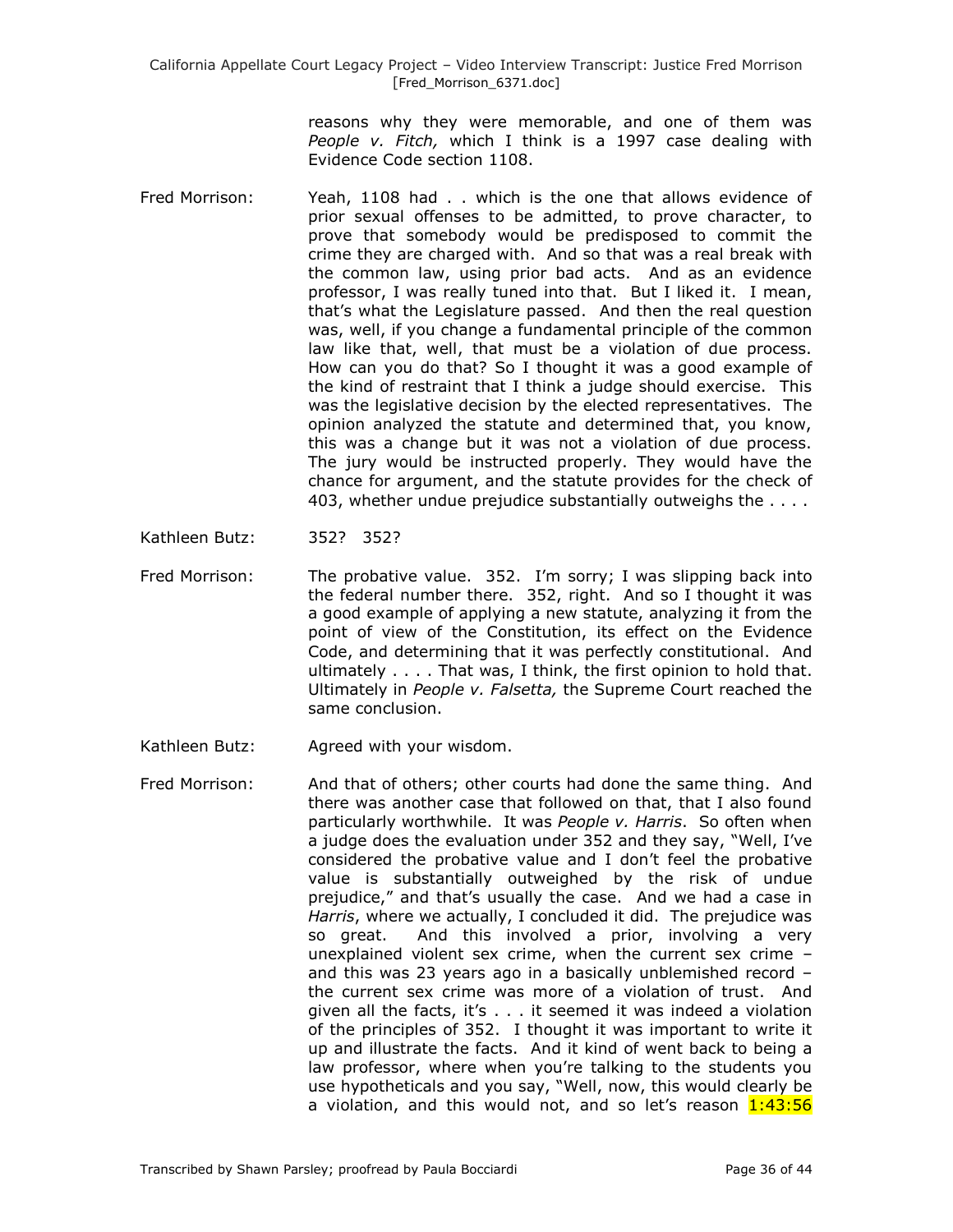back to where we are." And this gives a benchmark where people can say, "Well, that was a violation, so if our present case is not that bad, well, it still could be, but at least we know that. Or if it's worse, then we have good authority that that would be a violation of 352."

And then, well, the big case – probably the biggest case I decided – was the *Paterno* case. There were two of them involving the floods of 1986 and devastating losses to thousands of homeowners. In the first case that we decided, the jury had decided in favor of the plaintiff, and I wrote the opinion that reversed that. And then in the second case the judge had decided in favor of the defendant, and we reversed that, too. And that was the final case, the one that led to the settlement for all these people, and it was really . . . . The law of inverse condemnation in California is difficult and confusing, and I think that opinion laid it out and made it a little more certain.

- Kathleen Butz: And the conclusion in that case was that the state could be liable for inverse . . . .
- Fred Morrison: Yeah, the state could be liable for, you know, deliberate acts that resulted basically in the taking of property.
- Kathleen Butz: Right.
- Fred Morrison: But not for mere negligence.
- Kathleen Butz: The final case I wanted to ask you about, Fred, is *People v. Morgan,* which was a 2005 case. And I think the way you described it to me is, "It was an evidence professor's case."
- Fred Morrison: Completely. It was a hearsay case.
- Kathleen Butz: Tell us about that.
- Fred Morrison: So the police are searching a house for drugs with a warrant, and the phone rings. And the cop answers the phone, says hello, and the guy says, "I'm bogeying and I need a halfteener." Well, what does that mean? Well, that means, apparently, according to the drug lingo, that, you know, "I'm hurtin' for a lack of drugs and I need some drugs," and a halfteener is an amount of drugs. And the sheriff went on to say – or the police officer – "Well, how soon can you be here and what are you drivin'?" And the guy described his car and said he would be there in about five minutes, and sure enough he showed up. And the question is, is that admissible or is it hearsay? And several cases had said, well, it's not hearsay, 'cause it's not offered for the truth of the matter, 'cause he was just saying he's . . . he needs drugs. But . . . . And then this is also supported by case law, and I think it is correct, and Jefferson's treatise says the same thing. This is really  $1:46:44$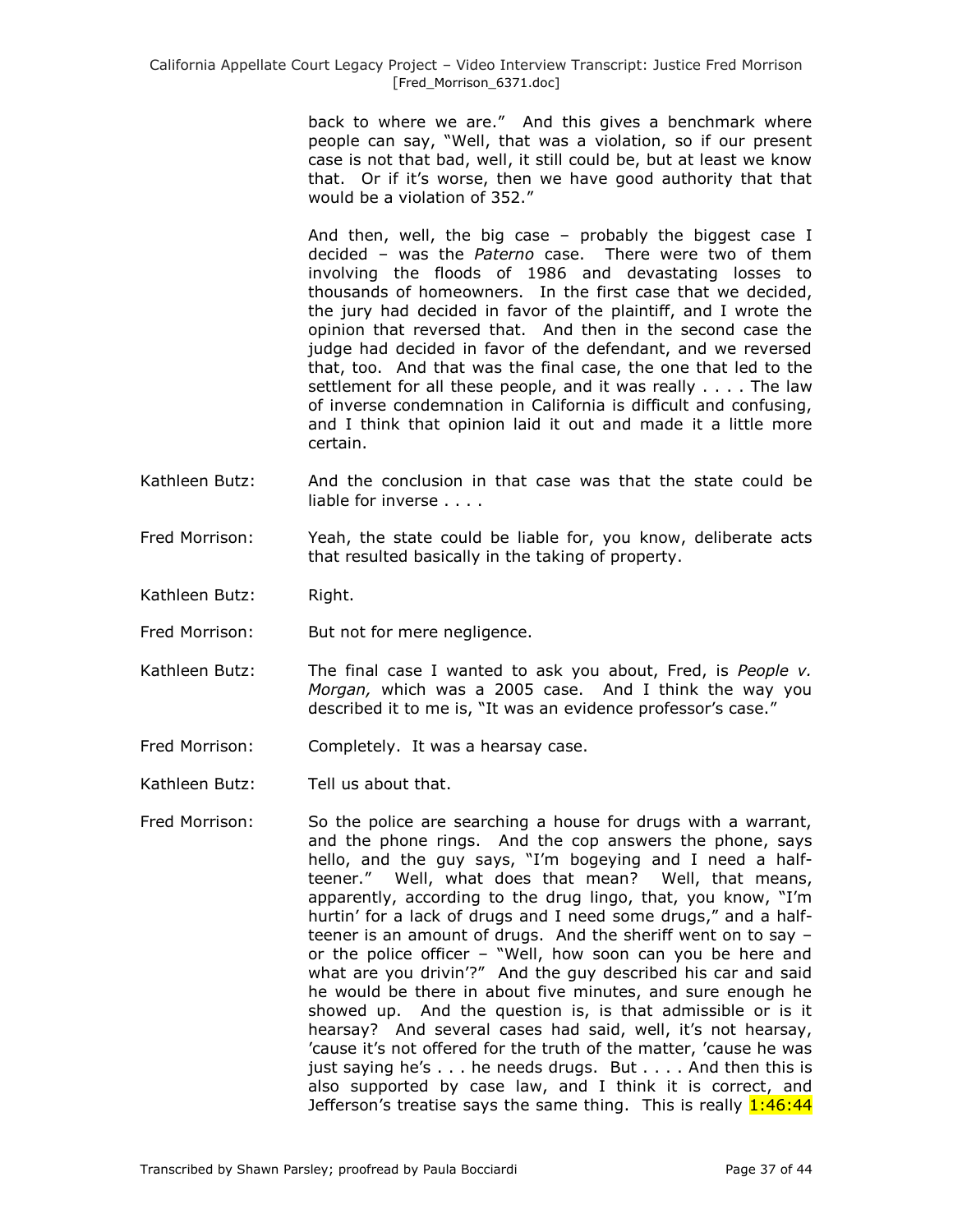only relevant for the fact that the caller believes there are drugs in the house, and that's the implied assertion there. So in *Morgan* we found that it *was* hearsay; it *was* offered for the truth of the implied assertion. However, because of the manner in which it was given, it did have indicia of reliability and it could fall into the residual exception for reliable hearsay. And so in the end we came out to the same place that the other cases have had, but I just thought it was a more astute analysis and of great interest to people who teach hearsay law.

- Kathleen Butz: And we thank you for it. I'd like to ask you if you had any judge heroes over the years.
- Fred Morrison: Well, before I became a judge, my heroes in . . . kind of in history would probably have been Oliver Wendell Holmes – I had read a biography of him before I went to law school that was inspirational; Learned Hand, who I had read his biography while on the trial court while pending coming to the Court of Appeal; and Robert Jackson is another one whose opinions I have always admired. And then when I was in the U.S. Attorney's Office I became, as I indicated, very . . . in great admiration of Milton Schwartz. And of course my ultimate judicial hero was Bob Puglia, who I thought was just a magnificent judge in every respect, and just . . . it was a great pleasure and honor to work with him.
- Kathleen Butz: What are the qualities that you consider to be essential to being a Court of Appeal justice?
- Fred Morrison: I think he's got to be he or she's got to be faithful to the law. They've got to have an open mind – got to be thorough in their analysis. They've got to be collegial, which I found the members of this court to be to a person, totally collegial, and willing to listen to their colleagues and consider. Of course, treat each other civilly. They need to be intelligent and to a degree scholarly, or at least have interest in scholarly matters. And self-motivated because you could be a Court of Appeal judge . . . . I mentioned you could work as a Court of Appeal judge 24 hours a day and not get the work done, but you could also come in once a week for an hour and sign your name and probably get away with that. And so it takes a certain amount of discipline to do the job correctly.
- Kathleen Butz: At this point in your career, having just recently left the Court of Appeal, what are the greatest challenges that you feel the judiciary faces?
- Fred Morrison: Well, besides the obvious budgetary challenges that we have, I think the challenges are two. One is the selection of good judges, which is up to the Governor, of course, and his staff, and that's critical to having a good judiciary. And I must say, in my 23 years on the California courts, by and large I have been very pleased with that, and I think the process is  $1:50:12$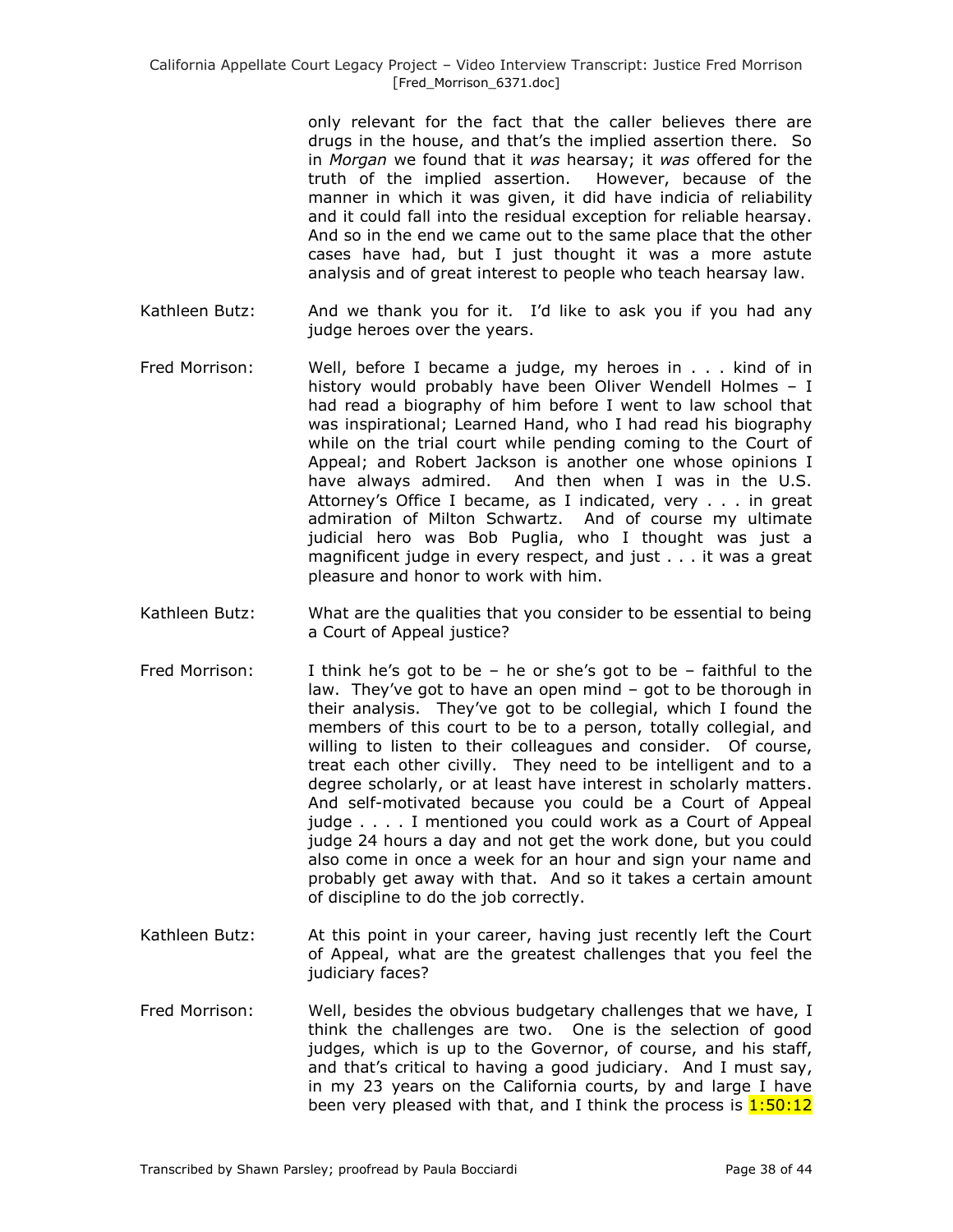a good one and it works. Obviously, not every judge is perfect. I think our system of removing judges in California is an effective one that does the job, and I believe it's  $\ldots$ . I participated in one Judicial Commission on Performance hearing as a special master and I think it is a thorough and fair process – extremely painful to the judge, but that's inevitable.

I think the *greatest* challenge to a judge is to remain independent. I think on the Court of Appeal it is far, far less of a problem than it is on the trial court. On the trial court, the – and very few people seem to want to admit this – but I think the, you know, the alligator in the bathtub, so to speak, is the district attorney. The district attorney in every county wields great power and is perceived to wield even more, and I think it is tempting for a judge to go along with that. And, after all, they are representing the people, and you would hope that in most of the time they are right, or they shouldn't be bringing cases. So all that comes together and I think you've got to be very much aware of that influence. It doesn't mean you disregard them at all, but you've got to be aware of the power they have and not to be influenced by it, and not to be worried about "Oh my gosh, they are going to run a deputy against me if I make this ruling," or anything like that. I think that's out there, and for trial judges the difficulty is they have six-year terms and they can be challenged. I can't think of any concrete examples of judges I know giving in to that, but it does . . . there is an atmosphere that needs to be thought about and resisted.

- Kathleen Butz: Now, how many retention elections did you actually have to go through here on the Court of Appeal?
- Fred Morrison: I went through two. One was four months after I was appointed, and that was the year that it said "Should So-and-So be retained for a term of 12 years?" which resulted, apparently, in some very low percentages. I think I had a 56 percent approval rating, so after four months almost half the people thought I was a bad judge. And I remember then that Coleman Blease was at 51 percent and, you know, that seems wrong to me, for example; he is an outstanding judge.

The second retention election I had 74 percent, so I guess I'd improved a lot. But, 1) the ballot now says "Appointed for the term prescribed by law," and we actually did make some – and you were on the ballot then – some efforts to go out and meet with editorial boards and tell them about how the Court of Appeal judges were selected, and so on and so forth. And I think the default position for a voter is 1) okay, fine, you don't know any of these people, you could not vote. Or understand the selection process, and unless you have a reason to vote no, you should vote yes. And so now the retention elections seem to be by a much more comfortable margin. 1:53:30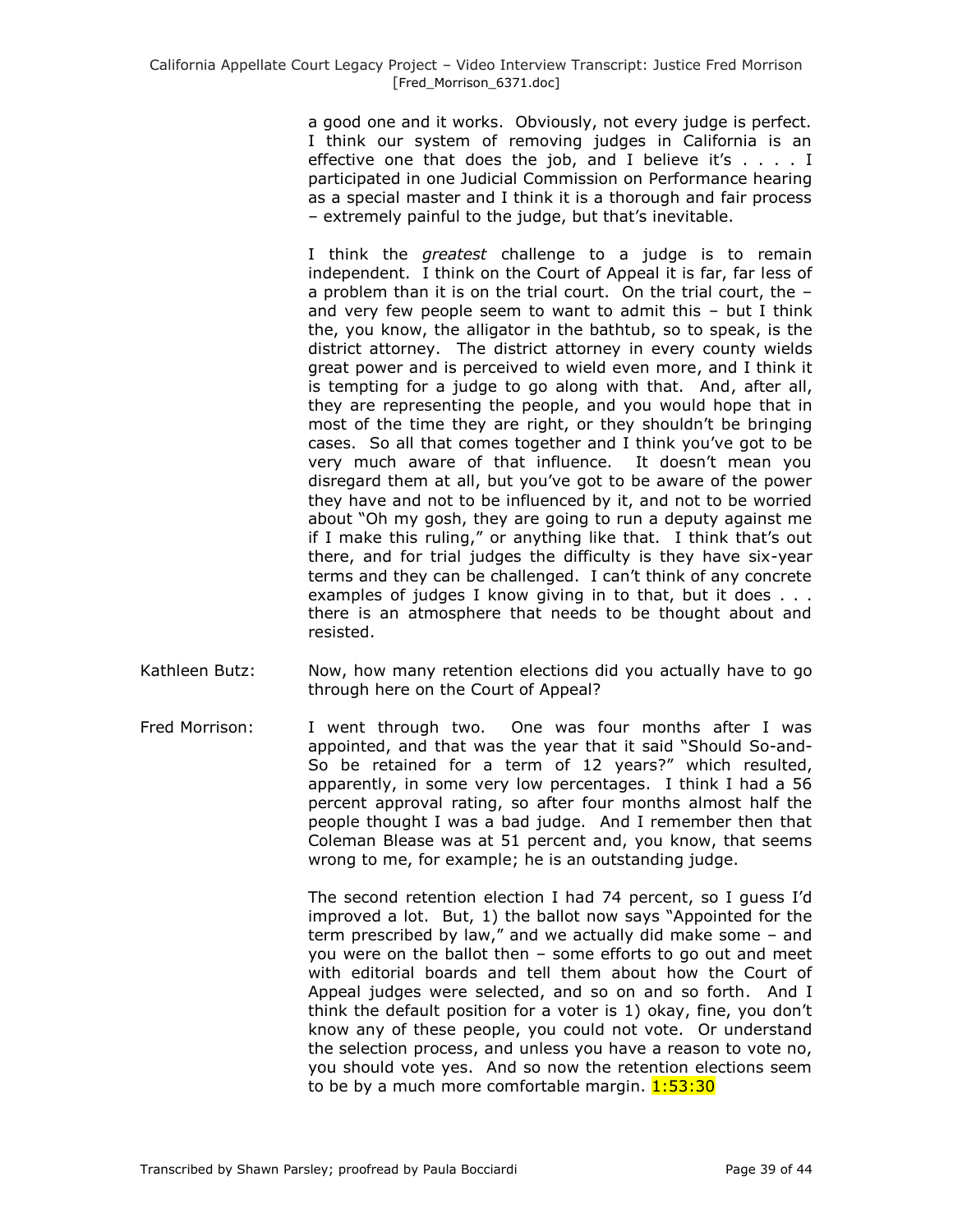- Kathleen Butz: But now you don't have to go through any more retention elections.
- Fred Morrison: That's right. But I was good 'till the year 2018 anyway, so . . . .
- Kathleen Butz: Well, on a personal note, when and why did you decide to leave the Court of Appeal?
- Fred Morrison: Well, I was eligible to retire in 2005; I had my 20 years in. But I didn't feel I was quite ready. And then there was the judicial . . . what, extended . . . how's it called? The Extended Service Incentive Plan, which I think is a very effective tool where they take a percentage of your salary and put it in the . . . . Well, the state just keeps track of it for you, and when you retire they give it to you. So that was a motivating factor, and you had to serve three years for that, and I did. And I could have gone to five or beyond as some of my colleagues have done, but for me the real issue was I knew I'd want to retire while Governor Schwarzenegger was governor, and I know that I want to have an active career after I retire, so I figured it was better to do it sooner rather than later, because I'm 67 and I want to have some interesting work-years ahead and so it's better to get started on it.

And so I did, and it was a tough decision, and I can't say that . . . . I certainly don't regret the decision, but there are moments when you say, "Gee, you know, life was good on the Court of Appeal." Life is good while retired and it is very different, and that's part of the charm of it. But it is a tough decision to leave what I, over the years, described as the best job around.

- Kathleen Butz: And what is the new career?
- Fred Morrison: I'm now an arbitrator and mediator with JAMS, and I'm working at this point out of building up my business, my practice, and I've had a few mediations and they've been very challenging and interesting and enjoyable and hard work. And so, for the first time for me, I'm actually out there in the private sector. Not even when I was a professor at McGeorge . . . . That's a private school, but it's that, and I'm always . . . I was in the National Guard so I was always . . . always had a public job of some kind or another, and . . . 'til now.
- Kathleen Butz: Until now.

Fred Morrison: Right. But I must say to be in this economy, it's very nice to have the security of a Court of Appeal retirement.

- Kathleen Butz: Kind of cushions the blow.
- Fred Morrison: It cushions the blows. Right. Right. 1:56:14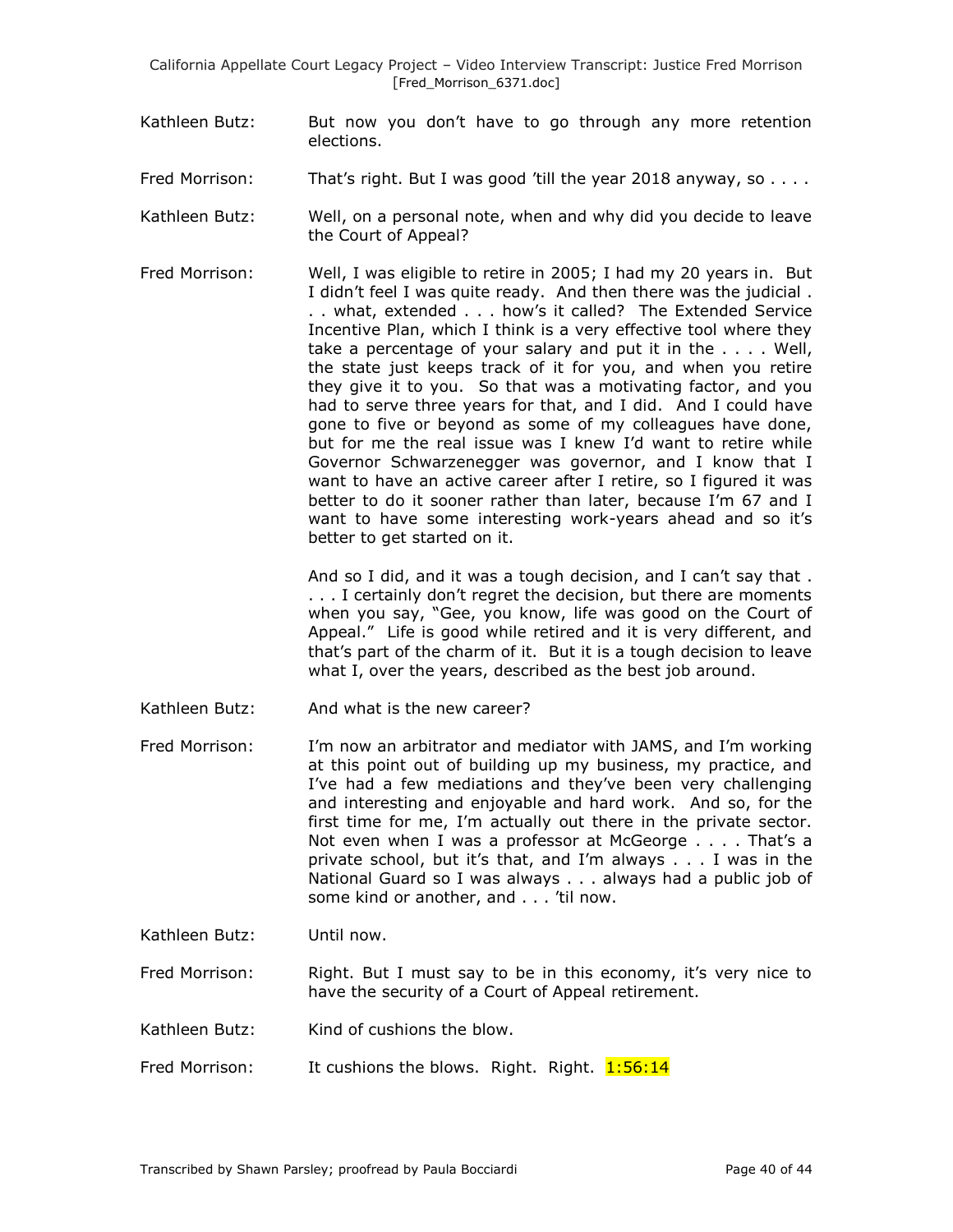- Kathleen Butz: In retrospect, having made this decision now to leave the Court of Appeal after 14 years, and looking back over your career, are there any points in time where you think you might have . . . given the opportunity, would you have done it differently?
- Fred Morrison: Before I answer that, let me finish with the other question. The other reason to retire, of course, was to have more free time to travel more.
- Kathleen Butz: Oh, that, too.
- Fred Morrison: And we have six grandchildren and hopefully to see more of them, so that's the other benefit. And one of my goals in retirement in my new job is not to become, as some people have, so . . . have so many . . . so much business that now they have less time than they had when they were working. So I'd like to draw the balance there carefully.

Now the next question, was . . . oh, any times I would have done things differently. I don't think so. Yes, one thing I think I would have done differently. I think in retrospect I should have gone to a high-quality small liberal arts college. Now, I had a good time at Purdue and I got a decent education, but I think going to a place like Bowdoin up in Maine or some other good liberal arts school would have been a great experience. So that's one thing I might have changed. On the other hand, like any other life decision, so many things that flow from everything that you do, that it is hard to say I'd go back. If I'd changed that, I might have had an entirely different life.

- Kathleen Butz: Now, are there some things that you will continue to do, though? I throw out, as an example, some of your athletic endeavors: your backpacking, your mountain climbing, your swimming. Are you continuing to pursue those interests?
- Fred Morrison: Oh, certainly, certainly. Like I say, those were defining activities for me and very important, and I'm totally addicted to exercise and have been since I was 13 years old. And I think it's been, for me, a great benefit. And it provides great satisfaction, you feel good, and it's great, and I continue to . . . I plan to continue doing those things as long as I can. We're still backpacking with Justice Sims and Judge Frank Francis from Nevada County and, you know, working out every day. It's just really a part of life that I am not about to give up. In fact, I should have more opportunities to do that now.
- Kathleen Butz: If you are judicious with your allotment of time towards JAMS and keeping enough time for the other fun stuff.
- Fred Morrison: Yeah. I've found over the years that the exercise portion has always managed to get done. I hate to say it comes first, but in many ways it does. 1:59:20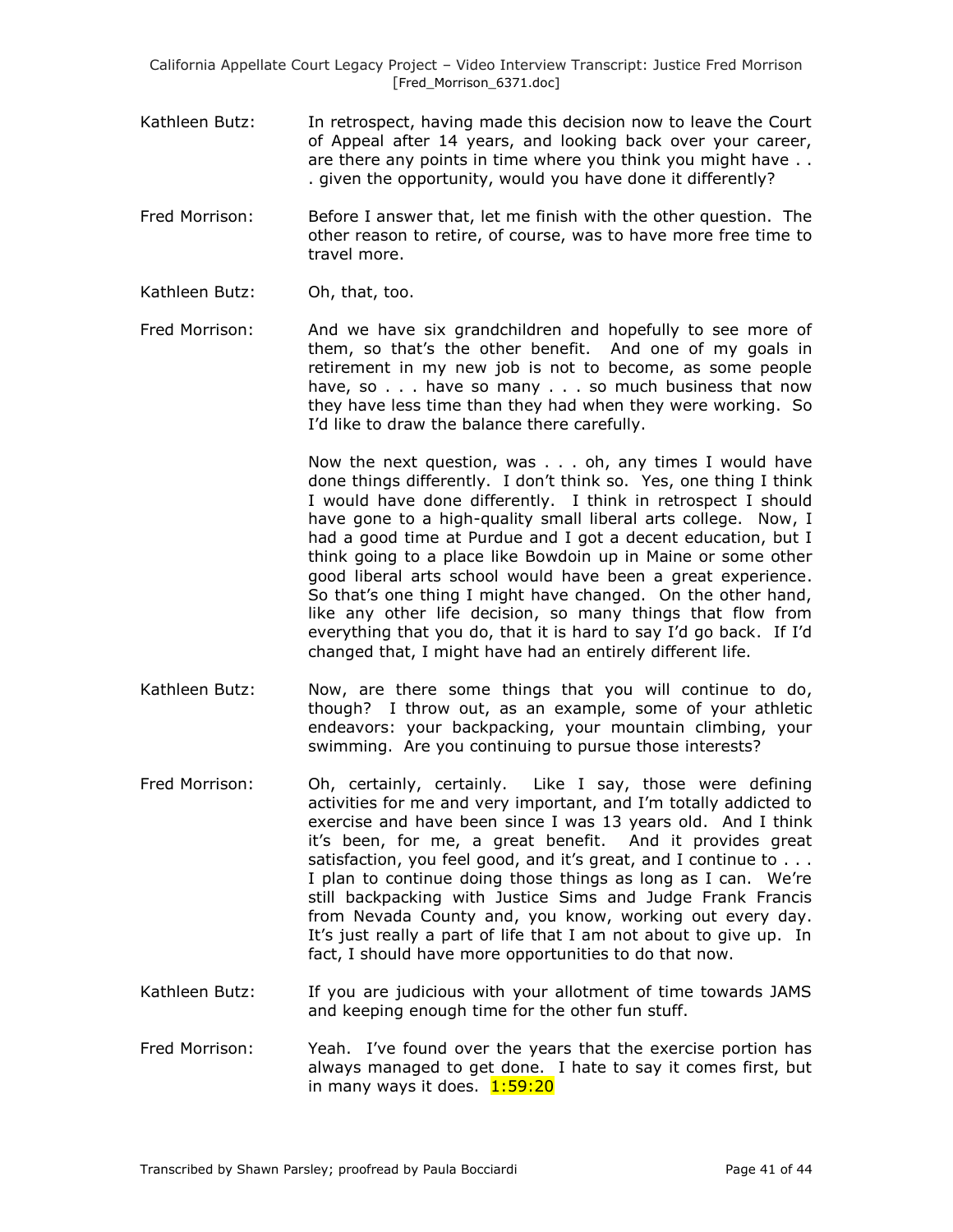- Kathleen Butz: One final note with regard to JAMS. Was there a particular reason that you felt going into alternative dispute resolution would be the way to go for you versus perhaps going back into a private practice or being of counsel to a prestigious firm?
- Fred Morrison: Or for me, more centrally was the idea of going back to be a law professor again. As I said, I often thought it was the second best job. But the trouble with all of those things are the amount which they tie you down. And the nice thing I found about dispute resolution, particularly with JAMS, is that you have flexibility. I can tell them I will be available on these days. Now, you don't want to block out too much time or you wouldn't have any room to have business and have cases, but it gives me the ability, and my wife and I, to travel and do things. And when you're teaching, for example, which probably would have been my first choice, while professors have a lot of free time they're also totally tied down during classes. I mean, for that 15 weeks in the fall and spring you've got to be there, and we really didn't want to be quite that tied down. And JAMS has the . . . alternative dispute resolution has the potential to be very lucrative and yet provide you with a lot of free time.
- David Knight: I'm going to stop you right here because I need to change the tape again.
- Kathleen Butz: And I've got about one . . . . One of the things that you had indicated you did when you first came to California after leaving the army was to start with the National Guard, and I would like to hear where that took you – what that particular commitment involved, and how long you were involved with the National Guard.
- Fred Morrison: Well, I joined, of course, 'cause I initially . . . . Well, first of all, I had enjoyed the military and was very comfortable with it, thought it was very worthwhile. But mostly I didn't want to throw away 12 years. If you join the reserve, including the National Guard, and you stay for at least 20 years total, you earn a pension. It is a reduced pension – you don't get it until you are 60 – but you've earned a retirement. And I didn't want to just throw away those 12 years. So I joined the California Army National Guard. I was a major at the time. I was made the Staff Judge Advocate – which is like the general counsel – of a unit in Roseville, California, a kind of brigade-size unit commanded by a colonel. And I was basically the colonel's lawyer and had a staff of other lawyers, about two or three that worked on legal issues, provided legal assistance for the soldiers. And that was good work. I enjoyed that, and it basically involved two weeks in the summer and one weekend a month when you'd go in for your drills. That's the way the Guard and the reserve was in those days. It's not that way now. But after about three years, I was asked by General Willard Shank – who was the deputy commander of the Guard and a lawyer and a former chief of the civil division in  $2:02:41$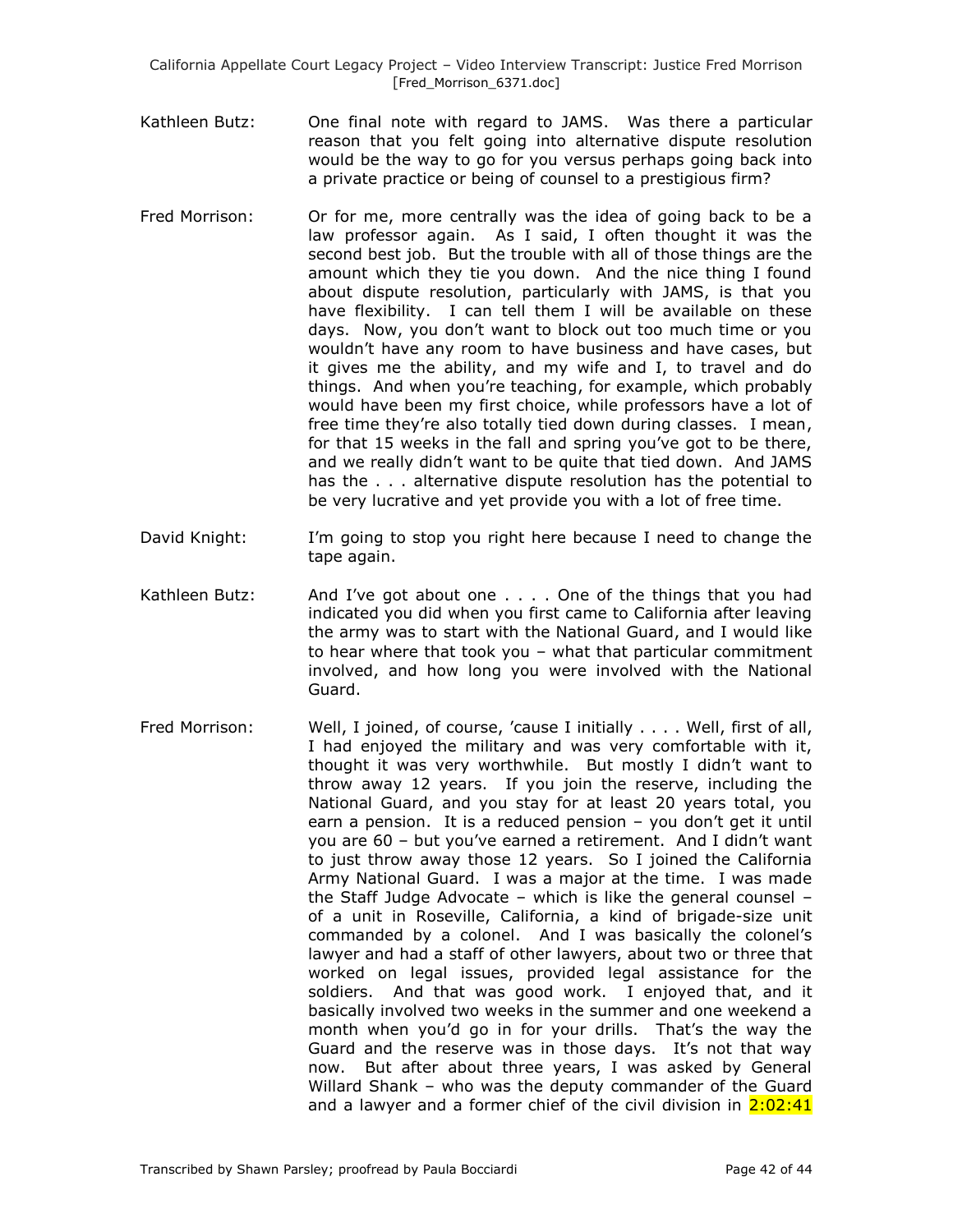the Attorney General's Office and a mentor to hundreds of people, including several in our court – if I wouldn't become the State Staff Judge Advocate, which is the lawyer for the state, and I did. And I did that job for 12 years and I had some magnificent people working with me, and it was actually a lot of fun, very satisfying, and, I must say, very helpful for me politically. I mean, my legal section at one time consisted of the Chief Deputy Attorney General of the state, Michael Franchetti; a couple of other lawyers; and Tom Heres, a good friend of mine who was very instrumental in my first appointment to the muni court – he was a very influential, well connected, very able lawyer. And those things were all extremely beneficial, not to mention that I thought we were doing good work and enjoyed it.

And unlike the Army Reserve, which reports directly to the United States, the Guard is part of California. It's both federal and state, and so you felt like you were an integral part of state government. We would have emergencies – fires, floods, and so forth – and we would be participating. The troops would be out there helping, we'd be back doing the legal issues and so forth, so it was very rewarding. And then, at some point, we would . . . . There's an association of judge advocates of the National Guard, there's a hierarchy in the National Guard Bureau in Washington, and they . . . every three years they select one of the colonels who's in . . . who's the counsel for the different states, to be a brigadier general and to be the senior guy for the National Guard judge advocates to advise the Judge Advocate General of the Army about the Guard and to advise the Chief of the Guard Bureau about legal matters. And I got selected for that in 1990 and was promoted to brigadier general.

And for three years while a superior court judge, two or sometimes three weekends a month, I would leave on Friday and travel all over Washington, D.C., and other places and attend meetings with judge advocates or go back to the Pentagon and have meetings and consultations. And sometimes you'd be gone for a week, and it was . . . I think it was . . . My colleagues in the superior court were very supportive of it because I had to be gone, and you had to take your own vacation and you had a military leave, which the government gives you, so I was able to accommodate it. And it was very satisfying work, and for somebody who had been in the army for as long as I was, to be a brigadier general was more than I anticipated achieving, and it was very satisfying. And then ultimately I reached my 30 years, my three-year tour was over, and I retired at age 60. You start to get a partial pension. And I should say this: I remember when I got appointed to be brigadier general, the guy who was in charge of the National Guard Bureau legal staff said, "You know, one of the things in your favor is that you're a judge and we think that means that you'll know how to behave and you won't 2:05:58